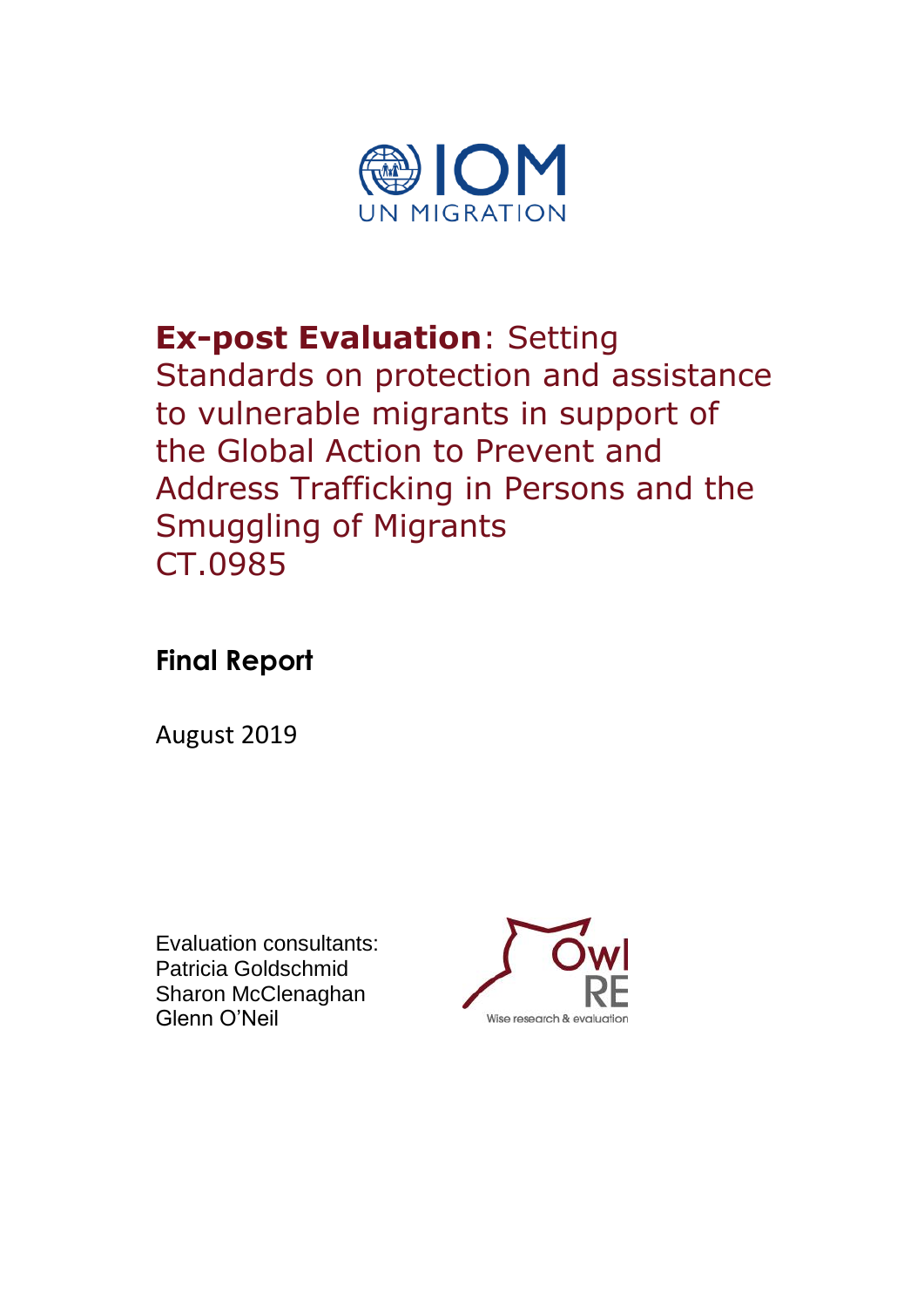# **Table of Contents**

| 1 <sub>1</sub> |
|----------------|
| 2.             |
| 3.             |
|                |
|                |
|                |
|                |

<span id="page-1-0"></span>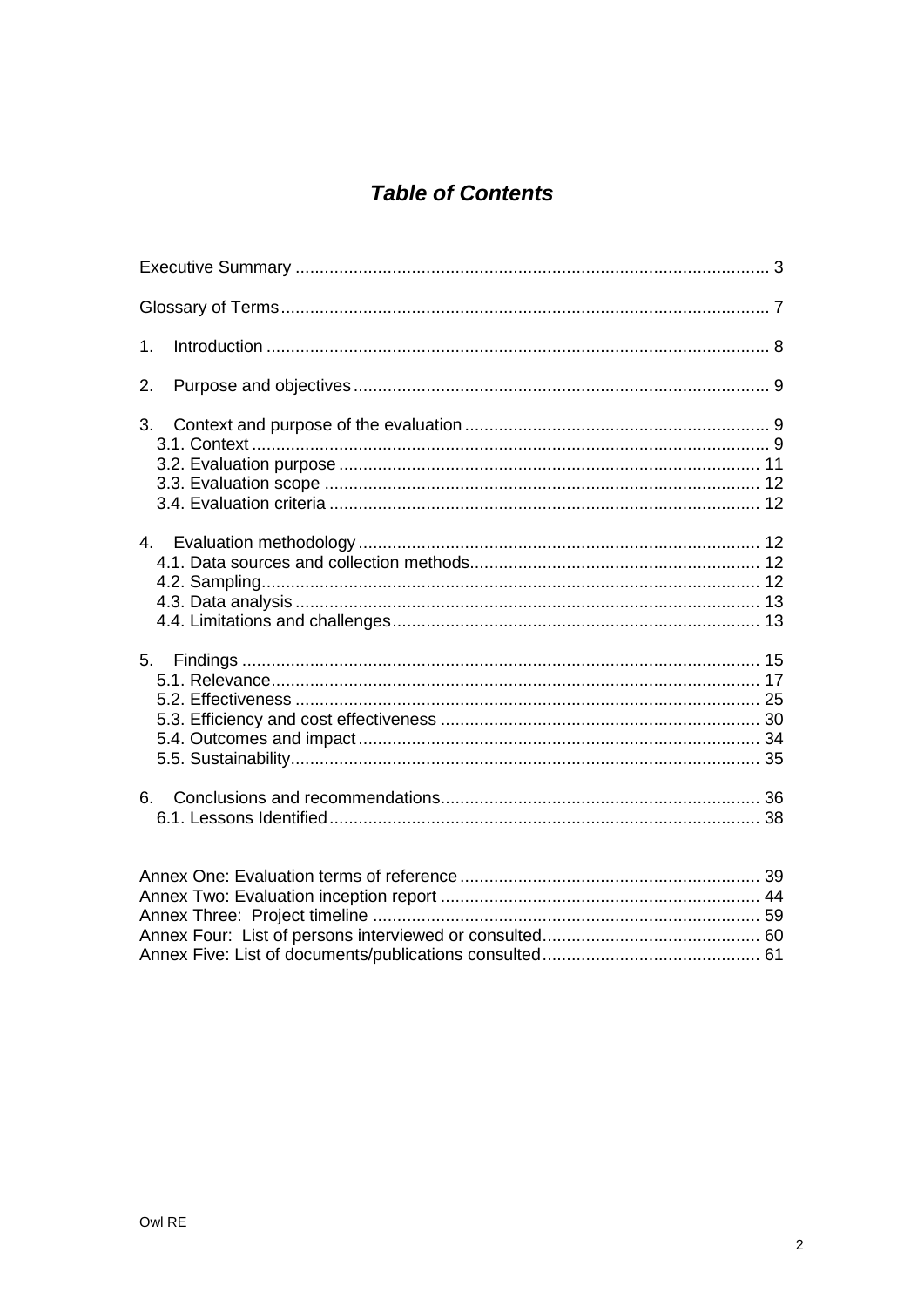# **Executive Summary**

The following report is an ex-post evaluation of the project CT.0985: '*Setting Standards on protection and assistance to vulnerable migrants in support of the Global Action to Prevent and Address Trafficking in persons and the Smuggling of Migrants'* managed by the Migrant Protection and Assistance Division (MPA) of the International Organization of Migration (IOM) and funded by the IOM Development Fund ("the Fund" or IDF). The project is part of the larger '*Global Action to Prevent and Address Trafficking in Human Beings and the Smuggling of Migrants'* project (GLO.ACT) of the European Union (EU) and the United Nations Office on Drugs and Crime (UNODC). The contribution of the Fund project was the development of a new resource, the IOM '*Handbook on the Protection and Assistance of Migrants Vulnerable to Violence, Exploitation and Abuse*' ('the Handbook') and related technical guidance based on the development of the Determinants of Migrant Vulnerability model (DoMV).

This ex-post evaluation was commissioned by the Fund and was carried out by Owl RE, research and evaluation consultancy, Geneva from June 2019 to August 2019. The purpose of this evaluation was to assess the relevance of the project for the stakeholders and beneficiaries, the effectiveness and efficiency of project management and implementation, the expected impact, how well cross-cutting themes of human rights and gender were mainstreamed in the project, and how sustainable the desired effects were or could be.

The evaluation team carried out the evaluation primarily through a desk review of available data and documents and key informant interviews with 15 project stakeholders.

### **Findings**

Overall, the project was found to be highly relevant and well aligned to IOM's and the Fund's goals and priorities. The scope of the project changed and was expanded during the project timeframe. The initial concept of the Handbook focused on a migrant vulnerability model at the individual level to which three additional levels were added: family, community and structural. Therefore, in terms of effectiveness, the project delivered its original output within the timeframe but the Handbook with its expanded content is still being finalised (scheduled for publication in the last quarter of 2019). Nevertheless, there was consensus amongst interviewees that the final output, the expanded Handbook, has the potential to be much more effective than what was initially planned, supported by the examples of its use already seen.

**Relevance (rating: Excellent - 5):** The project was found to be highly relevant by all interviewees. Many viewed it as a response to a clear need for operational guidance and tools on protection and assistance for migrants in vulnerable situations. A Group of Experts was formed to help develop the Handbook and ensured that it was relevant to the needs of users. Both gender and human rights were very well incorporated into project design. The project was well‐aligned to IOM and the Fund's priorities and criteria.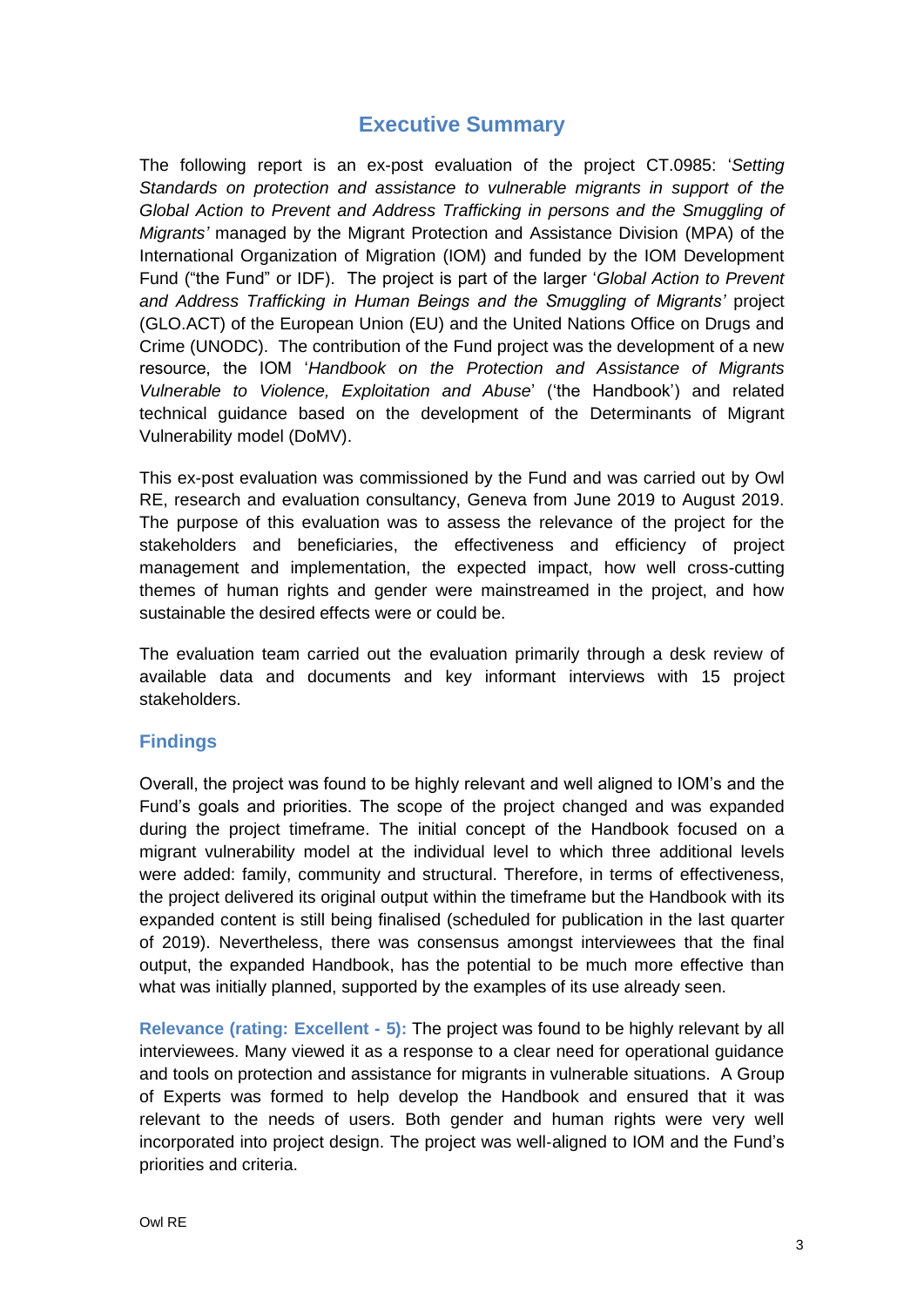**Effectiveness (rating: Good – 3):** The project demonstrated mixed results with regard to effectiveness. As the Handbook has not yet been published or distributed, it is not possible to determine how effective it is. However, initial feedback indicated that the project could be potentially very effective, achieving more than was initially planned, already going beyond selected GLO.ACT countries, and with the possibility to deliver a high level of benefits to stakeholders and beneficiaries. The Results Matrix (RM) was outcome orientated and it was difficult to connect the output (the Handbook) to beneficiary impact as required by the RM within the project timeframe.

**Efficiency and cost-effectiveness (rating: Excellent – 5):** The project was found to have been overall very cost effective, benefitting from the larger GLO.ACT project through human and financial resources with some costs covered by other funding streams. Although the output was not delivered on time, due to the increased scope of the project and other factors, it was shown to support the development of a significant workstream within the MPA.

**Outcome and impact (rating: not possible to rate but potentially very high):** The outcomes and impact of the Handbook could not be fully measured as it has not yet been published or implemented. Initial findings on impact were very positive and potential impact and outcomes promising given the strength of interest and demand from beneficiaries, stakeholders and the academic community.

**Sustainability (rating: Very good – 4):** The overall consensus from interviewees, substantiated by the research, was that the general principals and *modus operandi* of the Handbook produced a dynamic universal model capable of being used for many years. While there were no explicit sustainability measures built into the project or a documented roll-out plan, some training and roll out was partly covered by the larger GLO.ACT project and additional funding had been secured.

#### **Conclusions and recommendations**

The project being evaluated focused on producing one main output, a Handbook which was a small part of the larger GLO.ACT project. The expanded Handbook was regarded as a universal and comprehensive resource, better matching the needs of beneficiaries. It was seen as having the potential to both change the way governments identify vulnerability in the migrant population and provide more effective operational and programmatic responses, as well as to strengthen the overall position and standing of IOM as an international actor on migration. A second phase of GLO.ACT has been funded for the next four years, and envisages using the Handbook's content. Given the small expenditure, \$50,000, if this potential is met, value for money would be considerable. Successful implementation will depend largely on the follow-up and roll-out of the Handbook.

**A. Project design**: The RM required the project to make unrealistic 'leaps' in terms of what the output could contribute to the outcome within the timeframe. The absence of a theory or change / intervention logic meant that the steps from the outputs to what it could achieve were not set out clearly and were challenging to trace within the project timeframe.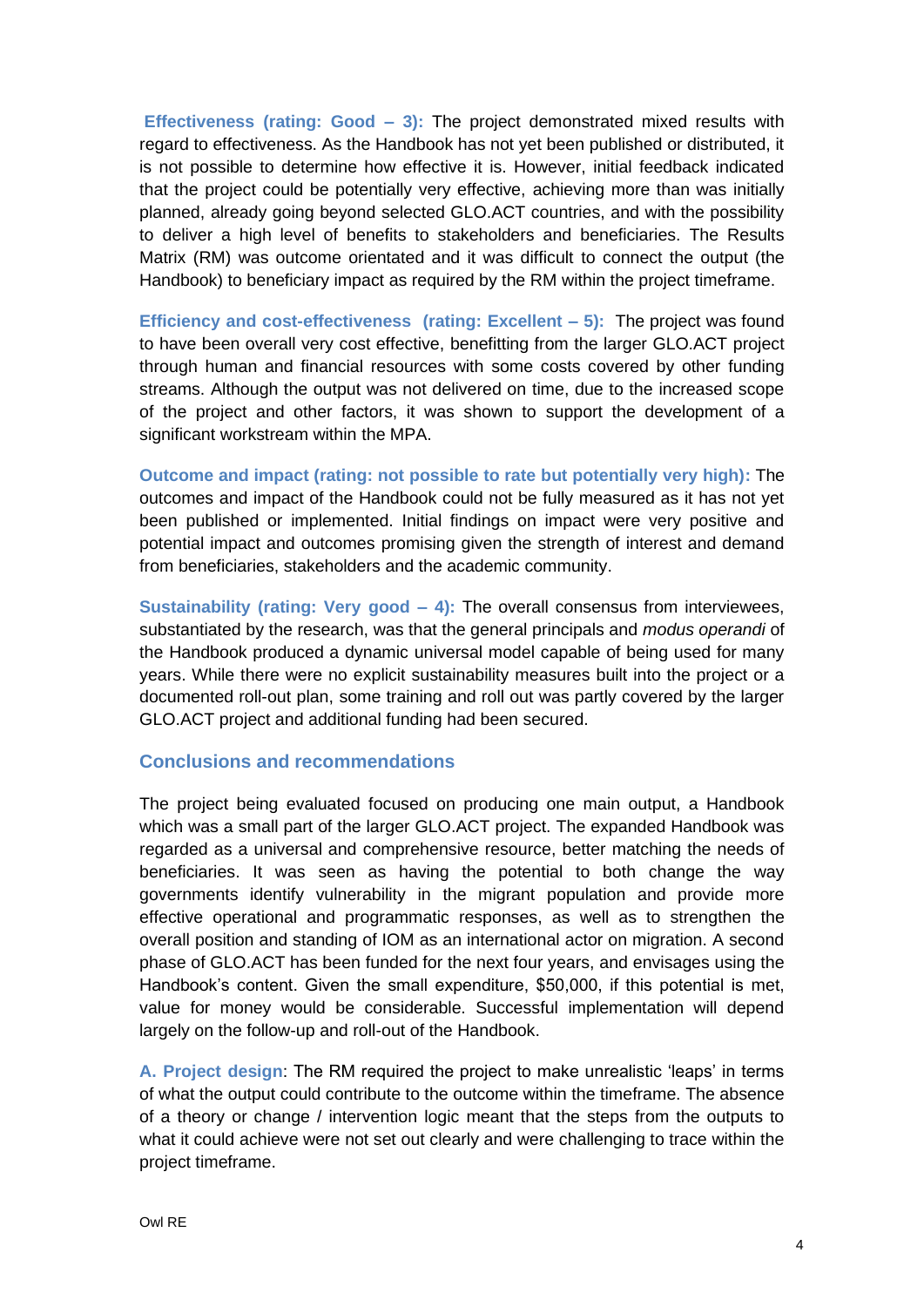Recommendations - For all IOM units implementing IDF projects:

- Ensure that the RM realistically matches what can be achieved from the output(s) to the outcome(s); implying a longer timeframe if necessary.
- Where the timeframe is limited, introduce outcomes that could be realistically achieved and measured (see examples in footnote 18).
- A theory of change should be developed prior to each IDF project to 'test' the intervention limits and set accurate parameters for what can be achieved.
- Ensure that any changes to the RM (such as seen for the main output in this project) are coordinated with the Fund, submitted through a revision process on PRIMA, and reported accordingly.

**B. Roll-out and implementation:** The project focused on the design and creation of the Handbook and was carried out in a collaborative and inclusive manner, which is regarded as key to its success. The evaluation did not see a comprehensive plan describing the intended roll-out and implementation.

Recommendations - For all IOM units implementing IDF projects:

• IDF projects should have a sustainability plan as part of the final report, particularly where this aspect is key to the project's success and falls outside of its timeline (as was the case for this project).

For the implementation of this project, the following actions are suggested (for MPA):

- Create a detailed action plan supported by resources for implementation/roll-out.
- In order to ensure relevance to national contexts, consider using national coordination mechanisms on migration as an entry point for the Handbook and training, using local technical experts to decide how it can be rolled out, based on country priorities.
- Consider the ongoing role of donors and key stakeholders in the dissemination, promotion and support of the Handbook, associated guidelines and training.
- Carry out an internal study on how the Handbook and DoMV model can be institutionalized across IOM policies and practices.
- Consider mandatory training on the DoMV model for all IOM staff dealing with migrant protection and assistance in order to strengthen institutional approach.

**C. Sustainability:** Although it was too early for the project to focus on sustainability, it was found to be key to the project's continued success. Several recommendations are made to foster sustainability, for this and other future projects.

Recommendations - For the Fund and all IOM units implementing IDF projects: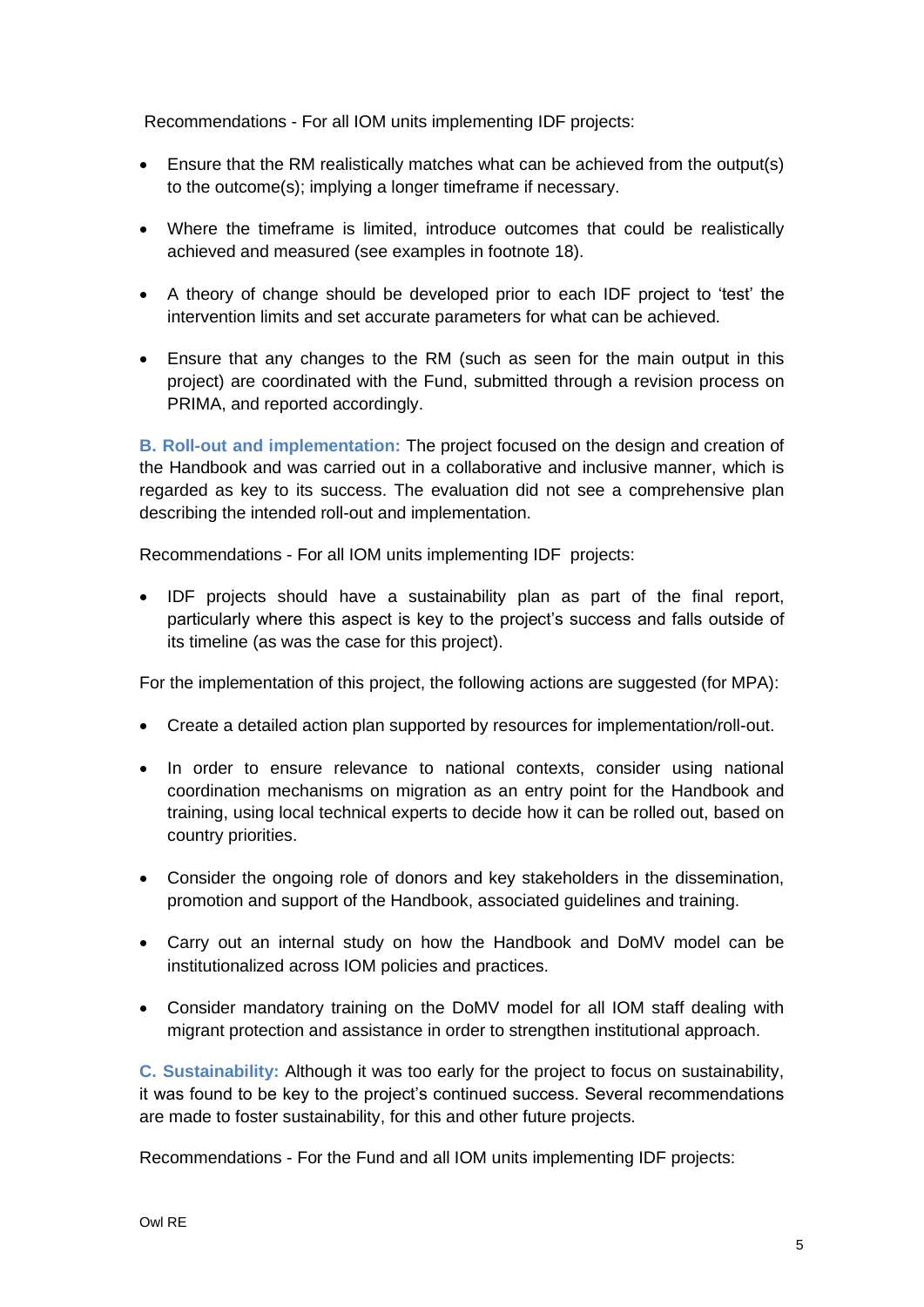• Consider the possibility of a second phase of projects through donor funding to secure progress made in the initial period requiring donor outreach during the project.

For MPA:

• Ensure that the Handbook, and related tools, are updated regularly and create an online repository consisting of tools, guidance and related policies and good practices 'inspired' by the Handbook and model.

**D. Evaluating outcomes:** As stated in the findings, this evaluation found that reaching the set objective and outcomes for this project within the timeframe was only partially possible. However, the final project output was seen to likely contribute to the set outcome but only over an extended period of time (i.e. two-three years).

Recommendations - For MPA:

• Introduce regular monitoring of use and impact of the Handbook and model both at the country level, (with governments, CSOs, and IOM offices), and within IOM itself.

For the Fund:

• Consider carrying out another evaluation in two-three years to focus on measuring the contribution of the Handbook to the set objective and outcome.

<span id="page-5-0"></span>The report concludes with a series of lessons identified that could be of use for future IDF-funded and/or similar projects.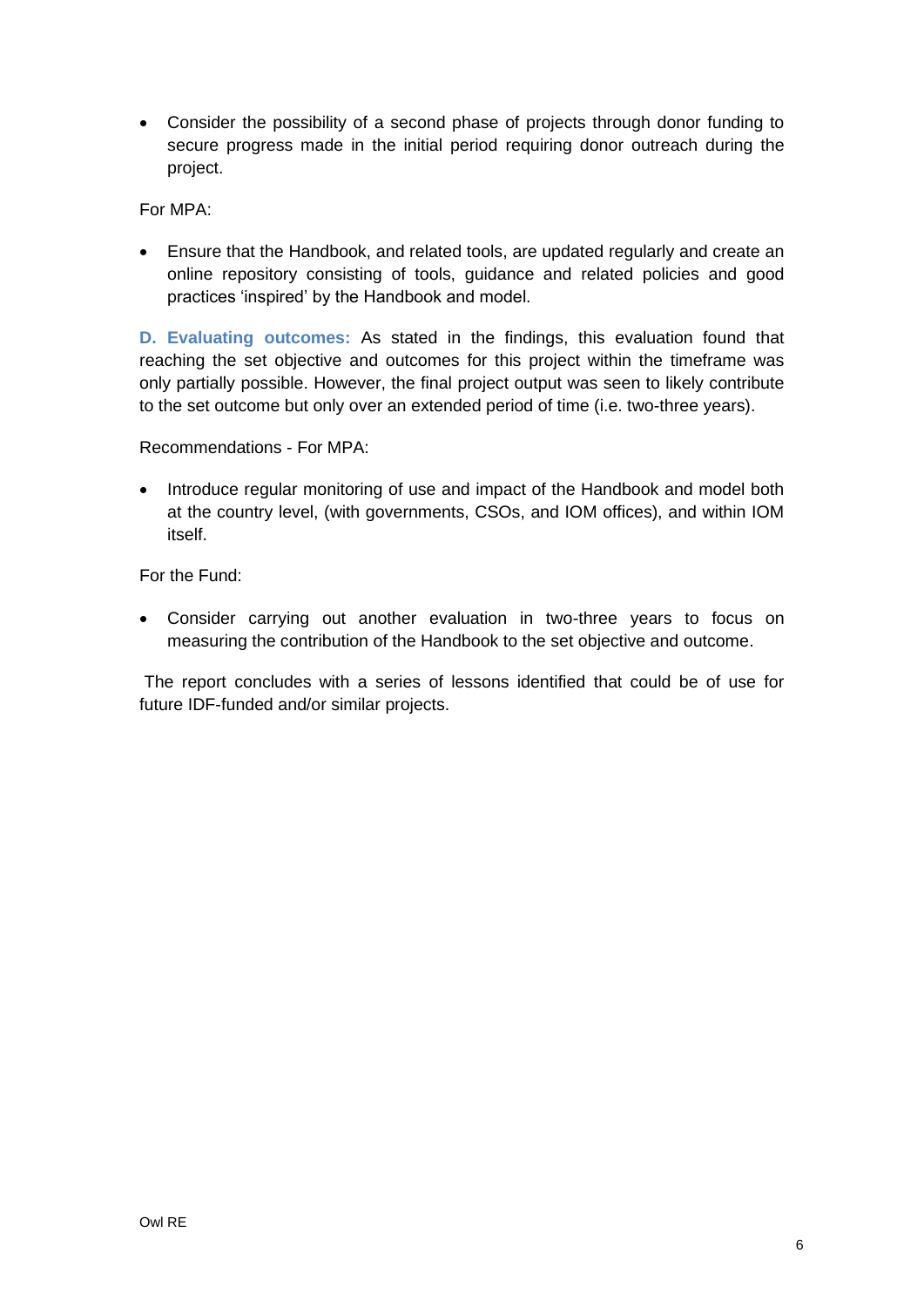# **Glossary of Terms**

| Civil Society Organisation                                       |  |  |
|------------------------------------------------------------------|--|--|
| Development Assistance Committee                                 |  |  |
| United Kingdom Department of International Development           |  |  |
| Determinants of Migrant Vulnerability model                      |  |  |
| <b>European Union</b>                                            |  |  |
| Global Action to Prevent and Address Trafficking in Human Beings |  |  |
| and the Smuggling of Migrants                                    |  |  |
| <b>Group of Experts</b>                                          |  |  |
| The Fund/IDF IOM Development Fund                                |  |  |
| International Labour Organization                                |  |  |
| International Organization for Migration                         |  |  |
| <b>Migration Governance Framework</b>                            |  |  |
| Massive Open Online Course                                       |  |  |
| Migrant Protection and Assistance Division (IOM)                 |  |  |
| <b>Member States</b>                                             |  |  |
| Organisation for Economic Co-operation and Development           |  |  |
| Office of the High Commissioner for Human Rights                 |  |  |
| <b>Results Matrix</b>                                            |  |  |
| United Nations High Commissioner for Refugees                    |  |  |
| <b>United Nations Children's Fund</b>                            |  |  |
| United Nations Office on Drugs and Crime                         |  |  |
|                                                                  |  |  |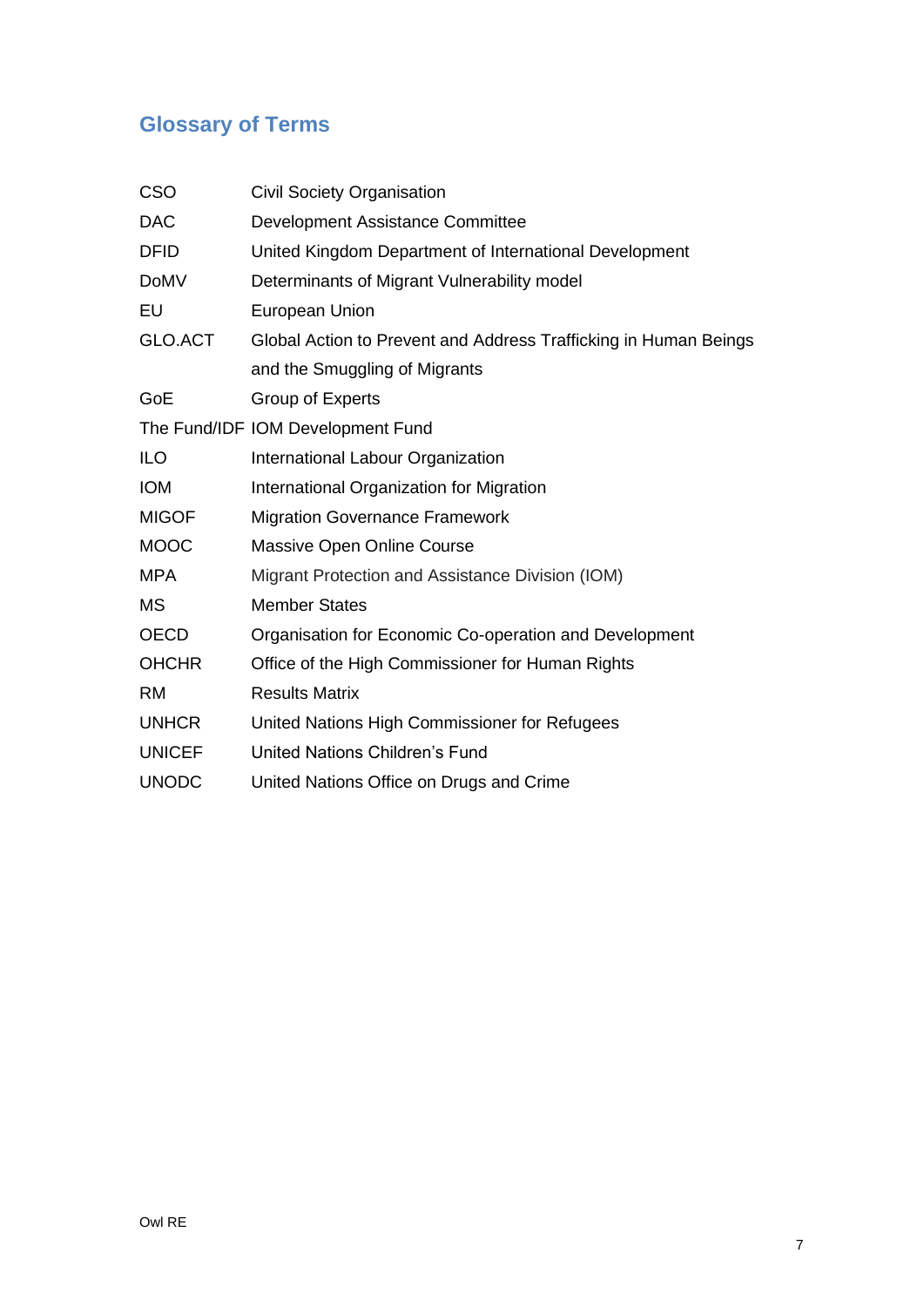# <span id="page-7-0"></span>**1. Introduction**

| <b>Project for Ex-Post Evaluation</b> | CT.0985: Setting Standards on                     |
|---------------------------------------|---------------------------------------------------|
|                                       | Protection and Assistance to Vulnerable           |
|                                       | Migrants in Support of the Global Action          |
|                                       | to Prevent and Address Trafficking in             |
|                                       | Persons and the Smuggling of Migrants             |
| <b>Duration of the Project</b>        | 24 months, 01-10-2016 - 30-09-2018                |
| <b>Budget (USD)</b>                   | \$50,000                                          |
| <b>Donor</b>                          | <b>IOM Development Fund</b>                       |
| <b>Countries covered</b>              | Belarus, Brazil, Colombia, Egypt, Lao             |
|                                       | People's Democratic Republic <sup>1</sup> , Mali, |
|                                       | Morocco, Nepal, Niger, Pakistan, South            |
|                                       | Africa, Ukraine. <sup>2</sup>                     |
| <b>Evaluation</b>                     | <b>External Independent Ex-post Evaluation</b>    |
| <b>Evaluation Team</b>                | Owl RE Research and Evaluation                    |
| <b>Evaluation Period</b>              | June 2019 - August 2019                           |

The following report is an ex-post evaluation of the project CT.0985: '*Setting Standards on protection and assistance to vulnerable migrants in support of the Global Action to Prevent and Address Trafficking in persons and the Smuggling of Migrants'* managed by the Migrant Protection and Assistance Division (MPA) of the International Organization of Migration (IOM) and funded by the IOM Development Fund ("the Fund" or IDF).

The project is part of the larger '*Global Action to Prevent and Address Trafficking in Human Beings and the Smuggling of Migrants'* project (GLO.ACT) of the European Union (EU) and the United Nations Office on Drugs and Crime (UNODC). It complements its intervention strategy through the implementation of one component: to assist beneficiary countries in developing assistance and support programmes for victims of trafficking and protect the rights of vulnerable migrants, such as smuggled migrants. This has been realised through a new resource, the IOM 'Handbook on the Protection and Assistance of Migrants Vulnerable to Violence, Exploitation and Abuse' ('the Handbook'), related technical guidance and its accompanying Determinants of Migrant Vulnerability model (DoMV).

This ex-post evaluation was commissioned by the Fund and was carried out by Owl RE, research and evaluation consultancy, Geneva from June 2019 to August 2019. The evaluation focused on five main OECD-DAC<sup>3</sup> evaluation criteria: relevance, effectiveness, efficiency, impact and sustainability. Human rights and gender equality were integrated into the evaluation criteria, where relevant.

<sup>3</sup> Organisation for Economic Co-operation and Development - Development Assistance Committee; 'DAC Criteria for Evaluating Development Assistance': <http://www.oecd.org/dac/evaluation/daccriteriaforevaluatingdevelopmentassistance.htm>

<sup>&</sup>lt;sup>1</sup> Non-Member State.

 $<sup>2</sup>$  After the first year, the original twelve countries were reduced to six: Belarus, Brazil, Lao People's</sup> Democratic Republic, Morocco, Mali, South Africa.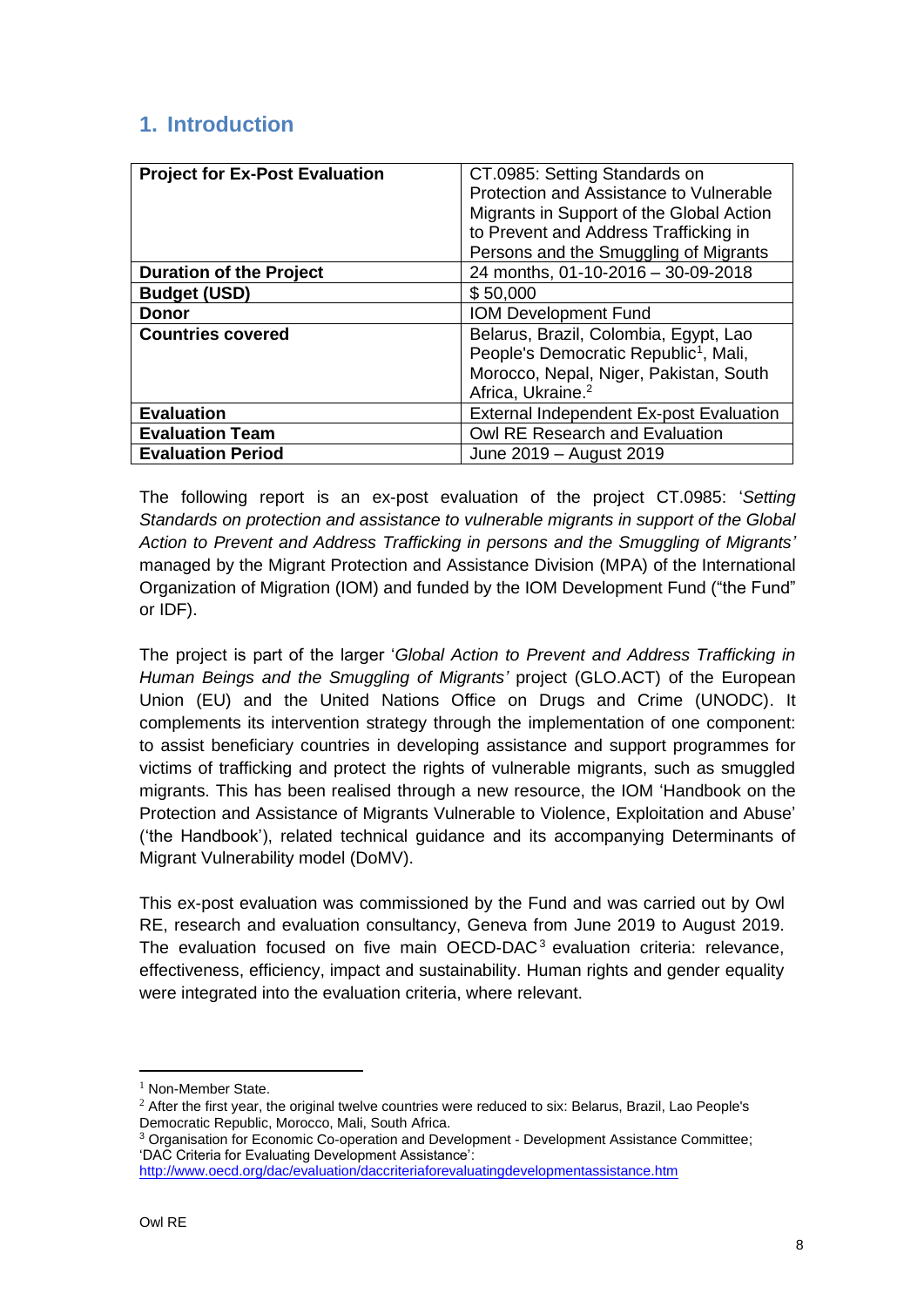# <span id="page-8-0"></span>**2. Purpose and objectives**

The purpose of this evaluation was to assess the relevance of the project for the stakeholders and beneficiaries, the effectiveness and efficiency of project management and implementation, the expected impact, how well cross-cutting themes of human rights and gender were mainstreamed in the project, and how sustainable the desired effects were or could be.

The evaluation aimed to promote transparency and accountability, assist the Fund in its decision-making, better equip staff to make judgments about the project and to improve the effectiveness for potential future project funding.

The primary objectives of the evaluation were to:

- (a) Assess the relevance of the project's intended results;
- (b) Assess the Theory of Change:
- (c) Assess the effectiveness of the project in reaching their stated objectives and results, as well as in addressing cross-cutting issues such as gender, humanrights based approach, etc.;
- (d) Assess the efficiency and cost-effectiveness of project implementation;
- (e) Assess the impact prospects and outcomes to determine the entire range of effects of the project (or potential effects) and assess the extent to which the project has been successful in producing expected change;
- (f) Assess the sustainability of the project's results and benefits (or measures taken to guarantee it) or prospects for sustainability;
- (g) Assess how effectively issues of gender equality and human rights protection were mainstreamed in the process of project design and during project implementation;
- (h) Identify lessons learned and best practices in order to make recommendations for future similar projects and help the Fund in its decisionmaking about future project funding.

These objectives are operationalised in a series of evaluation questions and indicators (see section 3.4 below).

### <span id="page-8-2"></span><span id="page-8-1"></span>**3. Context and purpose of the evaluation**

### *3.1. Context*

This IDF-funded project complemented IOM's partnerships with GLO.ACT, a USD \$12 million four-year joint initiative by EU and UNODC being implemented in partnership with the IOM and the United Nations Children's Fund (UNICEF).

The objective of GLO.ACT was to prevent and address trafficking in human beings and the smuggling of migrants by assisting 12 strategically selected countries across Africa, Asia, Eastern Europe and Latin America. The project aimed to develop and implement comprehensive national counter-trafficking and smuggling responses and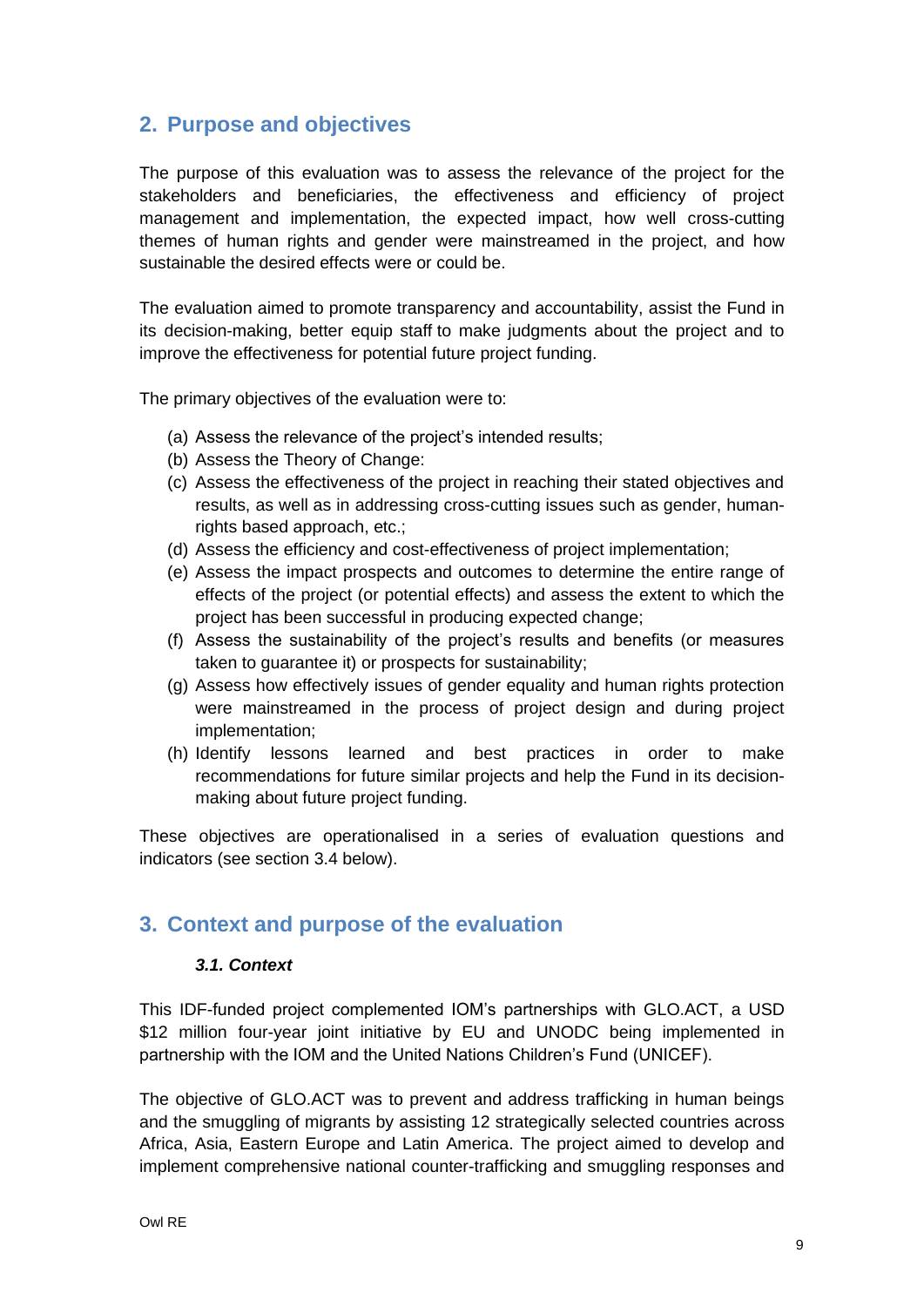strengthen their capacities to efficiently address these issues and the inter-linkages, including at the transnational level and in cooperation with the civil society. GLO.ACT included the following six-pronged intervention strategy:

i) To assist beneficiary countries to develop and/or strengthen national strategies and policies to prevent and address human trafficking and migrant smuggling.

ii) To assist beneficiary countries to bring national legal frameworks in line with international standards and other good practices.

iii) To assist beneficiary countries to strengthen their criminal justice response to trafficking in persons and migrant smuggling.

iv) To assist beneficiary countries to strengthen regional and trans-regional cooperation in criminal matters related to trafficking in human beings and migrant smuggling.

v) **To assist beneficiary countries to develop assistance and support programmes for victims of trafficking and protect the rights of vulnerable migrants, such as smuggled migrants.**

vi) To assist beneficiary countries to develop frameworks for protection and assistance of children among trafficked victims and smuggled migrants within child protection systems.

IOM was responsible for the implementation of the fifth component (in bold), which led to the development of the IOM Handbook as described above.

The Results Matrix (RM) is reproduced below to illustrate the intervention logic foreseen for the project.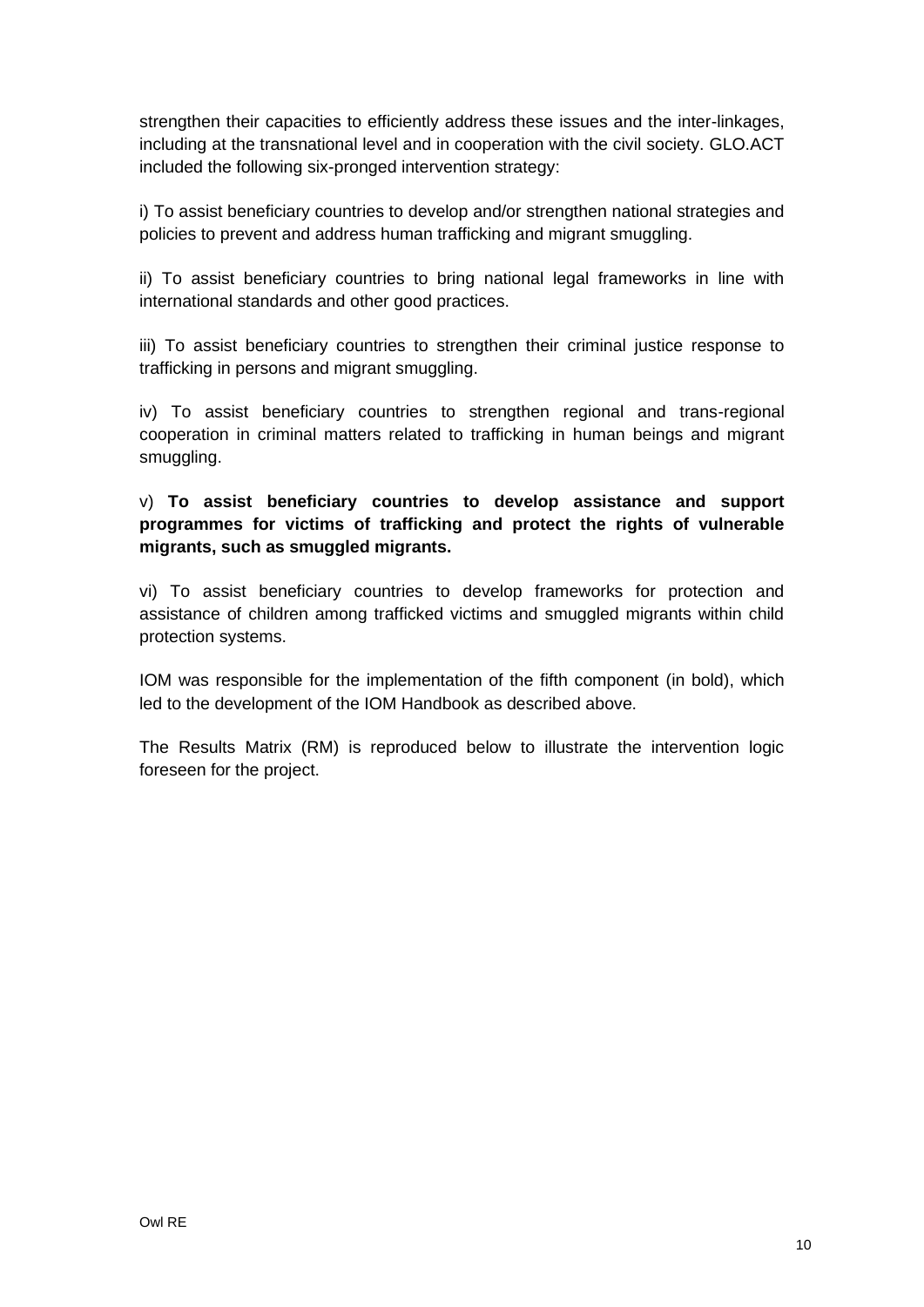#### **Figure 1: Result Matrix for the project**

Objective: To contribute to the Global Action to prevent and address trafficking in human beings and the smuggling of migrants.

**Outcome 1: Governments and civil** society partners have the skills to identify and screen migrants for vulnerabilities, including adult and children trafficked victims and smuggled migrants, and refer them to the relevant service providers for protection and assistance, in line with international standards

Output 1.1. International standards in individualized direct assistance are established in the IOM Handbook on the Protection and Assistance of Migrants in Situations of Vulnerability.

#### **Activities**

-Establish a group of experts to consult on the development of the IOM Handbook on the Protection and Assistance of Migrants in Situations of Vulnerability. -Draft handbook and validate with group of experts. -Publish and disseminate hard and soft

<span id="page-10-0"></span>copies of the handbook in English.

#### *3.2. Evaluation purpose*

The findings and recommendations from this evaluation are to be used by IOM's project and senior management teams, the MPA, all IOM units implementing IDF projects, the Fund, IOM field staff involved in the GLO.ACT project, as described in the following table.

#### **Table 1: Evaluation Intended Uses and Users**

| <b>Intended Users</b>                                    | <b>Intended Uses</b>                                                                                                                                                                                                                                                                                                                                                                                                                                        |
|----------------------------------------------------------|-------------------------------------------------------------------------------------------------------------------------------------------------------------------------------------------------------------------------------------------------------------------------------------------------------------------------------------------------------------------------------------------------------------------------------------------------------------|
| Project management and senior<br>management of IOM (MPA) | To improve identification of and alignment of IOM's<br>interventions with national, regional and global<br>development and migration agenda.<br>To improve efficiency and effectiveness of future<br>project implementation.<br>To demonstrate accountability of project<br>implementation and use of resources.<br>To identify specific follow-up actions/initiatives and<br>project development ideas.<br>To document lessons learned and best practices. |
| All IOM units implementing IDF<br>projects               | To improve efficiency and effectiveness of current<br>and future IDF funded projects                                                                                                                                                                                                                                                                                                                                                                        |
| The Fund                                                 | To assess value for money.<br>To use the findings and conclusions in<br>consideration of future project funding approval.                                                                                                                                                                                                                                                                                                                                   |
| Staff involved in the GLO.ACT<br>project                 | To use the findings and conclusions in<br>-<br>consideration of the ongoing GLO.ACT project and<br>follow-up.                                                                                                                                                                                                                                                                                                                                               |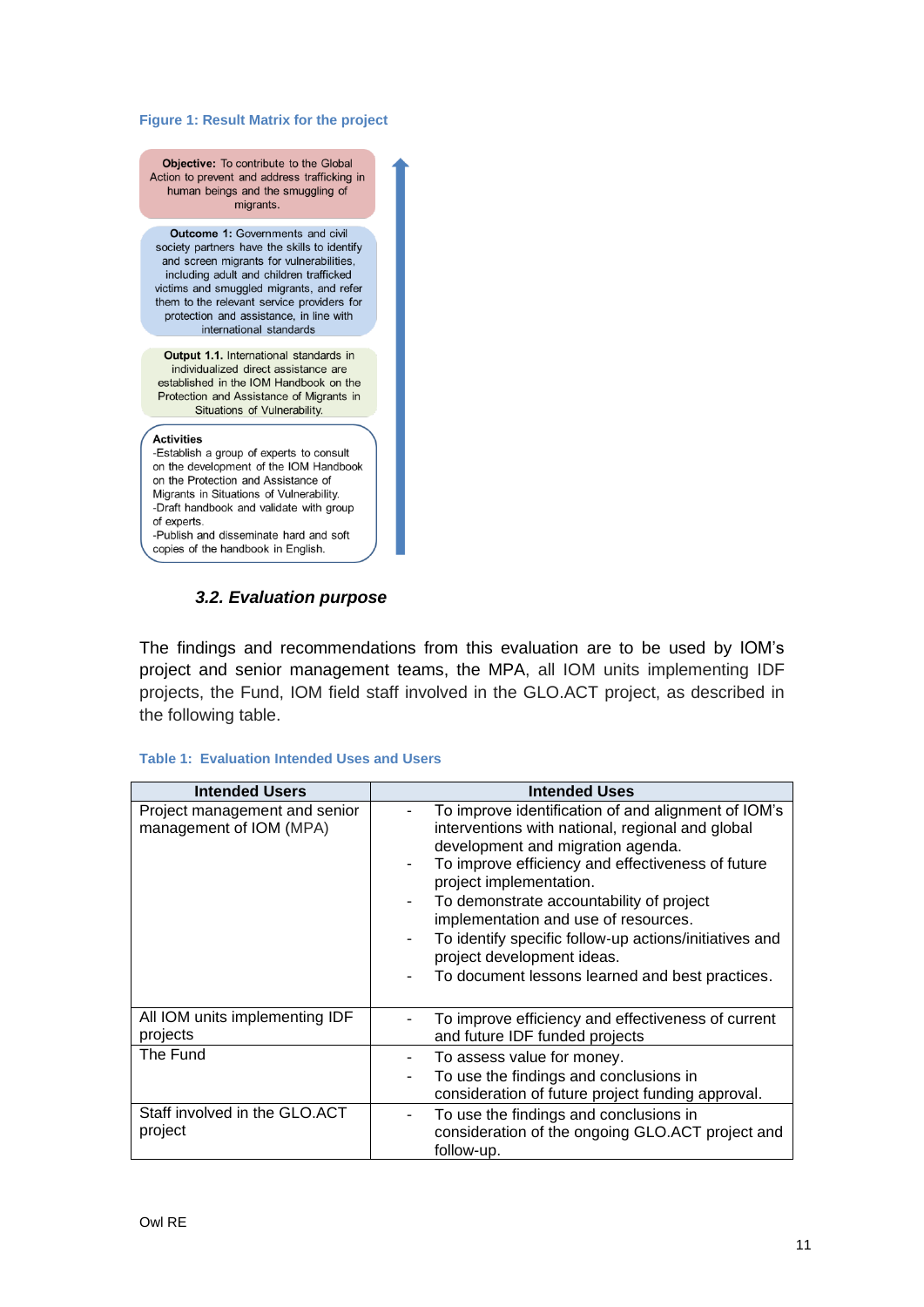### *3.3. Evaluation scope*

<span id="page-11-0"></span>The project was found to be output orientated as a result of the focus on the development of the Handbook. Therefore, the original scope of the evaluation was adjusted accordingly. The objective and outcome levels were referred to in terms of how the outputs contributed to them. Focusing on the project output allowed for a more complete evaluation than if the original scope had been followed.

The evaluation covered the full project period from 1 October 2016 to 30 September 2018. Partners and stakeholders interviewed were chosen based on the extent of their involvement in the project. They were identified in collaboration with the IOM project manager. The list of interviewees can be found in annex 4.

### *3.4. Evaluation criteria*

<span id="page-11-1"></span>The evaluation focused on the following five main evaluation criteria, based on the OECD/DAC guidelines: relevance, effectiveness, efficiency, impact and sustainability. Gender and human rights were also mainstreamed where pertinent. In response to the evaluation purpose and scope, the evaluation focused on 19 out of the 30 evaluation questions found in the evaluation matrix (as outlined in the Inception Report found in annex 2). Responses to cross-cutting questions were integrated across the findings and the topics on sustainability were condensed into two questions (considering the output orientation of the project).

# <span id="page-11-2"></span>**4. Evaluation methodology**

The aim was to complete the evaluation in six weeks, to align with standard practices for evaluating IDF projects. However, the timeframe was extended to nine weeks as a result of the holiday period. The team used a participatory approach involving and consulting with the relevant stakeholders as much as possible, integrating this approach into the methodology as feasible.

### *4.1. Data sources and collection methods*

<span id="page-11-3"></span>Two data collection methods were employed to ensure reliability of data:

- 1) Desk review of available data and documents (see annex 5);
- 2) Key informant interviews; 15 interviews were conducted with IOM and UNDOC staff, as well as other stakeholders who were involved in the project mainly through their involvement in the Group of Experts (GoE) (see annex 4).

### <span id="page-11-4"></span> *4.2. Sampling*

A sample of 15 stakeholders involved in the project were identified by the project team, in consultation with the evaluators. The stakeholders included 10 IOM employees (two from Headquarters, one based in London, seven country and regional staff, one of whom has responsibility for EU and Regional Programme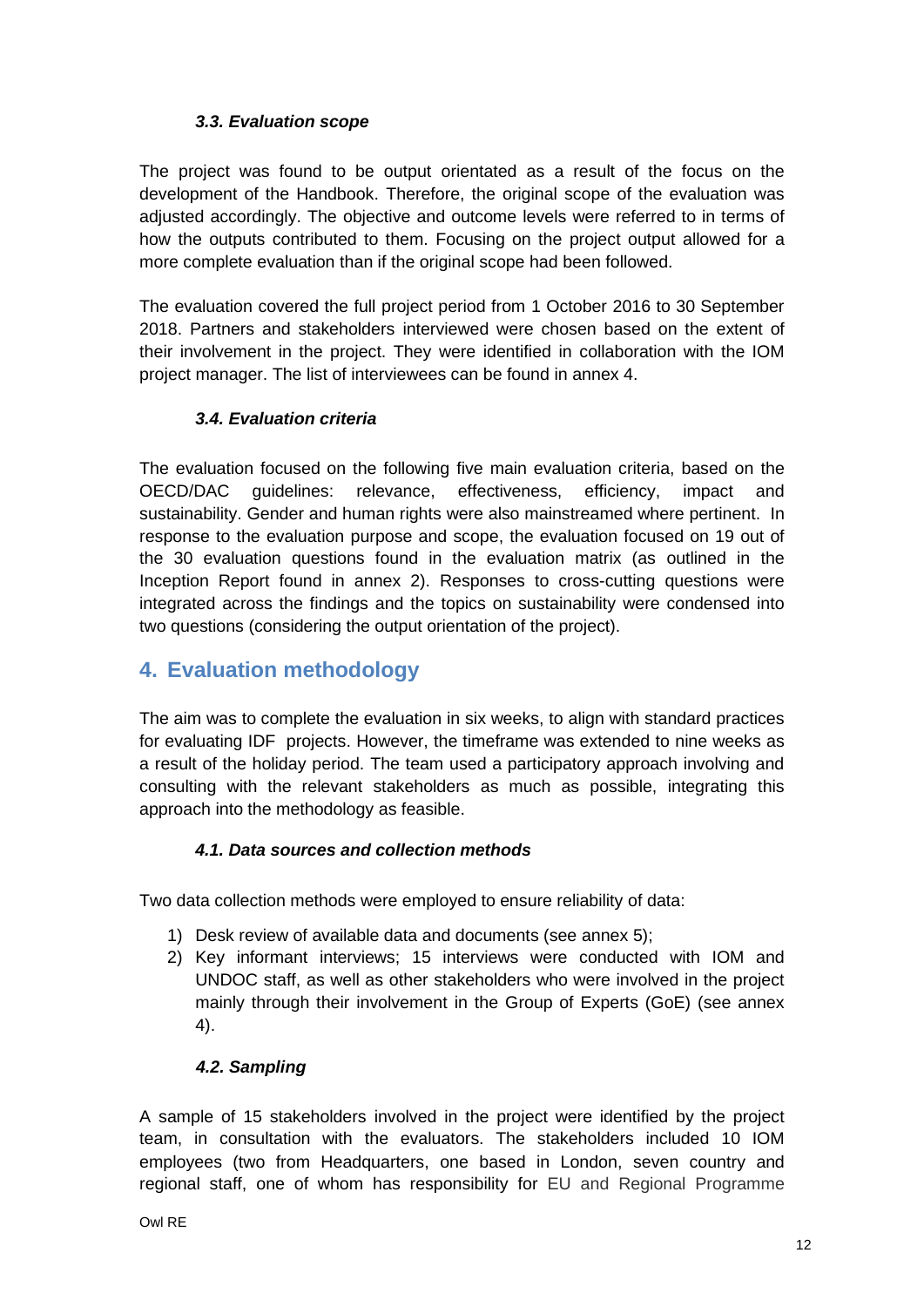Development) and five from external organisations, (UNODC, United Nations High Commissioner for Refugees (UNHCR), VIVO international, a consultant and a survivor representative). The group consisted of four males and 11 females, with 10 of them being members of the GoE. The main project partner (UNODC) was interviewed, however the second project partner (UNICEF) was not interviewed due to the fact that the main focal point had relocated and was unreachable. Beneficiaries identified by the project, governments and Civil Society Organisations (CSOs) were not included as they were not directly involved with the project. VIVO International, a CSO was interviewed as part of their contribution to the GoE.

#### <span id="page-12-0"></span> *4.3. Data analysis*

Quantitative and qualitative approaches were used to analyse findings from the document review and interviews. This approach was also used to assess the achievements of the results matrix and accompanying project documentation. Triangulation (reviewing two or more sources of data) was used to corroborate findings and to substantiate findings and to underline any weaknesses in the evidence. For each evaluation criteria a rating was determined based on the following scale:

|                | <b>Explanation</b><br><b>Evaluation Criteria Scaling</b> |                                                                                                                                      | <b>Supporting</b><br>evidence                                        |
|----------------|----------------------------------------------------------|--------------------------------------------------------------------------------------------------------------------------------------|----------------------------------------------------------------------|
| 5              | Excellent (Always)                                       | There is an evidence<br>of strong<br>and/or<br>contributions<br>contribution<br>exceeding the level expected by the<br>intervention. | Supporting<br>evidence will be<br>detailed for each<br>rating given. |
| 4              | Very good (Almost<br>always)                             | is an evidence<br>There<br>0f<br>good<br>contribution but with some areas for<br>improvement remaining.                              |                                                                      |
| 3              | Good (Mostly, with<br>some exceptions)                   | There is an evidence of satisfactory<br>contribution<br>but<br>requirement<br>for<br>continued improvement.                          |                                                                      |
| $\overline{2}$ | Adequate (Sometimes,<br>with many exceptions)            | There<br>evidence<br>is an<br>Ωf<br>some<br>significant<br>contribution<br>but<br>improvement required.                              |                                                                      |
| 1              | Poor (Never or<br>occasionally with clear<br>weaknesses) | There<br>is low<br>observable<br>$\alpha$ r<br>no<br>contribution.                                                                   |                                                                      |

#### **Table 2: Evaluation criteria and scaling**

### <span id="page-12-1"></span>*4.4. Limitations and challenges*

In total, nine limitations and challenges were identified for the evaluation; the first four were noted prior to the evaluation and detailed in the Inception Report; the latter five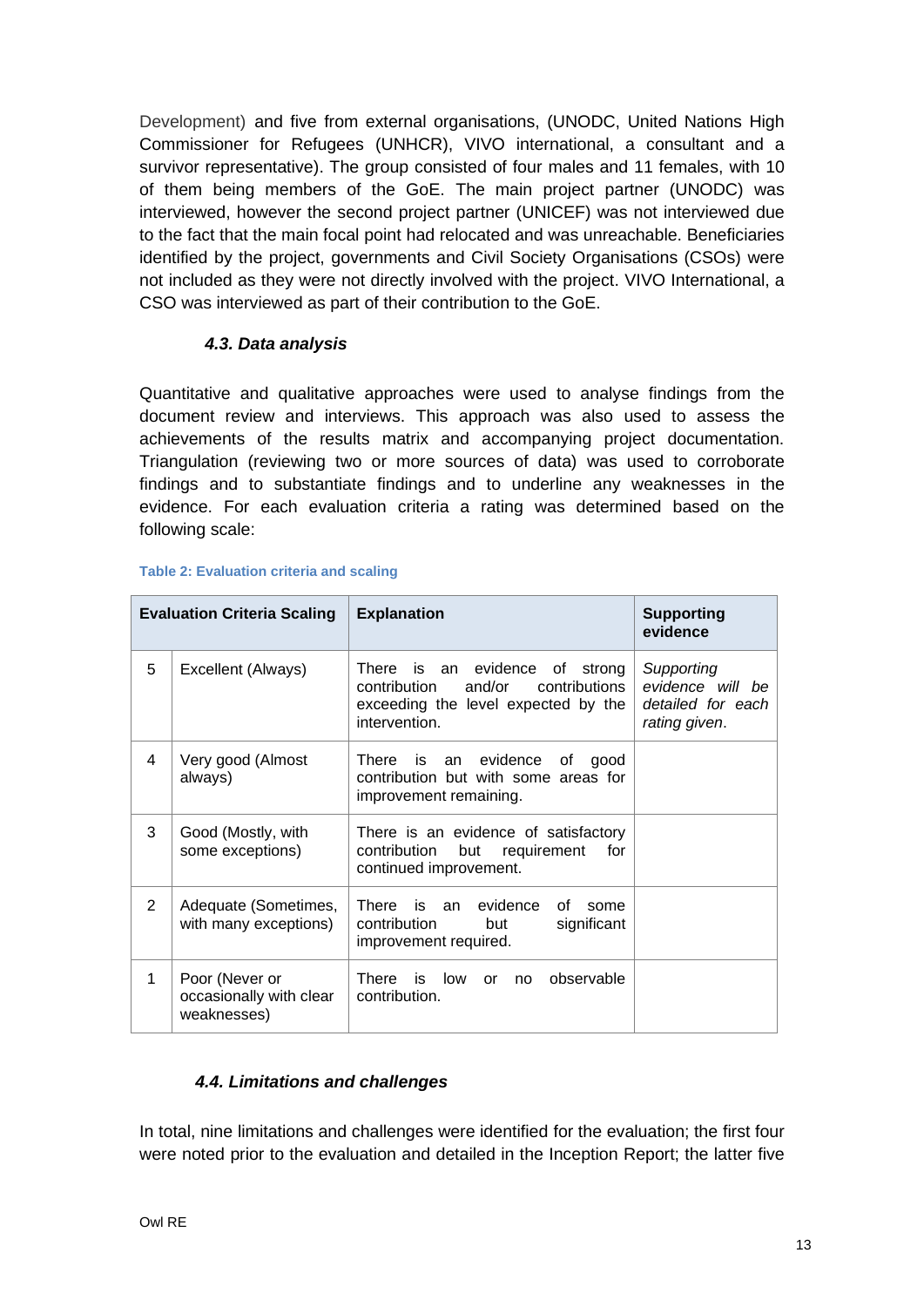(shaded background in the table below) were detected during the evaluation process. The following table describes these limitations and how they were addressed.

#### **Table 3: Limitations and challenges**

| No.            | Limitation                                                                              | How these limitations were addressed                                             |  |  |
|----------------|-----------------------------------------------------------------------------------------|----------------------------------------------------------------------------------|--|--|
| $\mathbf{1}$   | Availability of IOM staff / stakeholders                                                | project manager<br>The<br>supported the                                          |  |  |
|                | at all times to provide inputs.                                                         | evaluation team in contacting staff and                                          |  |  |
|                |                                                                                         | stakeholders; the evaluation timeline was                                        |  |  |
|                |                                                                                         | extended to accommodate the holiday                                              |  |  |
|                |                                                                                         | period.                                                                          |  |  |
| $\overline{2}$ | General problem of insufficient data or                                                 | The<br>interviewee<br>response<br>rate<br>was                                    |  |  |
|                | insufficient<br>representative<br>data                                                  | positive, which meant that a representative                                      |  |  |
|                | collected, owing to poor response rate                                                  | number of persons was reached.                                                   |  |  |
|                | from interviewees.                                                                      |                                                                                  |  |  |
| 3              | Objective feedback from interviewees -                                                  | This<br>did not materialize as a major                                           |  |  |
|                | they may be reticent to reveal the                                                      | obstacle; interviewees were transparent,                                         |  |  |
|                | factors that motivate them or any                                                       | objective and open in their responses.                                           |  |  |
|                | problems they are experiencing or<br>being<br>transparent<br>about<br>their             |                                                                                  |  |  |
|                | motivation or about internal processes.                                                 |                                                                                  |  |  |
| 4              | General bias in the application of                                                      | Given that the project only partially                                            |  |  |
|                | causality analysis.                                                                     | managed to reach the outcome level,                                              |  |  |
|                |                                                                                         | causality analysis was<br>not a<br>major                                         |  |  |
|                |                                                                                         | component of the analysis.                                                       |  |  |
| 5              | The Results Matrix was developed with                                                   | The evaluation focused on what the IDF                                           |  |  |
|                | an outcome that was challenging for                                                     | project did achieve and its potential impact                                     |  |  |
|                | the project to achieve in the timeframe                                                 | at the outcome level.                                                            |  |  |
|                | given.                                                                                  |                                                                                  |  |  |
| 6              | The scope of the project changed and                                                    | Some of the findings, especially<br>on                                           |  |  |
|                | expanded within the project timeframe,                                                  | effectiveness and impact were future                                             |  |  |
|                | which<br>resulted<br>in<br>the<br>originally-                                           | therefore<br>orientated<br>and<br>speculative.                                   |  |  |
|                | being<br>intended<br>output<br>completed                                                | this<br>occurred, findings were<br>Where                                         |  |  |
|                | within the project timeframe but not                                                    | qualified as based on evidence available.                                        |  |  |
|                | the expanded output which limited the                                                   |                                                                                  |  |  |
|                | scope of the evaluation to look at                                                      |                                                                                  |  |  |
|                | outcomes and impact.                                                                    |                                                                                  |  |  |
| $\overline{7}$ | The IDF funded project was part of the<br><b>GLO.ACT</b><br>project,<br>which<br>larger | Delineating the parameters of the IDF<br>funded project was undertaken by asking |  |  |
|                | challenge<br>the<br>presented<br>a<br>for                                               | additional questions about the budget and                                        |  |  |
|                | evaluation as many of the interviewees                                                  | project related activities with interviewees                                     |  |  |
|                | did not perceive the IDF project as a                                                   | mainly through follow up emails. A project                                       |  |  |
|                | stand-alone<br>project, but as<br>fully                                                 | timeline of events was also created to help                                      |  |  |
|                | integrated within GLO.ACT.                                                              | guide questioning (see annex 3).                                                 |  |  |
| 8              | Member States were not interviewed.                                                     | Feedback from IOM staff and partners                                             |  |  |
|                |                                                                                         | informed the evaluation of the involvement                                       |  |  |
|                |                                                                                         | of Member States.                                                                |  |  |
| 9              | It was not possible to interview one of                                                 | Information on the involvement of UNICEF                                         |  |  |
|                | the project partners (UNICEF).                                                          | in the project and the results of the                                            |  |  |
|                |                                                                                         | partnership were collected from other                                            |  |  |
|                |                                                                                         | interviewees and project documentation                                           |  |  |
|                |                                                                                         | and qualified accordingly.                                                       |  |  |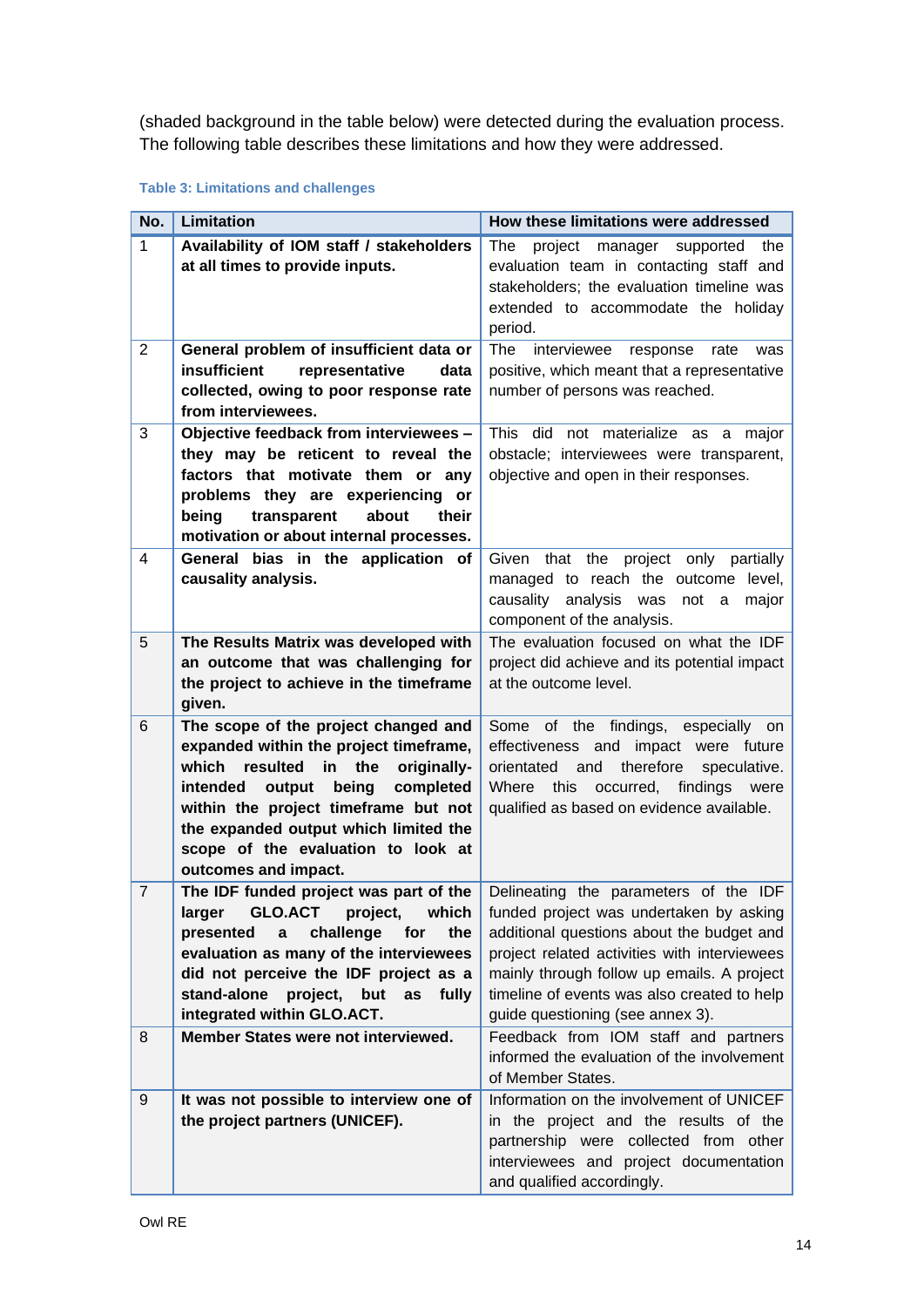# <span id="page-14-0"></span>**5. Findings**

Overall, the project was found to be highly relevant and well aligned to IOM's and the Fund's goals and priorities. The scope of the project changed and was expanded during its duration. The initial concept of the Handbook focused on a migrant vulnerability model at the individual level to which three additional levels were added: family, community and structural. Therefore, in terms of effectiveness, the project delivered its original output by finalising the Handbook content comprising the model and individual level (section 1) within the timeframe, but the Handbook with all content is still being finalised (scheduled for publication in last quarter of 2019). Nevertheless, there was consensus amongst interviewees that the final output, the expanded Handbook, has the potential to be much more effective than what was initially planned, supported by the examples of its use already seen. The project was seen as efficiently executed within the set parameters and adapted well to changes and opportunities as they arose.

As the output (the Handbook) has not yet been published, it is too early to assess the full impact and sustainability of the project. However, given the interest and demand demonstrated, provided there are sufficient resources to support roll-out and regular monitoring and evaluation around usage, the potential for sustainability and long term impact is excellent; and has the potential to significantly strengthen IOM's position as an international actor on protection and assistance of migrants in situations of vulnerability.

A limitation was that the project's RM was developed with an outcome challenging to achieve and was more appropriate for the larger GLO.ACT scope. The IDF funds contributed to the development of the Handbook which was not perceived by interviewees as a stand-alone project; instead most saw it as fully integrated within GLO.ACT. This was compounded by the fact that the IDF project shared the financial and human resources of the larger GLO.ACT project, which had many positive benefits for the project also as described below. As a result, it was difficult for the evaluation to delineate the exact boundaries of the project from the larger GLO.ACT project.

The below table summarizes the findings and provides a rating for each evaluation criteria: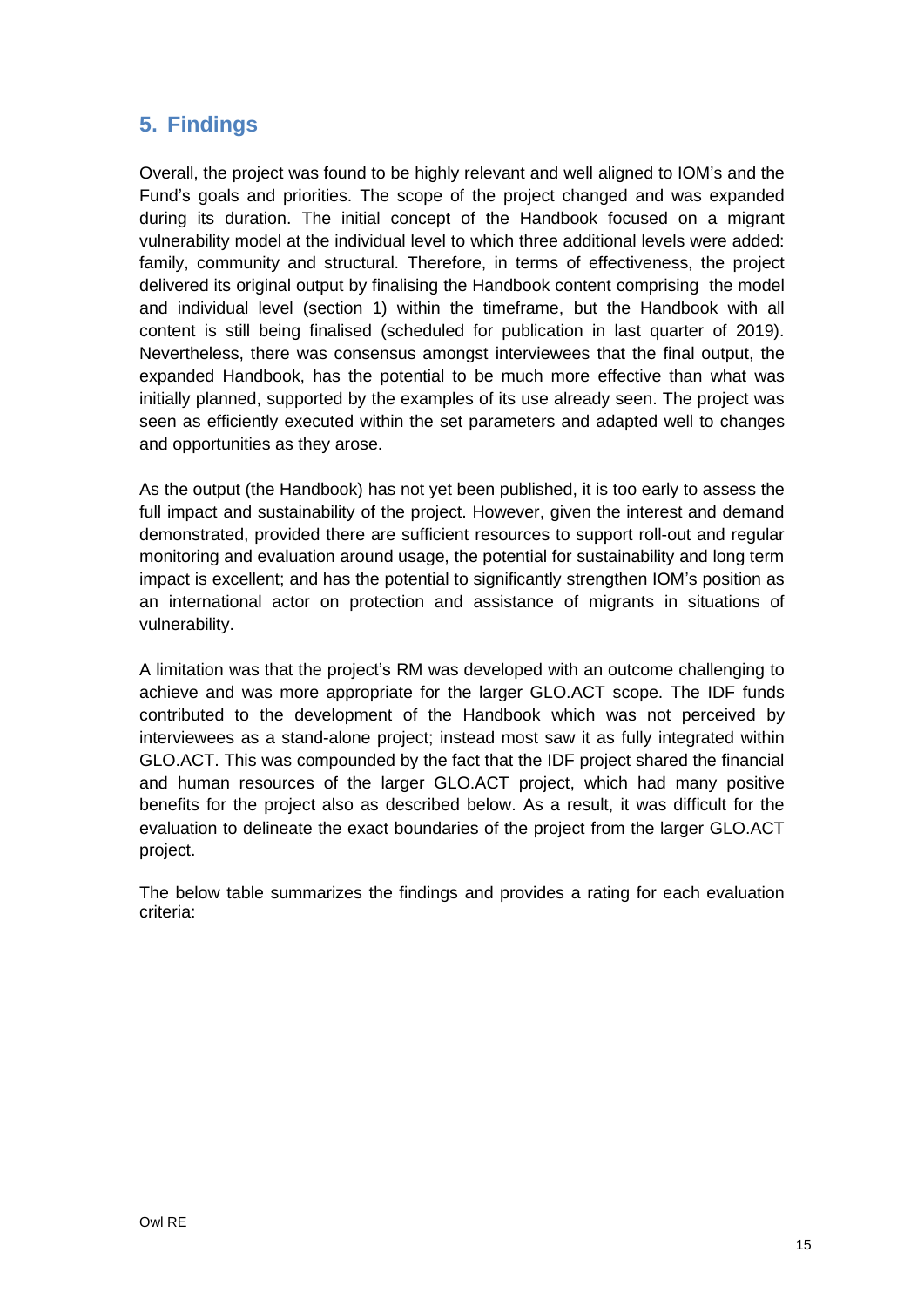#### **Table 4: Summary evaluation findings per criteria**

| <b>Evaluation</b><br>criteria<br>and<br>rating                                                     | <b>Explanation</b>                                                                                                                                                                                                                                                                                                                                                                                                                                                                                                                | <b>Supporting evidence</b>                                                                                                                                                                                                                                                          |
|----------------------------------------------------------------------------------------------------|-----------------------------------------------------------------------------------------------------------------------------------------------------------------------------------------------------------------------------------------------------------------------------------------------------------------------------------------------------------------------------------------------------------------------------------------------------------------------------------------------------------------------------------|-------------------------------------------------------------------------------------------------------------------------------------------------------------------------------------------------------------------------------------------------------------------------------------|
| <b>Relevance</b><br>5 - Excellent                                                                  | The project was found to be highly<br>relevant and well aligned with the IOM and<br>Fund<br>framework and<br>priorities.<br>the<br>Providing an unprecedented guidance, the<br>Handbook is a response to gaps in the<br>protection of vulnerable<br>operational<br>migrants and a direct response to the<br>needs of IOM practitioners. It was<br>regarded by interviewees as very relevant<br>to beneficiaries (the governments and<br>CSOs which could use it in the future) and<br>potentially for the international community | Identification of main project<br>(Handbook)<br>output<br>responding<br>operational<br>to<br>needs.<br>of<br>Interest<br>and<br>support<br>beneficiaries<br>and<br>partners,<br>donors.<br>Support<br>(resources<br>and<br>interest)<br>for<br>increase<br>in.<br>Handbook's scope. |
|                                                                                                    | as a whole.<br>The increase of the Handbook from one to<br>four parts is a further testimony to its<br>relevance.                                                                                                                                                                                                                                                                                                                                                                                                                 |                                                                                                                                                                                                                                                                                     |
| <b>Effectiveness</b><br>$3 - Good$                                                                 | collected<br>data<br>All<br>points<br>toward<br>a<br>potentially effective result that surpassed<br>the one initially intended. However, as the<br>Handbook<br>extended<br>has<br>not<br>been<br>published or distributed, this cannot yet be<br>fully substantiated.                                                                                                                                                                                                                                                             | Project output (Section 1 of<br>Handbook)<br>as<br>initially<br>designed<br>finalised<br>was<br>(although not yet published)<br>within the project timeframe.                                                                                                                       |
|                                                                                                    | The RM was based on an outcome<br>orientated project whereas the project was<br>output orientated. The IDF project was<br>only a small contributing part of the<br>GLO.ACT project - less than 1 per cent of<br>total budget of a USD \$12 million project.                                                                                                                                                                                                                                                                       | Project output in its extended<br>form has the potential to<br>deliver significant benefits to<br>beneficiaries.                                                                                                                                                                    |
| Efficiency and<br>cost<br>effectiveness<br>5 - Excellent                                           | The project was carried out efficiently in a<br>very cost effective manner. As an example<br>of seed funding, the project was very<br>successful having now generated a new<br>funding stream for the roll-out of the<br>Handbook.                                                                                                                                                                                                                                                                                                | Funding<br>Fund<br>from<br>the<br>supported<br>much<br>more<br>a<br>comprehensive<br>Handbook<br>than planned.<br>The project benefited from the<br>GLO.ACT<br>larger<br>project<br>through human and financial<br>resources.                                                       |
|                                                                                                    |                                                                                                                                                                                                                                                                                                                                                                                                                                                                                                                                   | Project<br>generated<br>new<br>funding streams.                                                                                                                                                                                                                                     |
| Outcomes and<br><b>Impact</b><br>Not<br>possible<br>rate<br>but<br>to<br>potential<br>very<br>high | It was not possible to evaluate the impact<br>as the Handbook has not been published,<br>significant potential could<br>but a<br>be<br>identified. Observable short term results<br>included enabling IOM to strengthen its<br>position as an international organisation<br>and in the longer term, to support Member<br>States and their partners in the protection<br>and assistance of migrants in vulnerable<br>situations.<br>The<br>significance<br>of<br>the<br>Migrant Vulnerability<br>Determinants<br>of                | External<br>interviewees<br>confirmed<br>IOM's<br>increased<br>profile on the issues.<br>Examples<br>οf<br>short-term<br>results seen.<br>Impact of the DoMV of the<br>Handbook<br>in<br>papers<br>and<br>academic articles written and<br>presented.                               |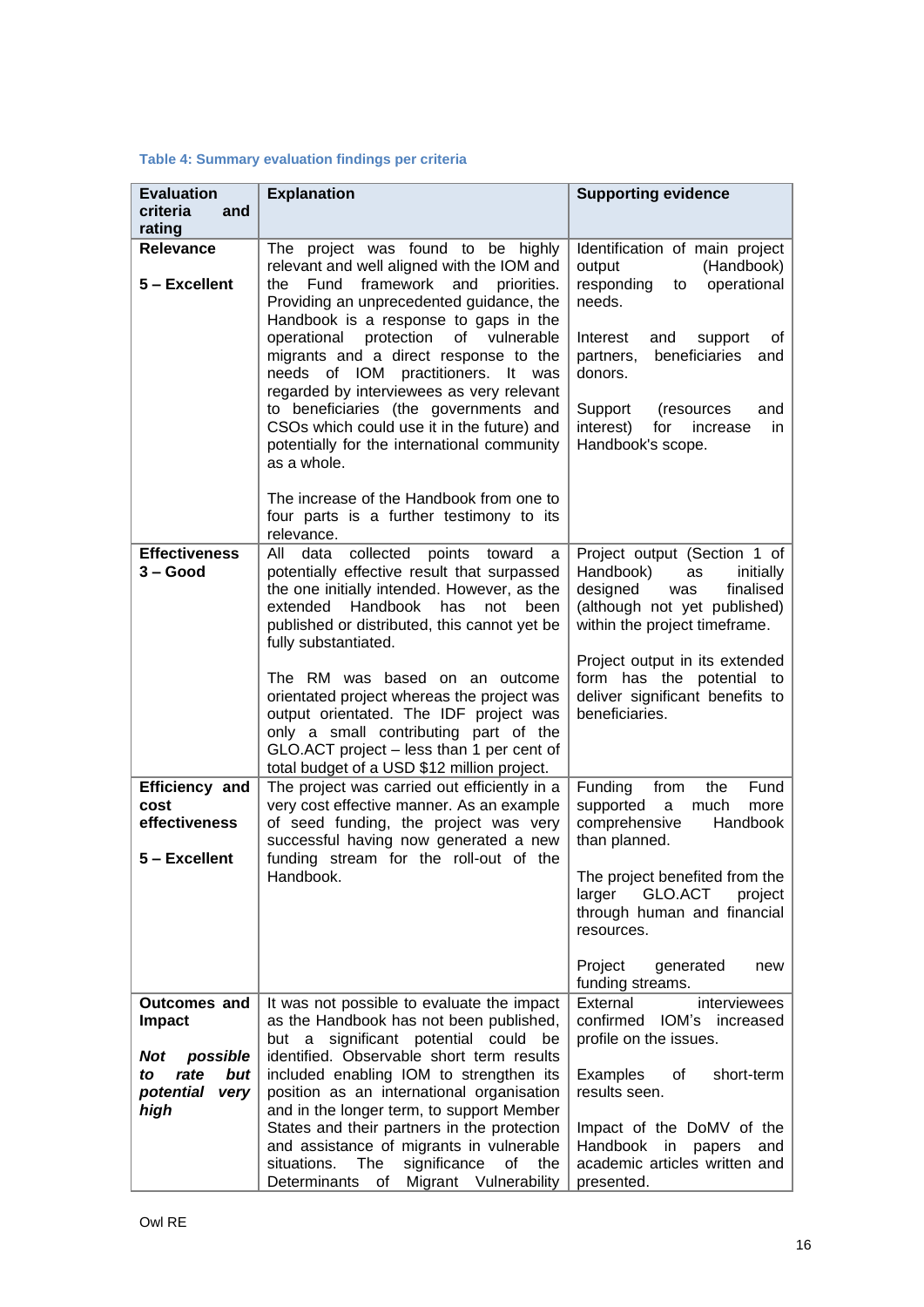|                                       | model (DoMV) of the Handbook was also<br>demonstrated by the number of papers<br>and academic studies it has generated<br>and featured in.<br>The long-term impact of the Handbook will<br>require follow-up activities with additional<br>resources.                                                                 |                                                                                                                                                                                                                                                                     |
|---------------------------------------|-----------------------------------------------------------------------------------------------------------------------------------------------------------------------------------------------------------------------------------------------------------------------------------------------------------------------|---------------------------------------------------------------------------------------------------------------------------------------------------------------------------------------------------------------------------------------------------------------------|
| <b>Sustainability</b><br>4- Very good | Research supported the durability and<br>universality of DoMV's key concepts.<br>Therefore, the possible longevity was<br>found to be very high.<br>However, there were no specific<br>sustainable measures such as a roll-out<br>plan. Additional funding had been secured<br>for some activities, such as training. | Research of University<br>οf<br>Bedfordshire<br>and<br>IOM.<br>validated DoMV.<br>No sustainability measures,<br>such as roll-out plan, were not<br>found within the IDF project<br>documentation.<br>Additional funding secured<br>(see section 5.5. for details). |

#### <span id="page-16-0"></span>*5.1. Relevance*

#### **Rating – 5 – Excellent**

The project was found to be highly relevant by all interviewees. Many viewed it as a response to a clear need for operational guidance and tools on protection and assistance for migrants in vulnerable situations, both at the country/field level and at the international level (e.g. global policy debates and forums). This was demonstrated by:

- A demand from the field for the provision of guidelines and an assistance framework based on a holistic approach to identify and assess migrants vulnerable to violence exploitation and abuse;
- A context of mixed migration flows in which for example, increasing numbers of migrant children need protection and assistance;
- An international agenda where the concept of the vulnerability of migrants features widely but without definition or guidance.

#### **1. To what extent does the project respond to the needs and expectations of the stakeholders and beneficiaries?**

**Finding**: The project was designed in response to a clear demand from field practitioners and Member States (MS) for operational guidance to identify, assist and protect migrants in a context where there were no internationally agreed upon procedures for identifying a vulnerable migrant, nor operational guidelines for their protection and assistance. Relevance was maintained through the GoE, which was formed to help develop the Handbook and ensure that it was relevant to the needs of users.

**Demand from the field:** The Handbook and the DoMV model which underpins it, were found to be extremely relevant within the international and national contexts. They fill a gap both in definition and operational practice to identify and directly assist victims/vulnerable migrants (the objective of the GLO.ACT project). In the first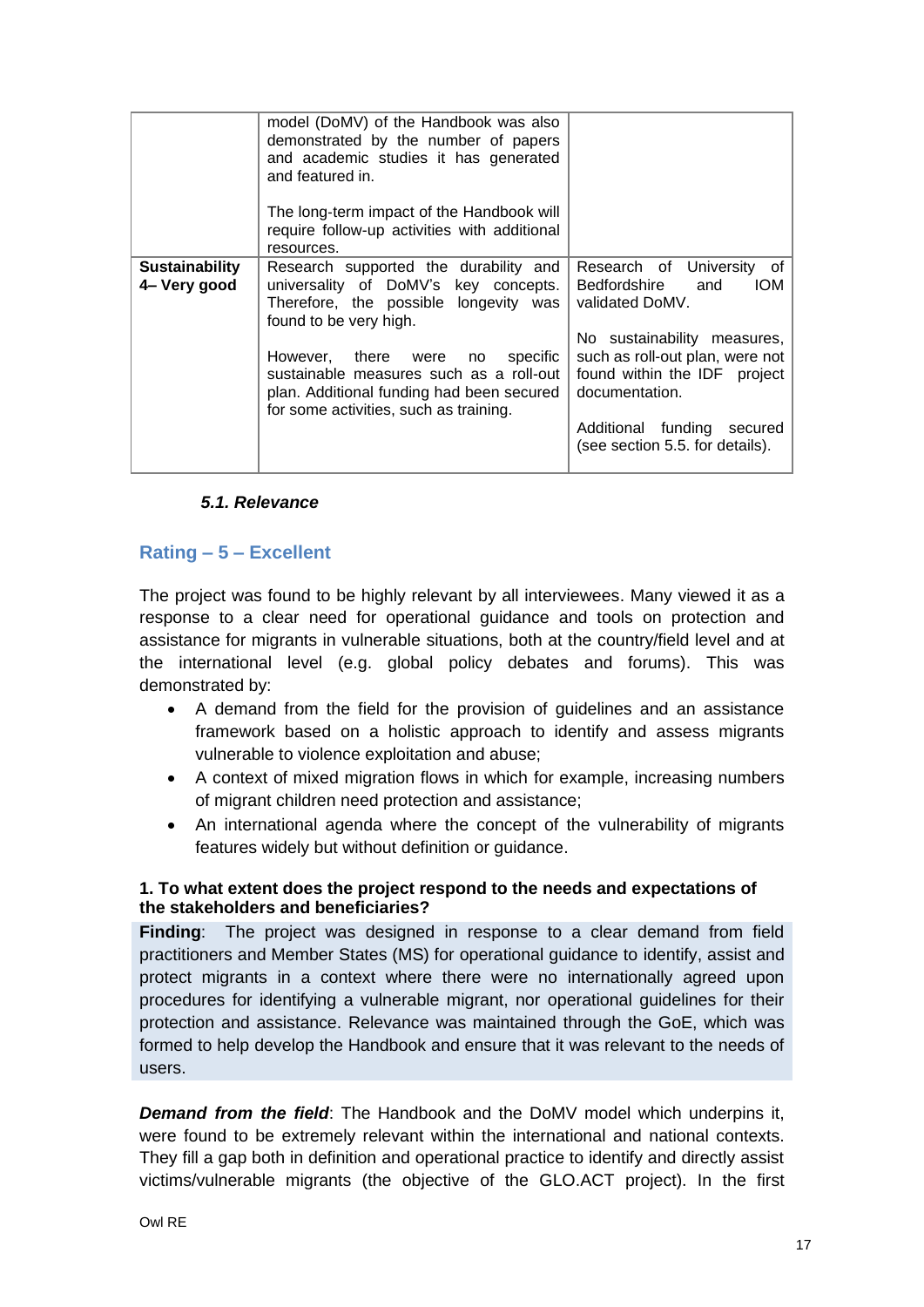instance, the Handbook has been a direct response to the needs of IOM field staff and to update the IOM Handbook on Direct Assistance for Victims of Trafficking (2007).

According to IOM staff and experts interviewed, there were growing numbers of migrants in contexts of mixed migration flows who increasingly fell outside the existing protection assistance regime, such as unaccompanied migrant children. The use of single categories of migrants (e.g. trafficked persons or smuggled migrants) were not sufficient to identify all migrants in need of assistance, according to IOM staff. This may lead to protection gaps, which could leave migrants vulnerable to violence, exploitation and abuse. For example, in Egypt, IOM supported a return programme, which started in 2014 and provided direct services to stranded migrant populations, not necessarily eligible for return. The existing guidance, as found in the above-mentioned Handbook (2007) and Assisted Voluntary Return and Reintegration Handbook for the North African Region (2013) was found as limited and led to field staff creating their own procedures from outdated instructional notes and based on their own experiences. The Handbook, with guidance based on a holistic approach to identifying and addressing migrant vulnerability outside of recognised categories was found to address this gap for IOM staff, partners, governments and nongovernmental organisations, with mandates on migrant social protection and assistance.

*Relevance to Member States and their international commitments on migration*: The Handbook was also found to be a response to the anticipated needs of MS to develop the DoMV into an operational model to fulfil their international commitments, according to IOM staff and experts interviewed. Currently, no clear, internationally agreed upon procedures for identifying vulnerable migrants' operational guidelines for their protection and assistance exists. Migrants in situations of vulnerability was confirmed to be a relatively new concept by the GoE, where the 'vulnerable migrant' is defined as a fluid and evolving concept, no longer seen as having a set of fixed characteristics (noted by the first meeting of the GoE for the project) 4 . This concept has gained traction, for example, in the 2016 Global Compact on Migration the concept of vulnerability, Objective 7: 'Address and reduce vulnerabilities in migration' (but without a clear definition of vulnerability)<sup>5</sup>. The accompanying New York Declaration for Refugees and Migrants refers to the need to develop principles and guidelines on the treatment of migrants in vulnerable situations but without defining the guidance needed<sup>6</sup>. By operationalising the concept of vulnerable migrants, and providing guidance in identifying the different factors which determine vulnerability and resilience, interviewees anticipated that the Handbook could fill this gap in MS responses.

*The group of Experts (GoE):* The needs and expectations of stakeholders were taken into account during the design and creation of the Handbook, in part through

 $^4$  Report of the first GoE meeting, Casablanca 28<sup>th</sup>-29<sup>th</sup> March, 2017.

<sup>5</sup> The Global Compact for Safe, Orderly and Regular Migration, 2016: [https://www.iom.int/global](https://www.iom.int/global-compact-migration)[compact-migration](https://www.iom.int/global-compact-migration)

 $6$  UN General Assembly, New York Declaration for Refugees and Migrants, 2016: [https://www.iom.int/sites/default/files/our\\_work/ODG/GCM/NY\\_Declaration.pdf](https://www.iom.int/sites/default/files/our_work/ODG/GCM/NY_Declaration.pdf)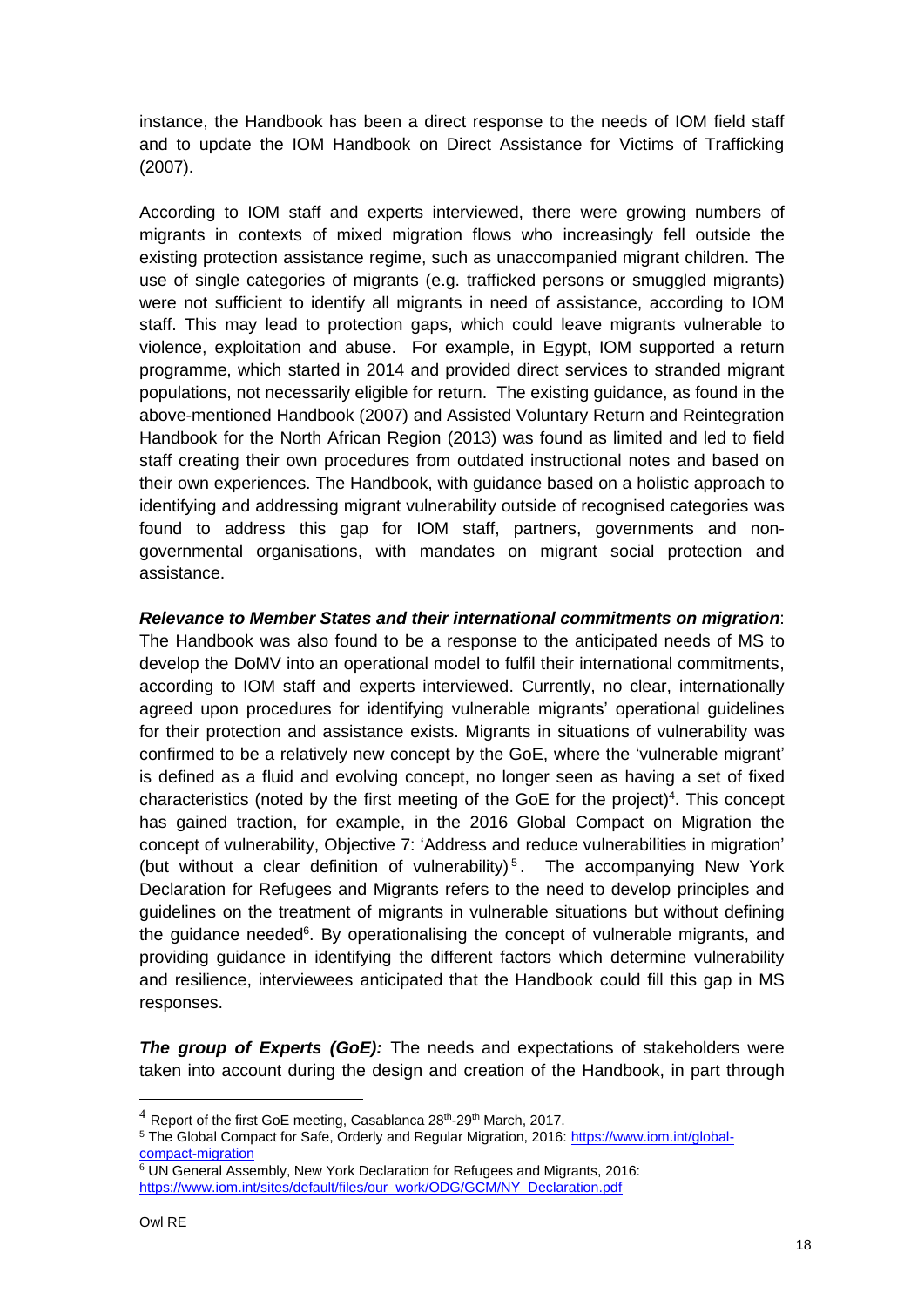establishing a GoE, tasked with providing guidance and input into its design and content. The GoE consisted of representatives from the GLO.ACT project, partners and implementing agencies IOM, UNODC, and UNICEF, as well as other UN organizations (Office of the High Commissioner for Human Rights (OHCHR), UNHCR, and International Labour Organization (ILO)), a representative from the donor, (the EU), a survivor representative and member of the US Advisory Council on Human Trafficking; and three external experts well known in their respective fields (psychosocial assistance, health, and law enforcement), and one CSO, VIVO International. In addition to this CSO, the project's identified beneficiaries (governments and CSOs), were largely not represented although there was general consensus of interviewees that the Handbook responded well to their needs.

### **2. To what extent do the expected outcomes and outputs remain valid and pertinent as originally intended?**

**Finding**: The expected outcome and output of the Handbook remains extremely valid as reflected in the expansion of the Handbook. There was increasing interest and demand for its content from practitioners, academics and from MS and the DoMV model has been validated by research carried out. However, the outcome as detailed in the RM was too distant to the project, which essentially produced an output, the Handbook. Together with the lack of a theory of change for the project, this made it difficult to connect the output to the described outcomes, particularly within the given project time-frame.

As mentioned above, high level of interest (from practitioners, academics and from MS, as reported by IOM staff) in the Handbook as an operational tool responding to the reality of increased mixed migration flows was found. The Handbook was seen to provide a comprehensive framework for analysis of the vulnerability of migrants on the basis of the interaction of factors at four levels. It was the DoMV model's ability to analyse the dynamic nature of interplay of factors at any one time and the universality of that approach which confirmed its relevance as an operational tool, according to interviewees. This was supported by research conducted by IOM, the University of Bedfordshire and supported by the UK Home Office, in a study on migrant vulnerability in the context of human trafficking<sup>7</sup>. The research validated the universality of the model, applying it to three different countries (Albania, Nigeria and Vietnam) with different demographics testing the model's ability to analyse migrant vulnerability to different circumstances in any given migration corridor. The model was found to be particularly useful in outlining identifying risk and protective factors at the structural level of communities and household, going beyond that of the individual approach (which can inadvertently lead to 'victim blaming').<sup>8</sup> It was also noted that the model can address upstream interventions and also act as a broad tool to potentially effect policy change if used strategically.

<sup>&</sup>lt;sup>7</sup> `Between Two Fires': Understanding Vulnerabilities and the Support Needs of People from Albania, Viet Nam and Nigeria who have experienced Human Trafficking into the UK, (2019), University of Bedfordshire and IOM.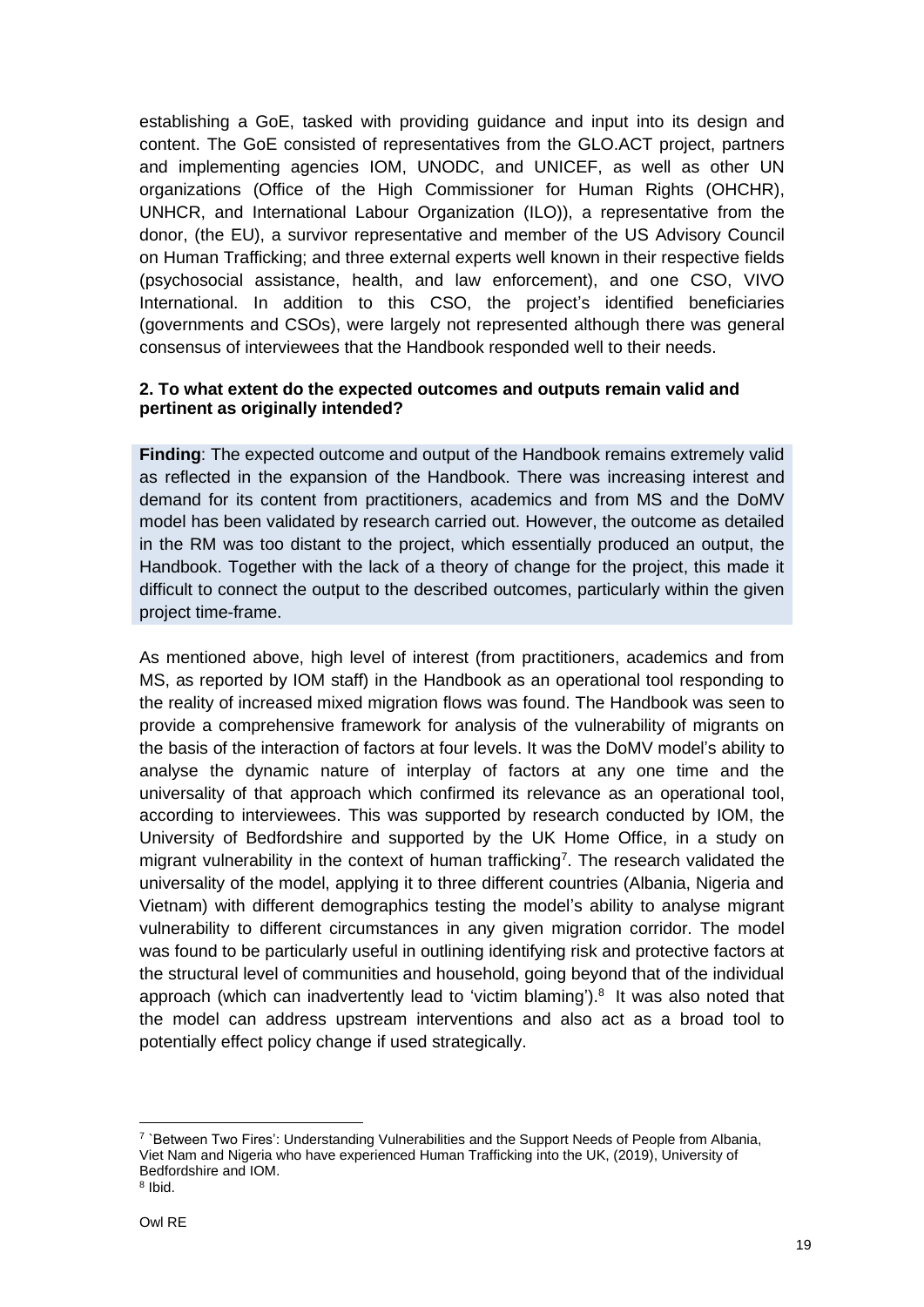*Relevance of Results based matrix and Vertical logic analysis:* The RM was developed with one outcome, (see Figure 1), one output and three supporting activities, developed to support the Objective: "To contribute to the Global Action to prevent and address trafficking in human beings and the smuggling of migrants".

The IDF project was part of the much larger GLO.ACT project for which the RM was developed. To this end the IDF project had one outcome: "Governments and civil society partners have the skills to identify and screen migrants for vulnerabilities, including adult and children trafficked victims and smuggled migrants, and refer them to the relevant service providers for protection and assistance, in line with international standards".

During implementation the scope of the project changed and the output expanded within the project timeframe. This resulted in the originally-intended output being completed within the project timeframe but not the expanded output. There was no Theory of Change developed outside that of the RM in the original project document and this was not adapted as the project evolved which meant this in turn limited the scope of the evaluation to look at outcomes and impact.

However, the vertical logic supporting the RM is not fully appropriate for the project as the timeframe is too great compared to the actual project time available. The RM was developed for the larger GLO.ACT project of which the IDF project is a small contributing component. While the objective and outcome are correct for the GloAct project they are too challenging for this project to achieve in the timeframe given. Additional time would be needed to achieve the Outcome and there are no details of how the outcome will be achieved, aside from an indicator of training of the beneficiaries through the GLO.ACT project.

Given that the project only partially managed to reach the outcome level, causality analysis was not a major component of the analysis.

The (expanded) Handbook was not available for dissemination (only concepts of the Handbook through training). Thus there may be some evidence of the outcome being achieved, i.e.- Governments and beneficiaries who had been involved in training which used components of the Handbook, (such as the example of Kenya, Morocco and Egypt) might have improved skills in identifying and screening migrants and referring them to relevant service providers as a result of the training. However, it is very difficult to ascertain a causal effect resulting from the output; it would be very difficult to isolate which components of the Handbook had been used and how and what impact this had beyond that of the training as a whole.

The project activites and output were consistent with the intended objective and outcome, while partly dependant upon the supporting GLO.ACT strategy. However, as the Handbook changed (expanded but not published) training began using components of the Handbook and opportunities were taken advantage of. The RM remained the same without any strategy to diseminate the completed Handbook, outside of taking advantage of where training was occuring. An additional activity was added to the project, a Massive Open Online Course (MOOC).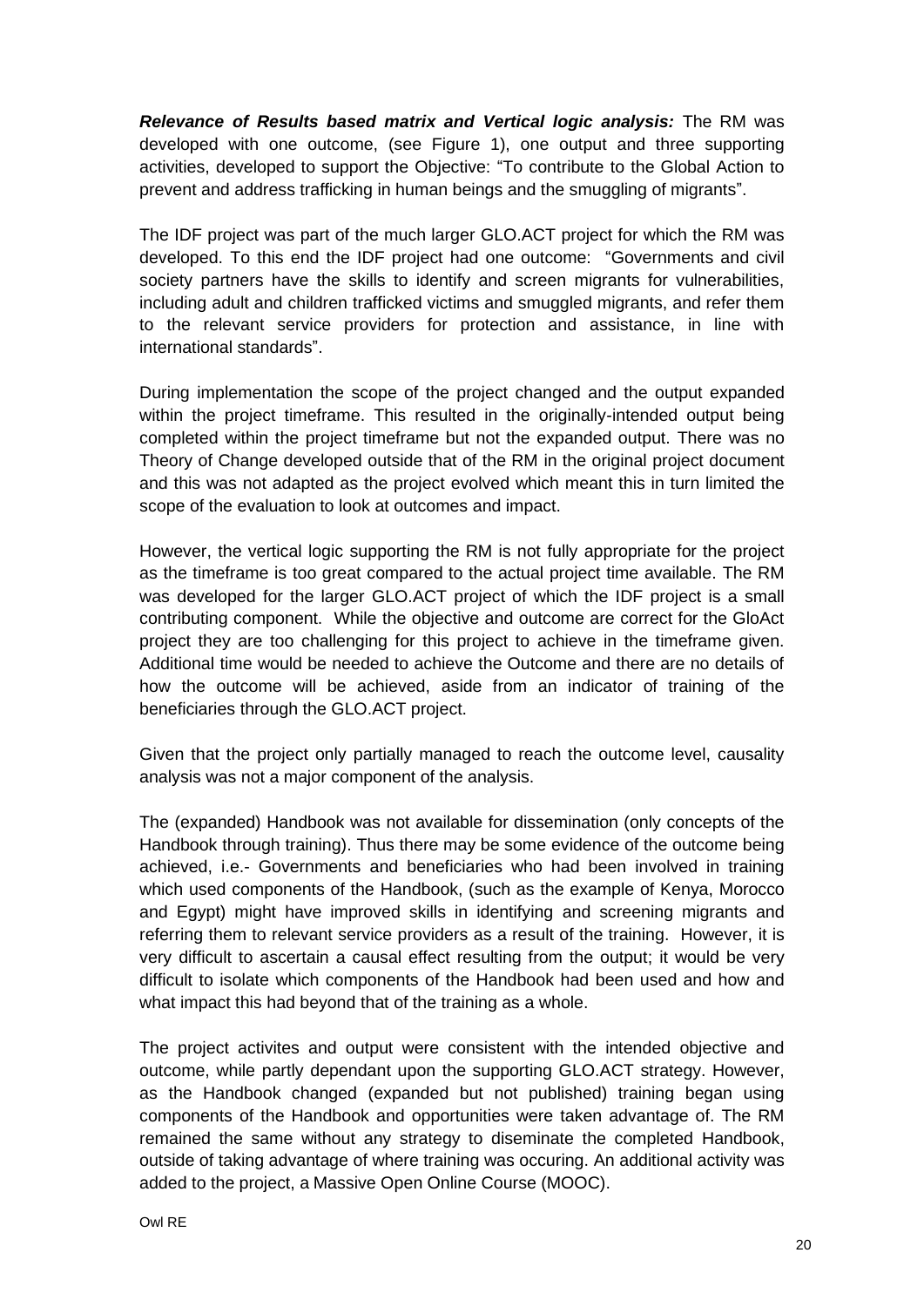| <b>Vertical Logic</b>                                                                                                                                                                                                                                                                                                                                                                                                                                                                                                                                                                                                                                                                                                                | Analysis and Suggestions                                                                                                                                                                                                                                                                                                                                                                                                                                                                                                                                                                                                                                                                                                                                                                                                                                                                                                                                                                                                            |
|--------------------------------------------------------------------------------------------------------------------------------------------------------------------------------------------------------------------------------------------------------------------------------------------------------------------------------------------------------------------------------------------------------------------------------------------------------------------------------------------------------------------------------------------------------------------------------------------------------------------------------------------------------------------------------------------------------------------------------------|-------------------------------------------------------------------------------------------------------------------------------------------------------------------------------------------------------------------------------------------------------------------------------------------------------------------------------------------------------------------------------------------------------------------------------------------------------------------------------------------------------------------------------------------------------------------------------------------------------------------------------------------------------------------------------------------------------------------------------------------------------------------------------------------------------------------------------------------------------------------------------------------------------------------------------------------------------------------------------------------------------------------------------------|
| Objective: To contribute to the Global Action<br>to prevent and address trafficking in human<br>beings and the smuggling of migrants.<br>Indicator: Percentage of countries assisted<br>that and provide quality, migrant-friendly<br>protective services, in line with international<br>standards<br>Target is a percentage.<br>Baseline: To be determined during baseline<br>assessment.                                                                                                                                                                                                                                                                                                                                           | The objective refers to the GLO.ACT project<br>of which the IDF project and its main<br>contribution of the IDF project was the<br>Handbook. This was challenging to achieve in<br>the timeframe given.<br>The indicator could remain if within an<br>extended timeline.                                                                                                                                                                                                                                                                                                                                                                                                                                                                                                                                                                                                                                                                                                                                                            |
| Outcome: Governments and civil society<br>partners have the skills to identify and screen<br>migrants for vulnerabilities, including adult<br>and children trafficked victims and smuggled<br>migrants, and refer them to the relevant<br>providers<br>for<br>service<br>protection<br>and<br>with<br>assistance,<br>line<br>international<br>in.<br>standards.<br>Number of trafficked victims,<br>Indicator:<br>migrants and other vulnerable<br>smuggled<br>identified<br>migrants<br>and<br>assisted<br>by<br>government authorities and civil society<br>organizations (with breakdown by age and<br>gender) from beneficiary countries.<br>Target is an increase.<br>Baseline: To be determined during baseline<br>assessment. | The<br>relevant<br>but<br>outcome<br>was<br>was<br>challenging for the project to achieve in the<br>timeframe given owing to the fact that the<br>Handbook was not available (only concepts<br>through training).<br>The indicator measures the number of<br>vulnerable who have been identified and<br>assisted; this makes a logical jump assuming<br>that government and CSO staff trained would<br>then change their practices. Further,<br>any<br>training carried out was not specifically based<br>on the Handbook, but more so used concepts<br>of it and not all target countries were covered.<br>A more realistic alternative would have been<br>to focus the outcome on integration of the<br>Handbook and model in the practices of<br>countries, for example.<br>"Benefiting countries reference the DoMV<br>model/Handbook<br>as<br>a<br>comprehensive<br>framework for analyzing the vulnerability of<br>migrants in policy making and practice with<br>protection<br>frameworks<br>regard to<br>for<br>migration." |
| 1.1:<br>International<br>standards<br>Output<br>in<br>individualized<br>direct<br>assistance<br>are<br>established in the IOM Handbook on the<br>Protection and Assistance of Migrants in<br>Situations of Vulnerability.<br>Indicator: The IOM handbook is available to<br>Government and civil society partners.<br>Baseline: No<br>Target: Yes                                                                                                                                                                                                                                                                                                                                                                                    | The output (the Handbook) was the main<br>focus of the project and its expansion during<br>the project timeframe was not reflected in the<br>RM.<br>The indicator was appropriate for the project<br>but would have needed adapting as the<br>output was changed.                                                                                                                                                                                                                                                                                                                                                                                                                                                                                                                                                                                                                                                                                                                                                                   |

#### **Table 5: Evaluation Assessment of the Project Results Matrix Vertical Logic**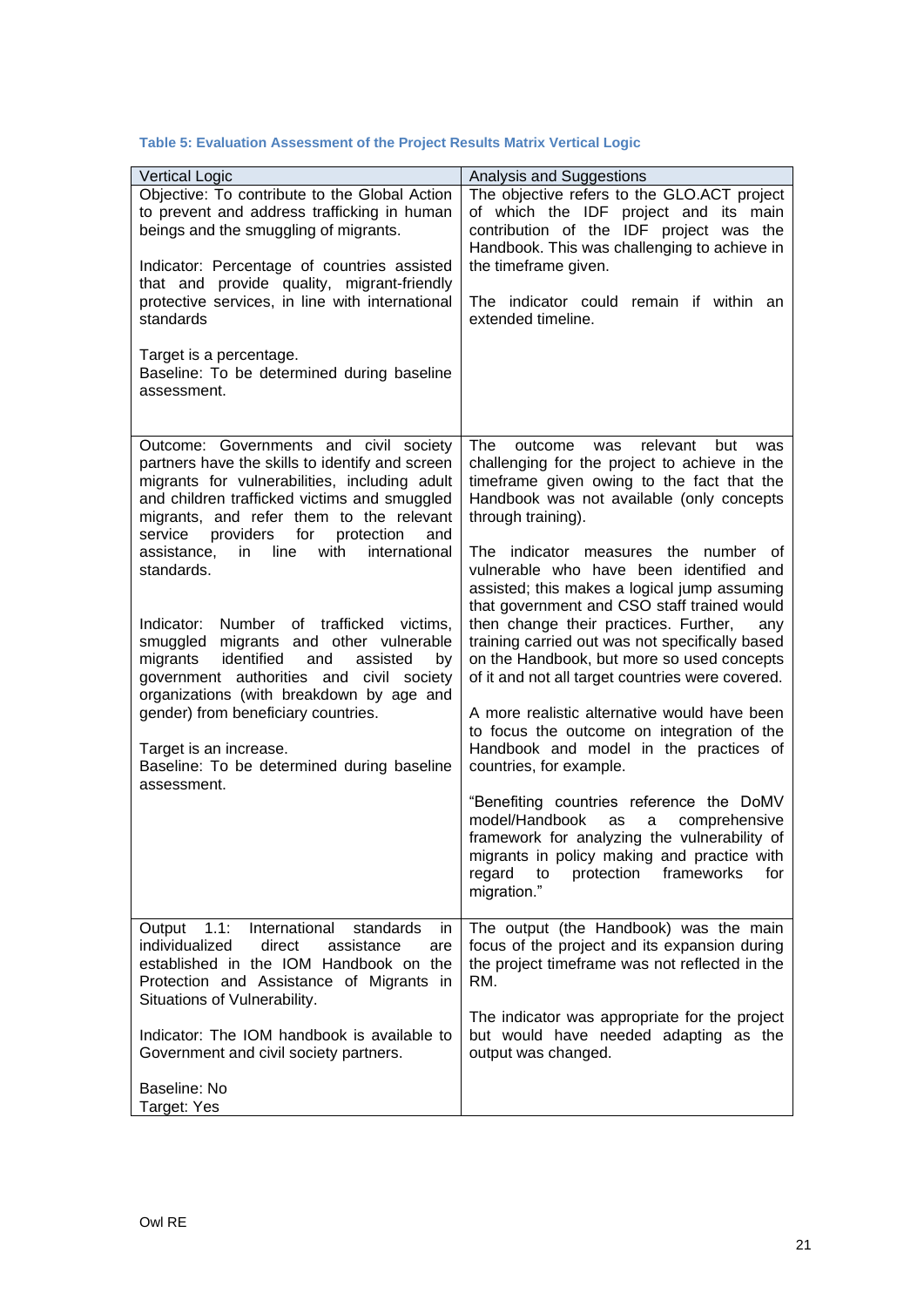### **3. Is the project aligned with, and supportive of, relevant national priorities? 4. Are the project's tools relevant to those needs and priorities?**

**Finding**: As the project's main output and tool, the Handbook, has not yet been published and implemented, it is not possible to evaluate the alignment with and support for national needs and priorities. Its relevance (and success), will depend upon how it is rolled out and implemented by migration services of governments and CSOs. However, preliminary findings indicate that the project is well targeted and matched to the needs of the governments and CSOs as described above. Consequently, the Handbook has a high potential to align and support national priorities.

Results from interviewees and the document review indicate that the Handbook was designed to assist national governments, and other stakeholders such as CSOs, to identify and protect migrants in vulnerable situations and to align with their priorities in this area. The Handbook also integrated modalities for coordinating protection and assistance actors at sub-national, national, and regional levels, which is highly relevant to support governments to coordinate assistance and avoid duplication of efforts. This feedback is based on initial piloting and/or training based on the Handbook's content with MS by IOM offices, as seen in Brazil, Morocco, Egypt, East and Horn of Africa to date.

However, the degree of its success will depend on its roll out and implementation, which is yet to occur. Initiatives are underway to align the Handbook to national needs and priorities through training and other related events. For example, in Brazil, in 2018, a draft of the Handbook was used for the development of a national Protocol on Assistance for Migrants in Vulnerable Situations accompanied by a training session designed for those working on direct assistance with vulnerable migrants. Decision-makers from 12 different services signed a 'commitment letter' to implement the Protocol<sup>9</sup>. In the East and Horn of Africa, a regional workshop was given by IOM to governments and CSOs of Ethiopia, Somalia, Tanzania and Djibouti which presented the DoMV framework for feedback. The workshop supported the Handbook in the development of related guidance and training materials by identifying gaps on identification, referral and protection of vulnerable migrants in the East and Horn of Africa, as well as documenting best practices for a regional compendium of standards and good practices. 10

#### **5. Were the management practices appropriate for achieving the expected outcomes?**

**Finding:** Inclusive and positive management practices were well followed by the project manager and the potential of the Handbook capitalized upon as the project developed.

<sup>9</sup> [https://www.iom.int/news/protocol-assistance-migrants-vulnerable-situations-signed-foz-do](https://www.iom.int/news/protocol-assistance-migrants-vulnerable-situations-signed-foz-do-iguacu-brazil)[iguacu-brazil](https://www.iom.int/news/protocol-assistance-migrants-vulnerable-situations-signed-foz-do-iguacu-brazil)

 $10$  Regional technical workshop on improving identification and referral of migrants in vulnerable situations in the Horn of Africa, 20-21 March 2018, Nairobi Kenya, Workshop Report.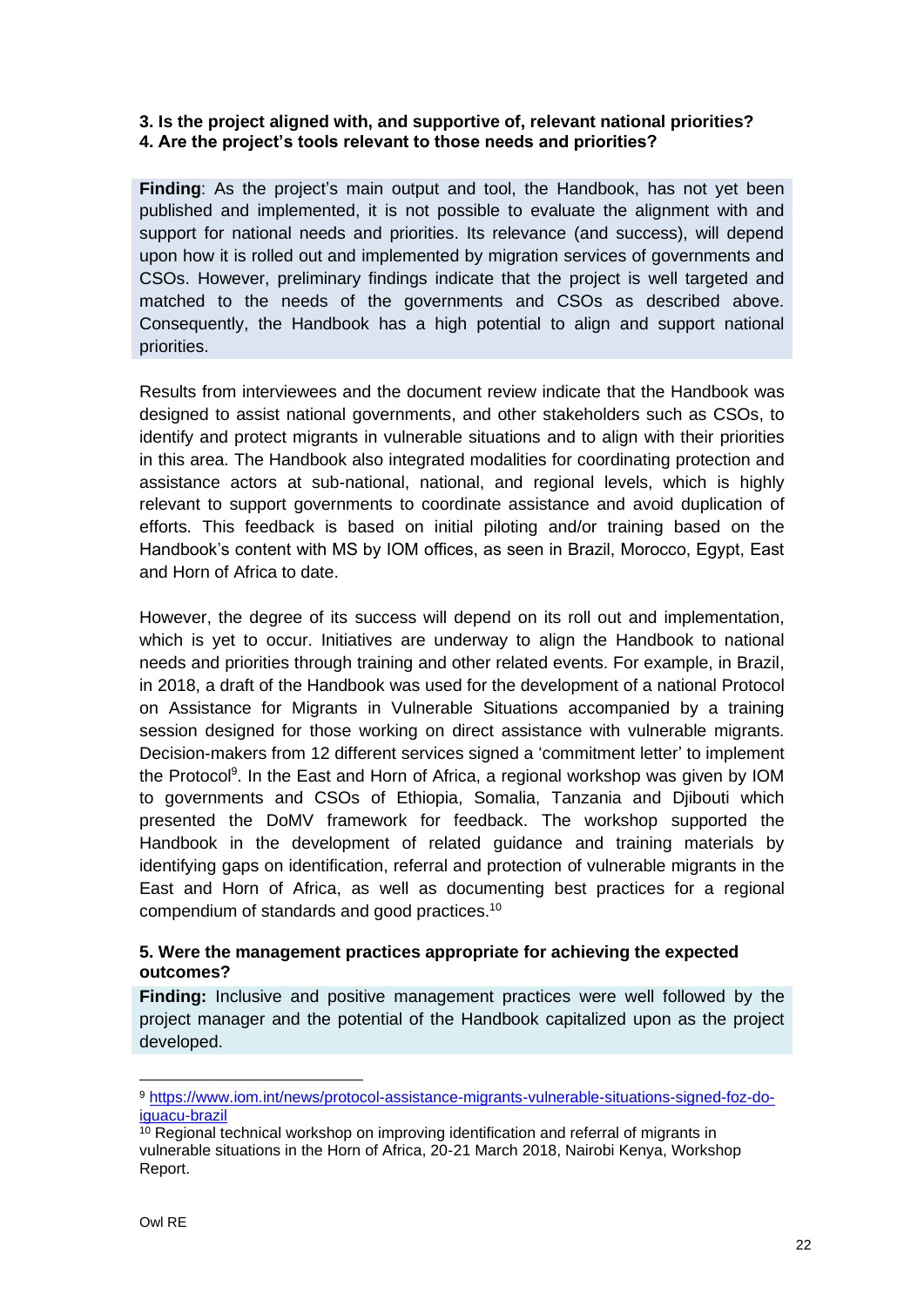This evaluation found that considerable effort was made to capitalise on the Handbook and its potential as the project was being developed, as illustrated by its expansion from one to four levels as described above. The inclusion of a GoE as integral to the Handbook's development was cited by interviewees as a positive example of inclusive management practices.

A request for flexibility within the budget was granted, which allowed the project manager to attend conferences to promote the DoMV model and other Handbook content. Another example of positive management practice was the presentation of the model and public sharing of the Handbook's content for both feedback and visibility, as detailed further under question 17 below.

### **6. How adequately were human rights and gender equality taken into consideration during the project design and implementation?**

**Finding:** Both gender and human rights were very well incorporated into project design; both are also integral to the themes of the Handbook. However, it is not possible to say how well they are integrated in its roll-out (given that the Handbook is not yet published).

*Gender relevance:* Overall, the evaluation found that gender was well incorporated into the design of the Handbook, which is reflected in the content of the first section. Provision was made for migrants' needs and this could be linked to their gender and how this would affect responses. For example the consideration of gender based violence in the chapter on health. Reference was also made to the fact that support workers and vulnerable migrants should be of the same gender or that migrants should have choices in who provides them with services.

The Handbook's model was also seen to successfully challenge the idea of gender as a determinant of vulnerability *per se* (i.e. to be a female is to be vulnerable); more so, showing it to be a factor to be considered contextually and in relation to other factors. As research confirmed, (applied in the context of trafficking), the model also allowed gender to be drawn out beyond the individual to the structural, looking at what harmful social norms and practices exist and how they can intersect with human trafficking in a gender-specific way.<sup>11</sup>

It was not yet possible to assess how the gender dimension is mainstreamed in its roll-out as the Handbook is not yet published. Interviewees stressed that care would have to be taken with regard to the sensitivity of its use, especially within different country contexts given issues of gender and sexual orientation.

*Human Rights relevance:* Human rights were found to be at the core of the Handbook: 'IOM's approach to migrant vulnerability is rooted in the belief that the

<sup>11</sup> Between Two Fires': Understanding Vulnerabilities and the Support Needs of People from Albania, Viet Nam and Nigeria who have experienced Human Trafficking into the UK, (2019), University of Bedfordshire and IOM.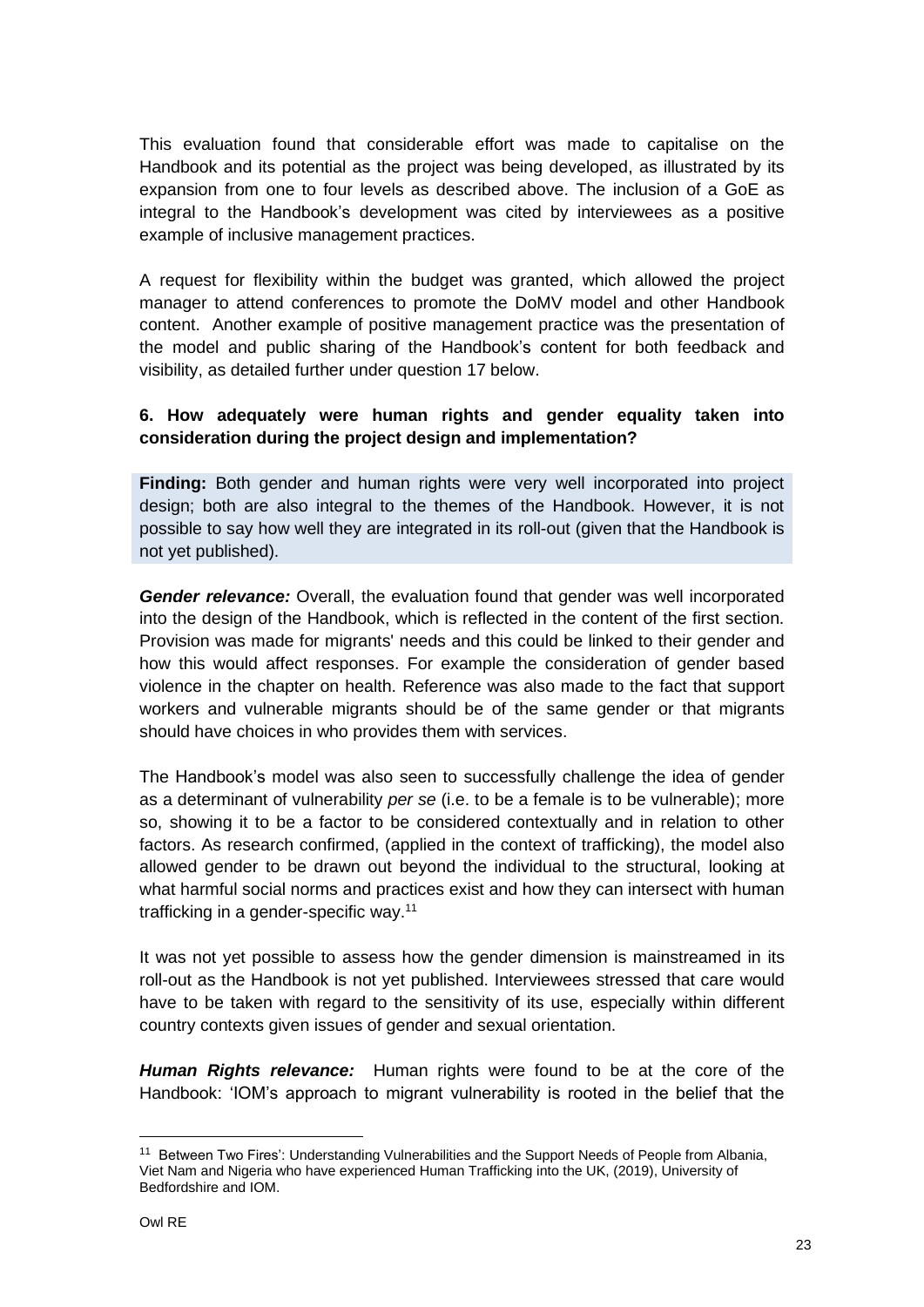human rights of all people…should be upheld and promoted' (advanced copy, 2018, page 5). An inclusive and consultative approach was taken during project design to ensure that human rights was integrated throughout the Handbook and that it references normative human rights and respects the legal framework that supports existing categories of migrants and refugees (an obligation which was stressed at the first meeting of GoE<sup>12</sup>). This was seen in the references throughout the first section of the Handbook to the many human rights protocols, declaration and conventions. There was also broad agreement by IOM and stakeholders interviewed that a `balance` had been reached between the authors of the Handbook and UN agencies with human rights mandates as to the terminology of who is a migrant and how the Handbook references the normative human rights framework.

### **7. Is the project in line with IOM/IOM Development Fund priorities and criteria?**

**Finding**: The project was well‐aligned to IOM and the Fund's priorities and criteria. The project supported several of IOM's current strategic focuses and responded to the Fund's eligibility criteria.

The project was found to support several of IOM's current strategic focuses<sup>13</sup>; notably:

- No. 3: 'To offer expert advice, research, technical cooperation and operational assistance to States, intergovernmental and non-governmental organizations and other stakeholders, in order to build national capacities and facilitate international, regional and bilateral cooperation on migration matters'
- No. 6: 'To be a primary reference point for migration information, research, best practices, data collection, compatibility and sharing'
- No. 11: 'To assist States in the development and delivery of programmes, studies and technical expertise on combating migrant smuggling and trafficking in persons, in particular women and children, in a manner consistent with international law'.

The project also supports IOM's Migration Governance Framework (MIGOF), notably through Principle 1 'Adherence to international standards and the fulfilment of migrants' rights' and Objective 1 'Good migration governance and related policy should seek to advance the socioeconomic well-being of migrants and society'.

Concerning the Fund's eligibility criteria<sup>14</sup>, the project responded to key criteria, such as that the project has a capacity-building element and has shown its ability to raise future and joint funding (e.g. additional funding from EU via the GLO.ACT project to support the development of the additional Handbook chapters and funding from the

<sup>&</sup>lt;sup>12</sup> See Minutes of first GoE meeting, Casablanca, 28<sup>th</sup>-29<sup>th</sup> March, 2017.

<sup>&</sup>lt;sup>13</sup> IOM mission and strategic focus: [https://www.iom.int/sites/default/files/about](https://www.iom.int/sites/default/files/about-iom/iom_strategic_focus_en.pdf)[iom/iom\\_strategic\\_focus\\_en.pdf](https://www.iom.int/sites/default/files/about-iom/iom_strategic_focus_en.pdf)

<sup>14</sup> Fund eligibility criteria[: https://developmentfund.iom.int/eligibility-criteria](https://developmentfund.iom.int/eligibility-criteria)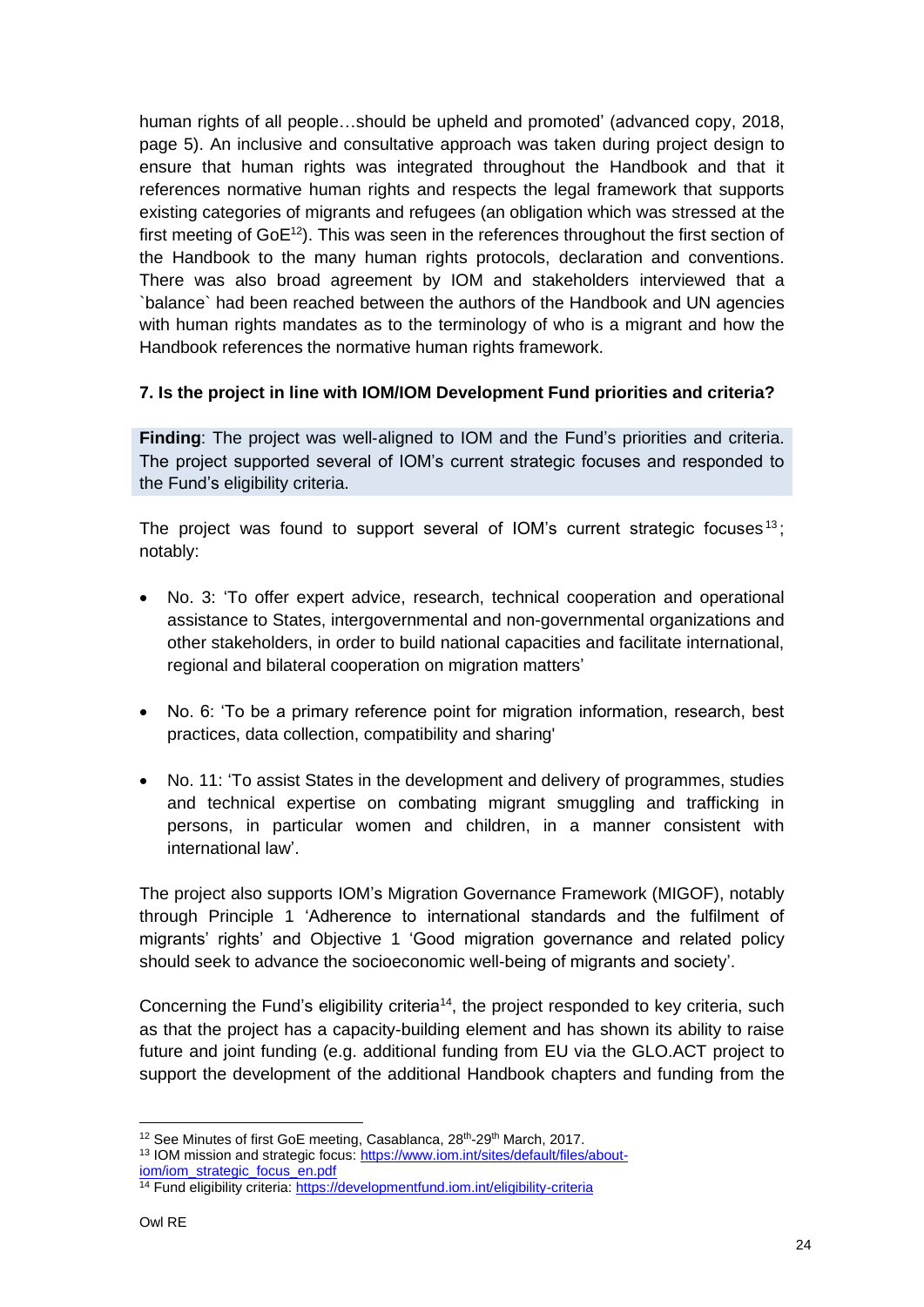United Kingdom Department of International Development (DFID) to develop inperson and online training to support roll-out).

### <span id="page-24-0"></span>*5.2. Effectiveness*

### **Rating – 3 – Good**

The project demonstrated mixed results with regard to effectiveness. As the Handbook has not yet been published or distributed, it is not possible to determine how effective it is. However, initial feedback indicated that the project could be potentially very effective, achieving more than was initially planned, already going beyond selected GLO.ACT countries, and with the possibility to deliver a high level of benefits to stakeholders and beneficiaries. The RM was outcome orientated and it was difficult to connect the output (the Handbook) to beneficiary impact as required by the RM.

#### **8. Have the project's outputs and outcomes been achieved in accordance with the stated plans and results matrix?**

**Finding:** Although the project's outcome has not been fully achieved within the project timeframe, the project's output has gone on to exceed its original aim thereby increasing the overall potential for much greater effectiveness, as demonstrated by its high level of relevance.

The main objective and outcome (see Result Matrix elements below) were seen to be partially achieved. It is not possible to identify how many migrants benefited from assistance under this project as the indicator linked to the outcome referred to the GLO.ACT project of which the Handbook is a small component. The identification of 754 individuals in project reporting as an 'increase in the number of trafficked victims, smuggled migrants and other vulnerable migrants identified and assisted by government authorities and CSOs in beneficiary countries' (the target), who have been helped by the project', refers to those helped by the GLO.ACT project. Therefore the IDF project could not have been the sole contributor to this outcome (as the Handbook has yet to be published and disseminated, rather some content has been used in training and piloting in select countries) and would be one influence amongst others (i.e. infrastructure in place, coordination mechanisms, policy framework, etc.). The evaluation did find examples where key concepts of the Handbook were already helping with the identification of migrants, as in the example of Morocco and Egypt.

The main output (1.1) as originally planned was achieved (although not yet published and distributed). The scope of the Handbook was expanded during the project timeframe. The original concept focused on migrant vulnerability model and the individual level. In response to the outcome of the second GoE meeting, it was recommended that additional content be added to address determinants of vulnerability and appropriate programmatic responses at additional three levels (family/household, community and structural). As a consequence, the first section of the Handbook (model and individual level) was completed within the project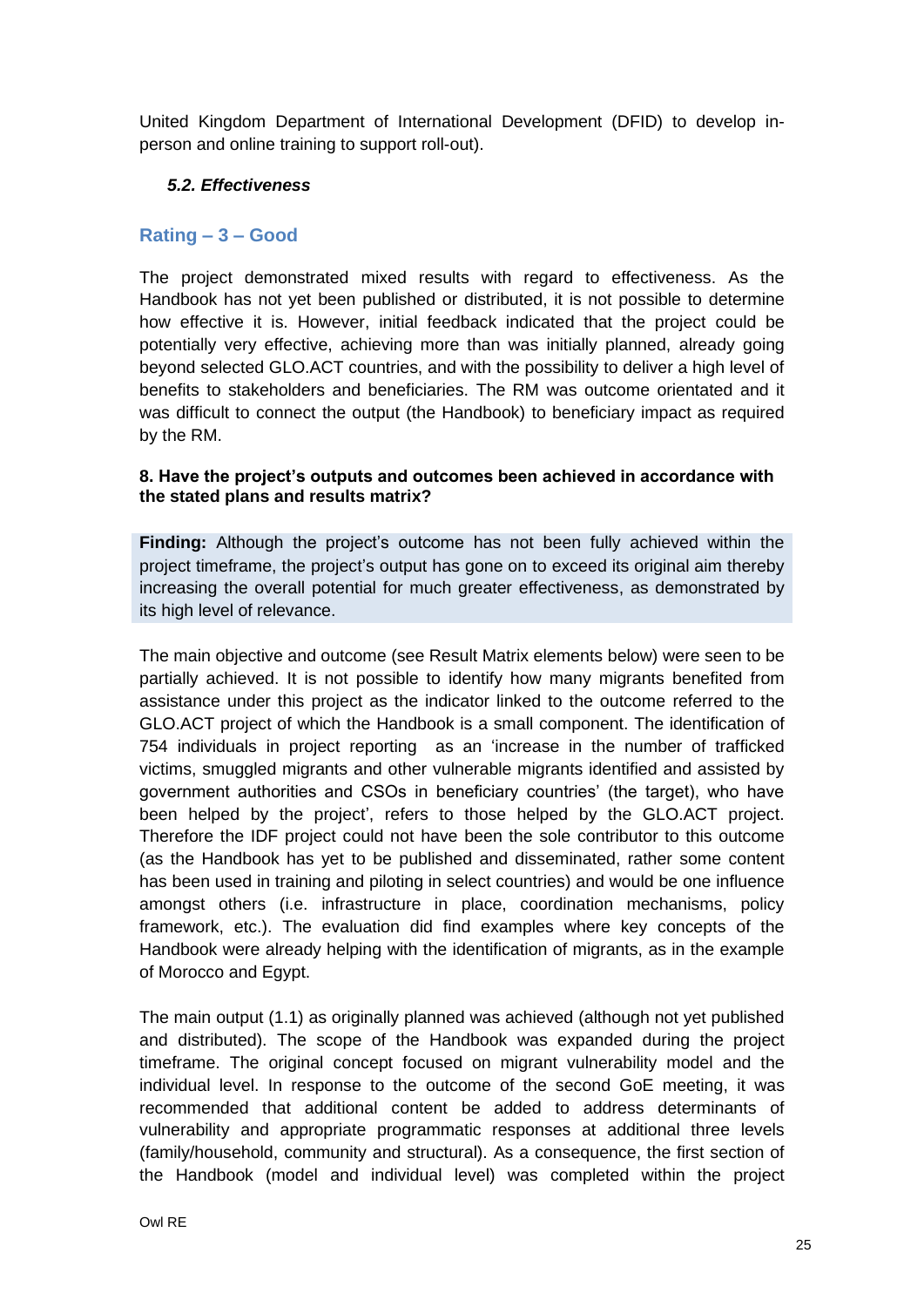timeframe but the overall Handbook is in the final stages of publication. However, the change to the output was not reflected in any modification to the RM.

The following table provides an assessment and analysis of the level of achievement of the RM.

| <b>Results Matrix element</b>                                                                                                                                                                                              | Level<br>of<br>achievement | <b>Analysis</b>                                                                                                                                                                                                                                                                                                                                                                                                                       |
|----------------------------------------------------------------------------------------------------------------------------------------------------------------------------------------------------------------------------|----------------------------|---------------------------------------------------------------------------------------------------------------------------------------------------------------------------------------------------------------------------------------------------------------------------------------------------------------------------------------------------------------------------------------------------------------------------------------|
| Objective: To contribute to<br>the<br>Global Action<br>and<br>to<br>prevent<br>address trafficking in human beings<br>and the smuggling of migrants.                                                                       | Partially achieved         | objective refers<br>The<br>the<br>to<br>GLO.ACT project. It is relevant<br>for the output, but it is very<br>distant from it.<br>indicator<br>includes<br>The<br>the                                                                                                                                                                                                                                                                  |
|                                                                                                                                                                                                                            |                            | number of countries selected<br>(six) from an initial 12.                                                                                                                                                                                                                                                                                                                                                                             |
| 1. Outcome: Governments and civil<br>society partners have the skills to<br>identify and screen migrants for<br>vulnerabilities, including adult and<br>children<br>trafficked<br>victims<br>and                           | Partially achieved         | The outcome is distant from the<br>project<br>and<br>challenging<br>to<br>measure and connect to the<br>output within the timeframe.                                                                                                                                                                                                                                                                                                  |
| smuggled migrants, and refer them<br>to the relevant service providers for<br>protection and assistance, in line<br>with international standards.                                                                          |                            | The assumption of the outcome<br>is that government and CSOs<br>are trained in target countries<br>which then adapt their services.                                                                                                                                                                                                                                                                                                   |
|                                                                                                                                                                                                                            |                            | Training to date has included<br>components of the Handbook<br>(as seen in Brazil and Morocco<br>as well as other non-GLO.ACT<br>countries, such as East/Horn of<br>Africa) with some adaption to<br>policies and services seen (e.g.<br>Brazil).                                                                                                                                                                                     |
| Output 1.1: International standards<br>in individualized direct assistance<br>established<br>the<br><b>IOM</b><br>in<br>are<br>Handbook on the Protection and<br>Assistance of Migrants in Situations<br>of Vulnerability. | Nearly achieved            | first<br>section<br>of<br>The<br>the<br>Handbook (the original output)<br>and annex is completed but is<br>not yet available to governments<br>and CSOs<br>(as<br>per<br>output<br>indicator)<br>except for<br>some<br>through an advanced draft copy.<br>It is on track to being fully<br>achieved.                                                                                                                                  |
| Activity 1: Establish a group of<br>consult<br>experts<br>to<br>the<br>on<br>development of the IOM Handbook<br>on the Protection and Assistance of<br>Migrants<br><b>Situations</b><br>in<br>of<br>Vulnerability.         | Achieved                   | A group of experts was formed<br>over the 18 month-period of the<br>Handbook<br>development.<br>Consultation took the form of<br>two meetings in Morocco and<br>Brussels,<br>over<br>days.<br>two<br>Members were prepared with<br>pre-reading and discussed the<br>outline of the Handbook and<br>made decisions as to its final<br>content. Consultation also took<br>the form of 1-1 meetings and a<br>supplementary readers group |

#### **Table 6: Assessment and analysis of Results Matrix**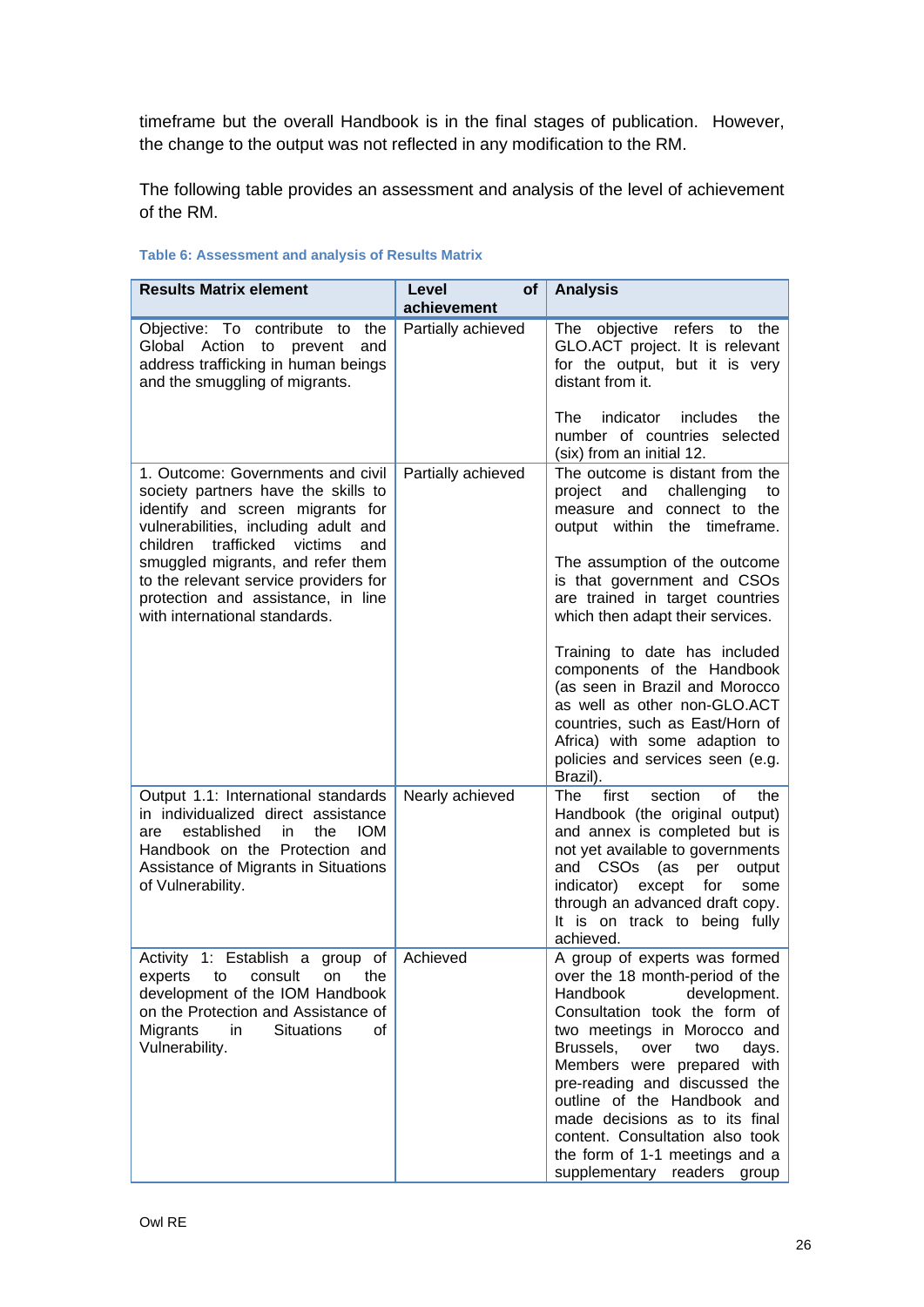|                                                                                                                                                                                                                                                                                                               |                    | was formed.                                                                                                                                                                                                                                                                                                                                                                                                                                                                           |
|---------------------------------------------------------------------------------------------------------------------------------------------------------------------------------------------------------------------------------------------------------------------------------------------------------------|--------------------|---------------------------------------------------------------------------------------------------------------------------------------------------------------------------------------------------------------------------------------------------------------------------------------------------------------------------------------------------------------------------------------------------------------------------------------------------------------------------------------|
| Activity 2: Draft<br>handbook<br>and<br>validate with group of experts.                                                                                                                                                                                                                                       | Achieved           | In response to the consultation<br>subsequent<br>input<br>and<br>οf<br>stakeholders to<br>the<br>project<br>the decision<br>design process,<br>was made<br>to<br>the<br>expand<br>Handbook from<br>one to<br>four<br>parts. The first section<br>was<br>drafted (individual level<br>and<br>DoMV) and an external supplier<br>was commissioned to draft the<br>remainder of the Handbook. The<br>table of contents and<br>new<br>outline of the Handbook was<br>validated by the GoE. |
| Activity 3: Publish and disseminate<br>hard and soft copies of the<br>handbook in English.                                                                                                                                                                                                                    | Partially achieved | A soft launch of the first section<br>of the Handbook, (Individual<br>level) took place in Morocco as<br>side event of the Global<br>a<br>Compact on Migration (8.12.18)<br>in which advance draft copies<br>were made available.                                                                                                                                                                                                                                                     |
| Disseminate<br>4:<br>the<br>Activity<br>standards enshrined in the annex to<br>Handbook<br>vulnerable<br>the<br>on<br>migrant children by supporting the<br>development of the Massive Open<br>Online Course (MOOC) focusing on<br>appropriate care for children in the<br>context of international migration | Achieved           | The MOOC is available<br>and<br>online for use.                                                                                                                                                                                                                                                                                                                                                                                                                                       |

As mentioned in the above table, this evaluation found that the set objective and outcome were distant from the project output (the Handbook) and could not be achieved within the set timeframe. In order for the stated objective to be met a logic intervention / theory of change would have been required, with accompanying activities, describing how the outcome would be achieved within the timeframe. Alternatively, a more realistic objective and interim outcome linked to the output could have been set (discussed further in conclusions and recommendations).

#### **9. Was the collaboration and coordination with partners (including project implementing partners) and stakeholders effective, and to what extent have the target beneficiaries been involved in the processes?**

**Finding:** The evaluation found good partnerships with project implementing partners. Collaboration and coordination with stakeholders/experts in specialized areas was also constructive. There was little involvement of target beneficiaries (i.e. government and CSOs) in the project process, beyond the participation of one CSO in the GoE.

As noted by a number of interviewees, good collaboration between project partners, (UNICEF and UNODC), and stakeholders was found to be essential to the success of the project. IOM worked closely with UNODC as the main implementer of the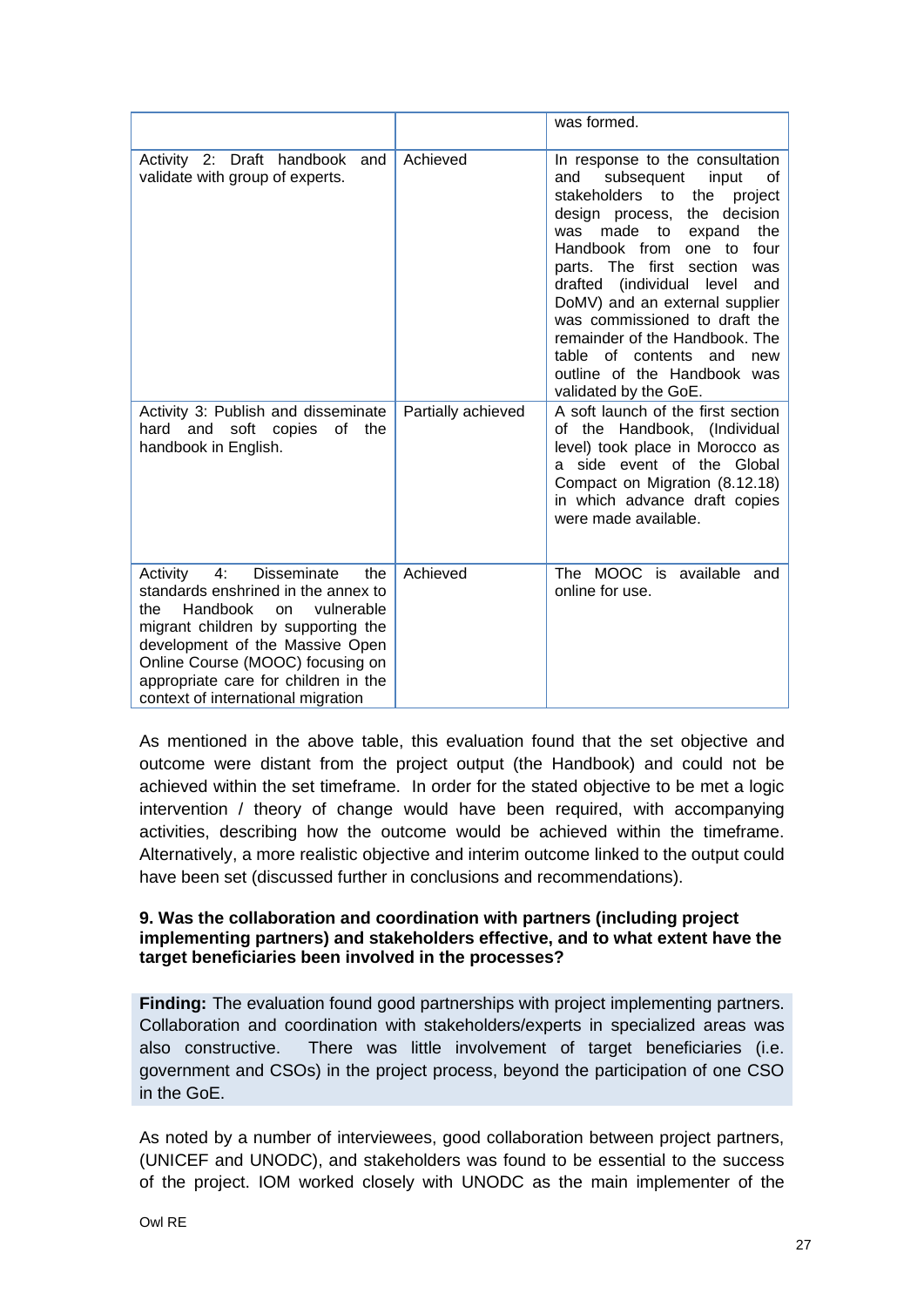GLO.ACT project. UNODC supported IOM as the Handbook changed in terms of scope and timeframe, reallocating funding to support its completion. IOM also worked closely with UNICEF to produce the annex for the Handbook, 'Guidance for the Protection, care and Assistance of vulnerable Child Migrants'. It was not possible to interview anyone from UNICEF, but according to other interviewees and project data, collaboration was effective, and the annex was produced on time, with an additional activity added, a MOOC. Two interviewees reported a strengthened interagency cooperation beyond the scope of the project as a result of working closely together.

As noted by one external interviewee, IOM could have produced the Handbook alone but chose to include a wide range of experts and stakeholders, notably through the GoE. As such, the project was, collaborative by design. According to interviewees, initial meetings with stakeholders/experts were tense as organisations debated the parameters of the project and, in particular, different human rights terminologies and normative frameworks. Feedback from interviewees indicate that over the period of the project timeframe, relationships were strengthened, supported by one-on-one meetings together with the dedication and perseverance of the project manager.

According to the project documentation and interviewees, there was little involvement of target beneficiaries (i.e. government and CSOs) in the project process, beyond the participation of one CSO in the GoE (as noted above, in terms of migrant beneficiaries, a survivor of human trafficking was part of the GoE). Through the training and events where the Handbook and the DoMV model were presented and discussed, feedback was provided by beneficiaries, for example in East/Horn of Africa.

### **10. What major internal and external factors have influenced (positively or negatively) the achievement of the project's objectives and how have they been managed?**

**Finding**: Factors which have influenced the project positively were: crossorganisational working within IOM; IOM human resources and flexibility; collaborative and inclusive management approach; visibility and support afforded as being part of the larger GLO.ACT project; growing momentum and interest in the subject areas; and sustained donor support and interest. The factors which have influenced the project negatively were: an inadequate RM; changing of target countries; and lack of documented plans for roll-out.

The following positive factors of influence were identified: *Internal:* 

- **Cross organizational working within IOM**: The formation of the GoE allowed the involvement of different IOM staff members to become involved and work together, which was seen as particularly effective for the project, particularly the inclusion of regional technical experts.
- **IOM human resources and flexibility:** The flexible and committed approach of IOM staff involved in the project and in particular the approach of the project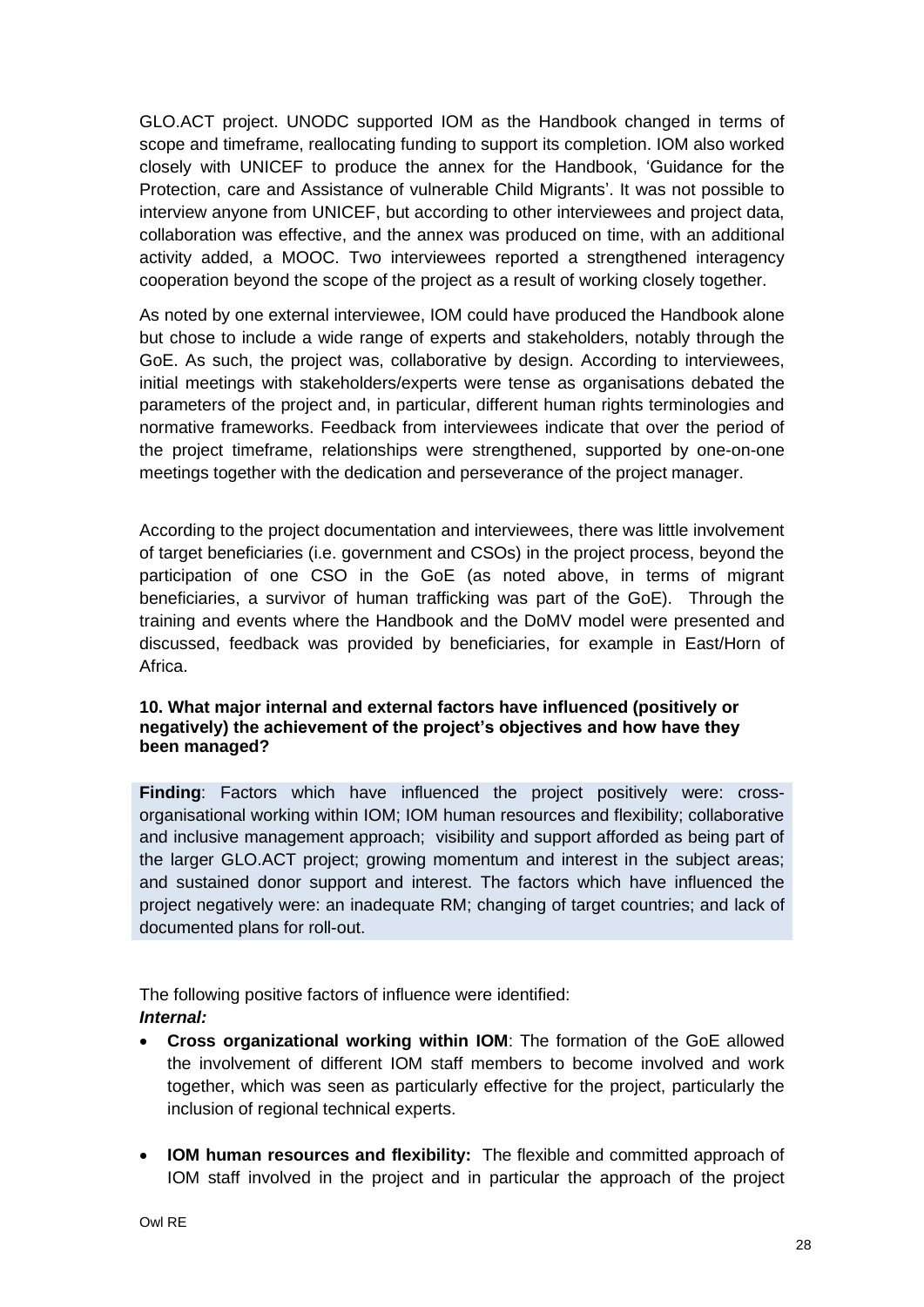manager, working in a context in which the project scope changed, was seen as a very positive influence on the project's achievements and key to its success.

- **Collaborative and inclusive management approach:** The management approach encouraged collaboration and inclusion, as seen with the involvement of the GoE. Links were made to other initiatives to raise the profile of the project and feedback was sought on the Handbook's content from a wide range of stakeholders all which strengthened the relevance of the Handbook.
- **Being part of a bigger project**: GLO.ACT provided a larger platform and visibility for the Handbook. This also helped accelerate progress towards the development of a more ambitious Handbook as well as securing funding for its expansion.

### *External:*

- **Growing momentum and interest:** As described above, the nature of mixed migration flows has increased the need for guidance on protection and assistance for migrants in vulnerable situations. This also corresponded with increased global activity on migration and vulnerability as seen in the Global Compact on Migration and the MIGOF.
- **Sustained donor support:** The interest and support of donors (such as the EU and UK DFID) has been a positive influence and facilitator of the project's success.

The following negative factors of influence were identified:

#### *Internal:*

- **Inadequate RM:** the RM for the project was not able to accurately represent the connection between its outputs and expected outcomes, as described above. For example, with the timeframe not updated and new outputs added or modified, it was less clear for those outside of the project.
- **Changing of target countries:** The reduction of target countries from 12 to six after the first year potentially hindered any momentum built with these countries (although no major activities were known to have been carried out in these countries in the first year)<sup>15</sup>.
- **Lack of roll-out plans**: As the project covered only the design and creation of the Handbook, limited documentation was seen on the roll-out of the Handbook that will be key to its long-term success. More so, different follow-up activities were mentioned, such as ongoing and new training rather than an overall plan for roll-out.

<sup>&</sup>lt;sup>15</sup> According to the project manager, during the first year of the project it was not clear how many countries IOM would become operational in the overall GLO.ACT project. In the second year it became clear that IOM would limit operational activities to six countries due to limited funding.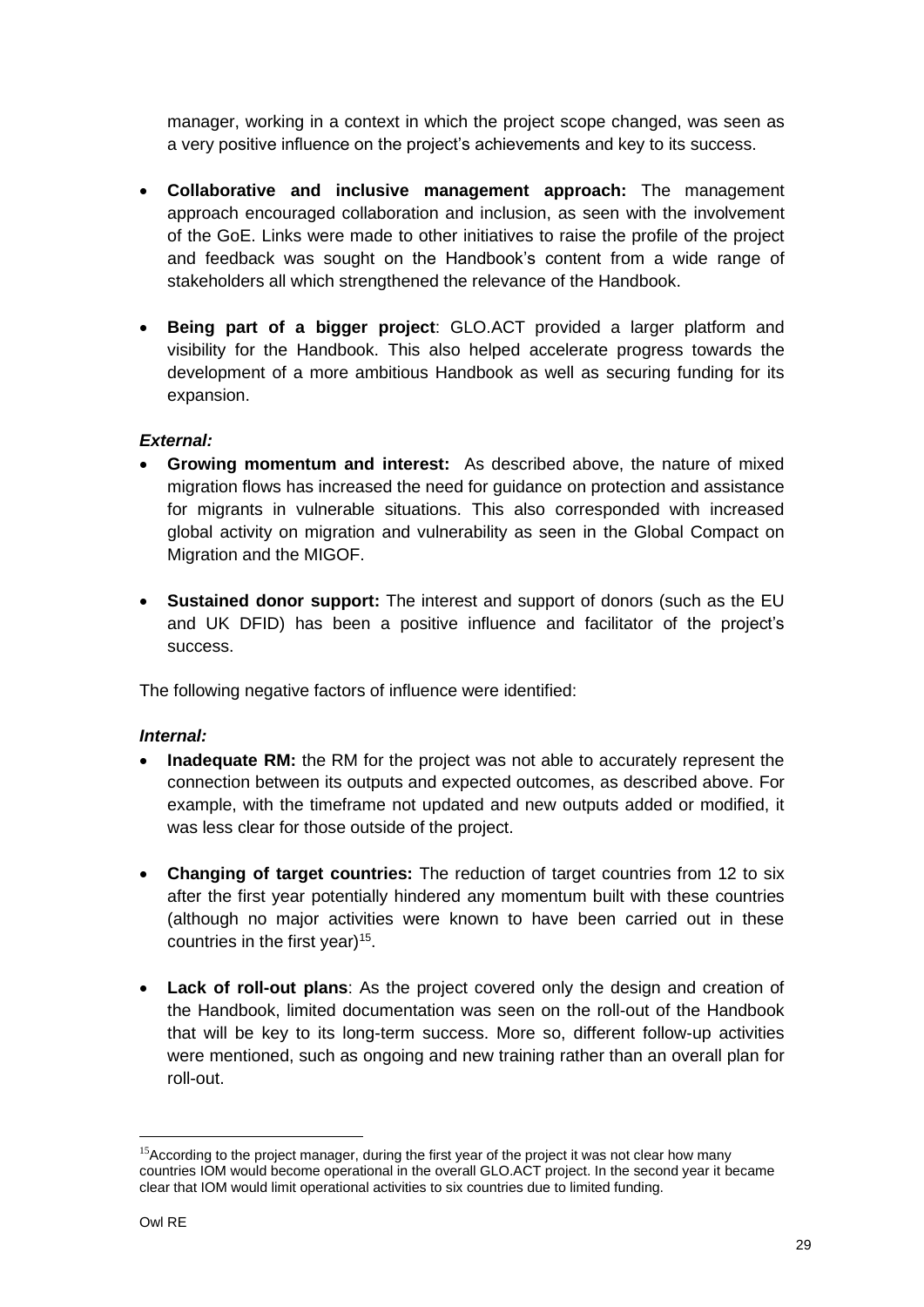#### **11. Are there any factors that prevent(ed) beneficiaries and project partners from accessing the results/services/products?**

**Finding**: It is not possible to fully assess the factors which are or could prevent partners and beneficiaries (and IOM as an institution) from accessing the Handbook and related services as it has not yet been made widely accessible. However, access to the Handbook's content has been positively encouraged by the project by using concepts of the handbook to inform training and events.

The expanded scope of the Handbook as described above, has meant that it is not yet available in its complete form to the majority of potential beneficiaries. Therefore, the expanded scope did limit initial access, but it is anticipated that this scope will increase the relevance of the Handbook as described above. At the same time, the finalized sections of the Handbook and the DoMV model have been promoted to select target beneficiaries through national and regional trainings as seen in the examples mentioned above in East/Horn of Africa, Brazil and Morocco.

A potential limitation to the widespread use of the Handbook was the need for translation, as the Handbook publication will initially be limited to English, French and Spanish versions. However, additional funding for extra translations was secured from some country programmes (e.g. for a Russian version).

If IOM can be considered as a beneficiary itself, it was commented that there will need to be further work to ensure that the DoMV model is accessible, adopted and institutionalized widely across the organization.

#### <span id="page-29-0"></span>*5.3. Efficiency and cost effectiveness*

### **Rating – 5 – Excellent**

The project was found to have been overall very cost effective, benefitting from the larger GLO.ACT project through human and financial resources with some costs covered by other funding streams. Although the output was not delivered on time, due to the increased scope of the project and other factors, it was shown to support the development of a significant workstream within the Migrant Protection and Assistance Division. In this sense, it was found to be an excellent example of seed funding.

#### **12. How cost-effective was the project? Could the activities have been implemented with fewer resources without reducing the quality and quantity of the results?**

**Finding**: The project has been overall very cost effective, with the IDF funding of \$50,000 helping to produce a much more comprehensive resource than was initially planned. As part of the larger GLO.ACT project, the Handbook benefited from additional human and financial resources and has gone on to leverage additional funding streams.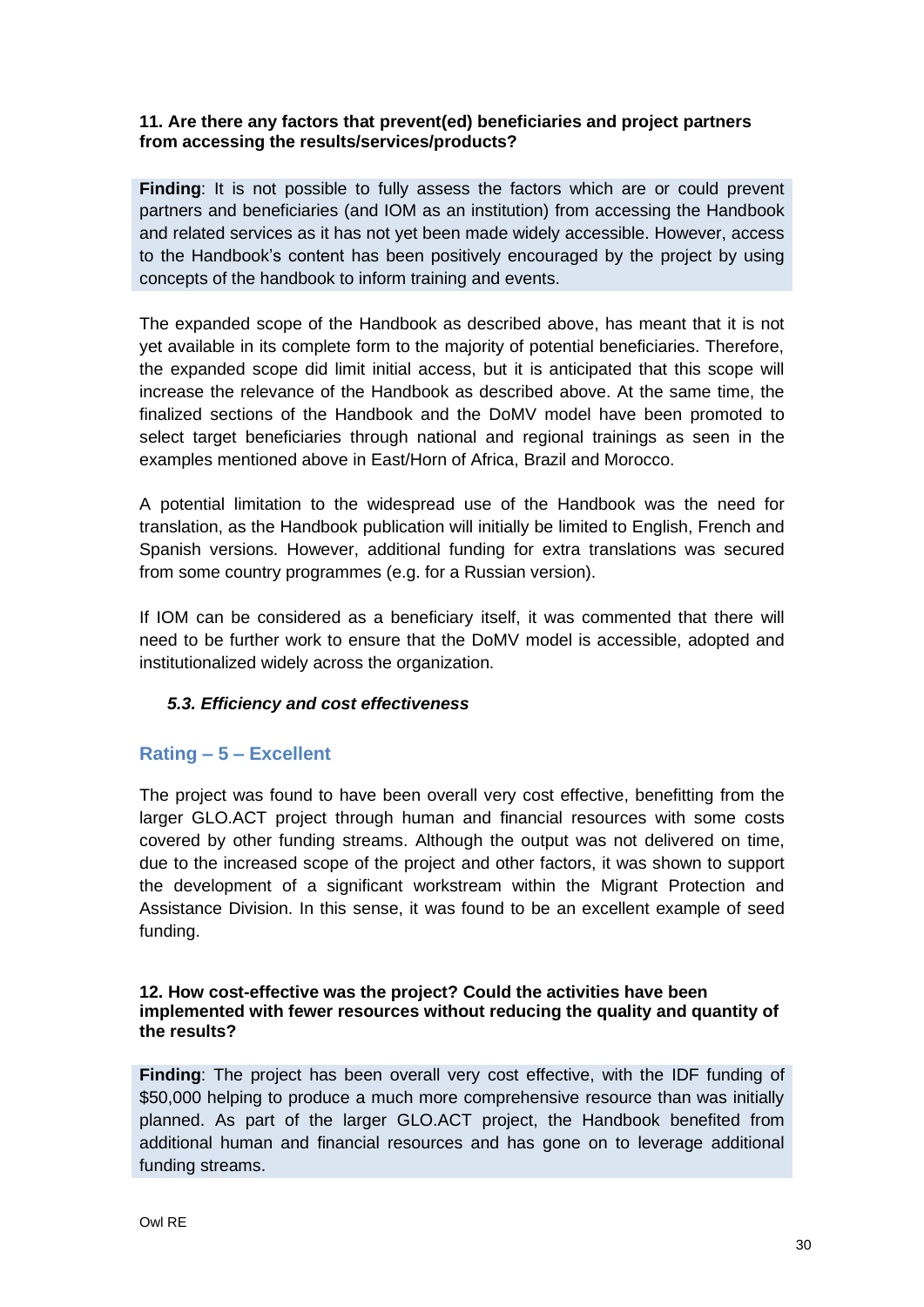The project achieved its foreseen output (Section 1 of the Handbook), within the allocated budget of \$50,000 (although is yet to be published and distributed to MS). The potential value for money is high if the expanded Handbook does become a cornerstone for migrant vulnerability assessment as interviewees predict it will. Financial support for the project was twofold: the core IDF funding of \$50,000 and the GLO.ACT funding for the larger programme, of which the IDF project provided the mandatory 10 per cent of co-funding for the EU.

According to the budget, the IDF funding covered 70 per cent of the fees of the consultant who drafted the first section of the Handbook, (\$ 45,000 and the GLO.ACT project paid for the remainder of the consultant's fees, \$ 20,000). Staff costs (i.e. project manager) were not covered by the funding. GLO.ACT funding also covered the costs of the GoE meetings, (estimated at \$ 60,000) which were essential for the success of the project and the costs so far as incurred by field testing of the associated tools.

Therefore, the project is assessed as being very cost effective as without the first section the subsequent chapters of the Handbook would not have been possible; this is also considering that the project has developed into a new work stream with funding.

#### **13. How efficient was the overall management of the project? To what degree were inputs provided/available on time to/from all parties involved to implement activities?**

**Finding**: The overall management of the project was efficient. As the scope of the Handbook changed and increased, the timeframe extended in accordance and coupled with other factors and deadlines were not met. However, the Handbook, as initially foreseen (Section 1) was completed within the project timeframe, although not printed and distributed and this was reported throughout the progress reports.

The management of the project, carried out largely by one project manager, was found to be efficient and adopted a collaborative and inclusive style of management, as described above. The finalisation of the Handbook was delayed for a number of reasons, including the absence of the project manager due to maternity leave, a change of project staff at UNODC, and the decision to expand the content of the Handbook. The collaborative approach, as seen through the use of the GoE, also meant that extra time was needed to gather their feedback and incorporate it in the Handbook. This resulted in the deadlines set in the initial project timeframe not being met, although these delays were explained in the interim reports submitted every six months during the project.

The efficiency of the overall management of the project was impressive from the point of view of its ability to adapt to the changing circumstances and opportunities afforded by the expansion of the Handbook. Interim reports and the final report were submitted on time, (with final sign off, requiring Regional Accounting Support (RAS) approval), between 1 month and 4 months over the `report due date`.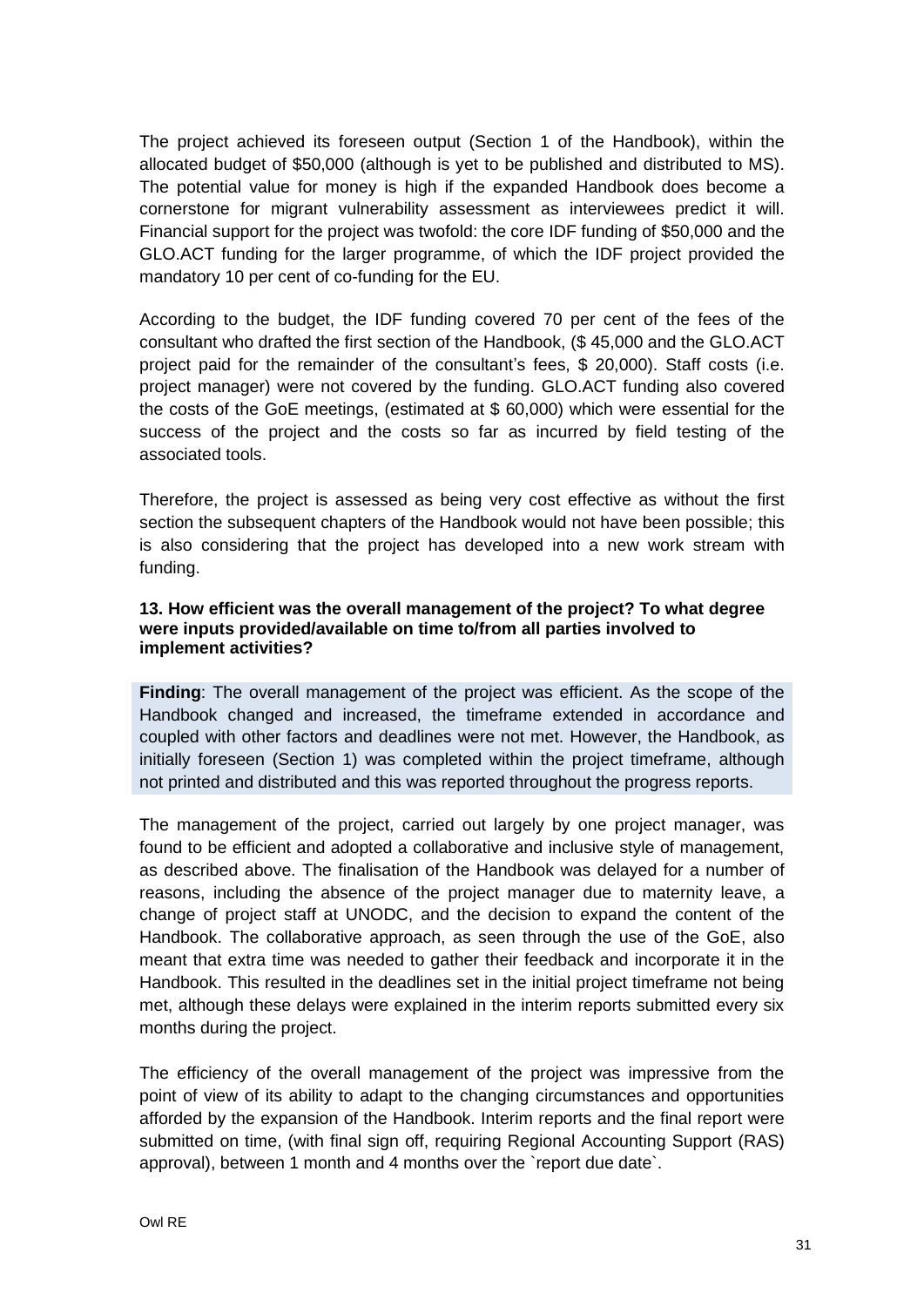However, the original workplan did not have any activities relating to the dissemination/ training and was not updated to indicate the change in the new context. The change in the output (the decision to expand the Handbook), and the subsequent delay was not reflected in the timeline nor the workplan, in part a result of changes having occurred in the third quarter of the project.

The delay in the output led to a distance between the output and the outcome which was too great to be reached, as noted earlier. There was no activity or activity timeline for training which could have helped understand the extent to which the outcome was on track to be reached, and could have been revised as the output changed.

Although training activities were not included in the workplan and there was no dissemination strategy available for this, training was occurring in an `ad hoc` manner utilizing the opportunities available such as planned GloAct training and in country programmes (e.g. Horn / East Africa) where there had been contact to incorporate concepts of the Handbook where possible.

#### **14. Were project resources monitored regularly and managed in a transparent and accountable manner to guarantee efficient implementation of activities? Did the project require a no-cost or costed extension? If so, why?**

**Finding**: The project resources were monitored and reported every six months as part of the project reporting requirements. The changes to the project's activities were only partially explained in the reporting. The project did not require a no-cost or costed extension.

The monitoring of the project was carried out and reported in a six months report as required by the donor project reporting requirements. Aside from this reporting, no other formal type of monitoring/tracking was seen, although the project manager was monitoring informally all activities within her capacities (considering other work priorities and the expanding scope of the project).

The changes to the project's activities were only partially explained in the reporting. For example, a Guidance Note on 'Planning Effective Responses to Protection and Assistance' was reported as being developed in the first two six-month reports but its status was neither explained in the final report nor listed as an output.

As indicated in the project proposal `No additional evaluation activities are foreseen for this report outside that of GLO.ACT.' An analysis of what monitoring was undertaken relevant to the project outside that of documentation submitted is beyond the scope of this evaluation, (and there is no mention of monitoring relating to the IDF project within GLO.ACT evaluation). According to the financial documentation available (PRISM) project resources were monitored through the project budget which was revised to include a new activity. No additional monitoring tools were used. However, there was no monitoring tools to track expenditure on training or the consultancy fees outside of that allocated by the project, (which was only a part of the full cost).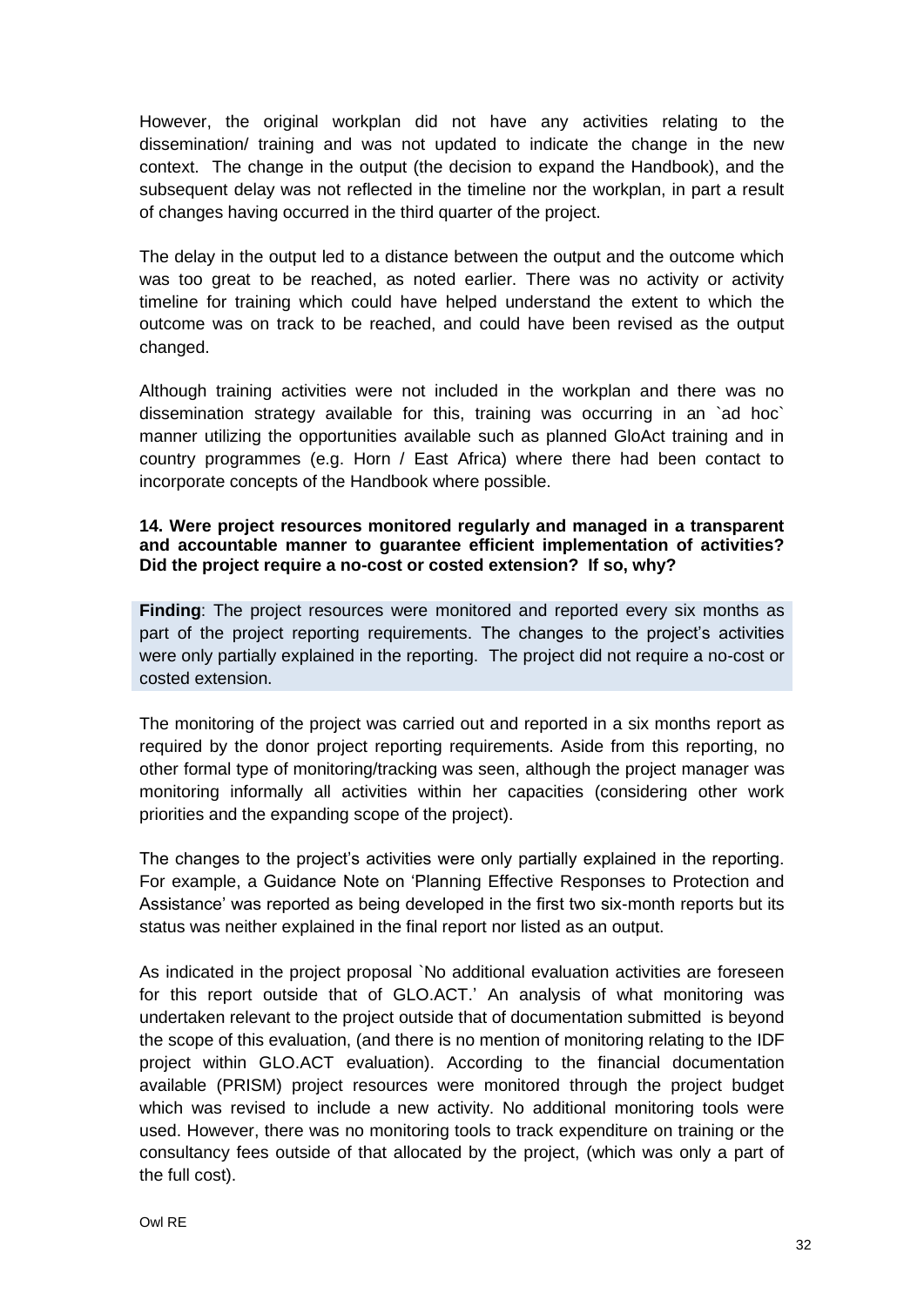Budget analysis: The project was allocated \$50,000, which according to the Final financial report was spent. The table below shows the breakdown of spending comparing the proposed budget with the actual budget spent, (as indicated by the revision of expenditure `based on Available Budget`.) Project revision documentation noted the inclusion of the new activity, `Support to MOOC platform` and expenditure of \$5000 to the development of the MOOC in order to disseminate Annex 1 '*Protection and assistance to migrant children'*, which is also noted in the third Interim report. The change in publication expenditure is also noted explicitly in the revised project budget but there is no futher explanation.

| <b>Expenditure</b><br>item  | <b>Proposed</b><br>budget | <b>Actual</b><br>expenditure | Change in<br>indicated in<br>documentation?                                        | <b>Comment</b>                                                                                                                 |
|-----------------------------|---------------------------|------------------------------|------------------------------------------------------------------------------------|--------------------------------------------------------------------------------------------------------------------------------|
| Program<br>assistant        | 5,000                     | 5,000                        | n/a                                                                                |                                                                                                                                |
| Publication                 | 15,000                    | 10,000                       | Yes, the change<br>in publication<br>costs is<br>mentioned in<br>interim report 3. |                                                                                                                                |
| Consultant                  | 30,000                    | 30,000                       | n/a                                                                                | Consultancy<br>fees were further<br>supplemented by<br>GloAct budget<br>but this was not<br>noted in project<br>documentation. |
| Support to<br>MOOC platform | $\Omega$                  | 5,000                        | Yes the change<br>is indicated in<br>Project revision<br>notes.                    |                                                                                                                                |

#### **Table 7: Comparison between the Proposed budget and the actual budget spent**

#### **15. Were the costs proportionate to the results achieved?**

**Finding**: The results achieved by the Handbook were found to be well beyond the costs expended by the \$ 50,000 IDF project. This initial seed funding facilitated the securing of additional funding.

This evaluation found that the results achieved were well beyond the costs expended. The Handbook was developed with the \$ 50,000 budget and was found to have the potential for a long-term impact on approaches to support vulnerable migrants with promising indications of successful results. This initial seed funding from the Fund facilitated the securing of additional funding. This is detailed further in the next sections.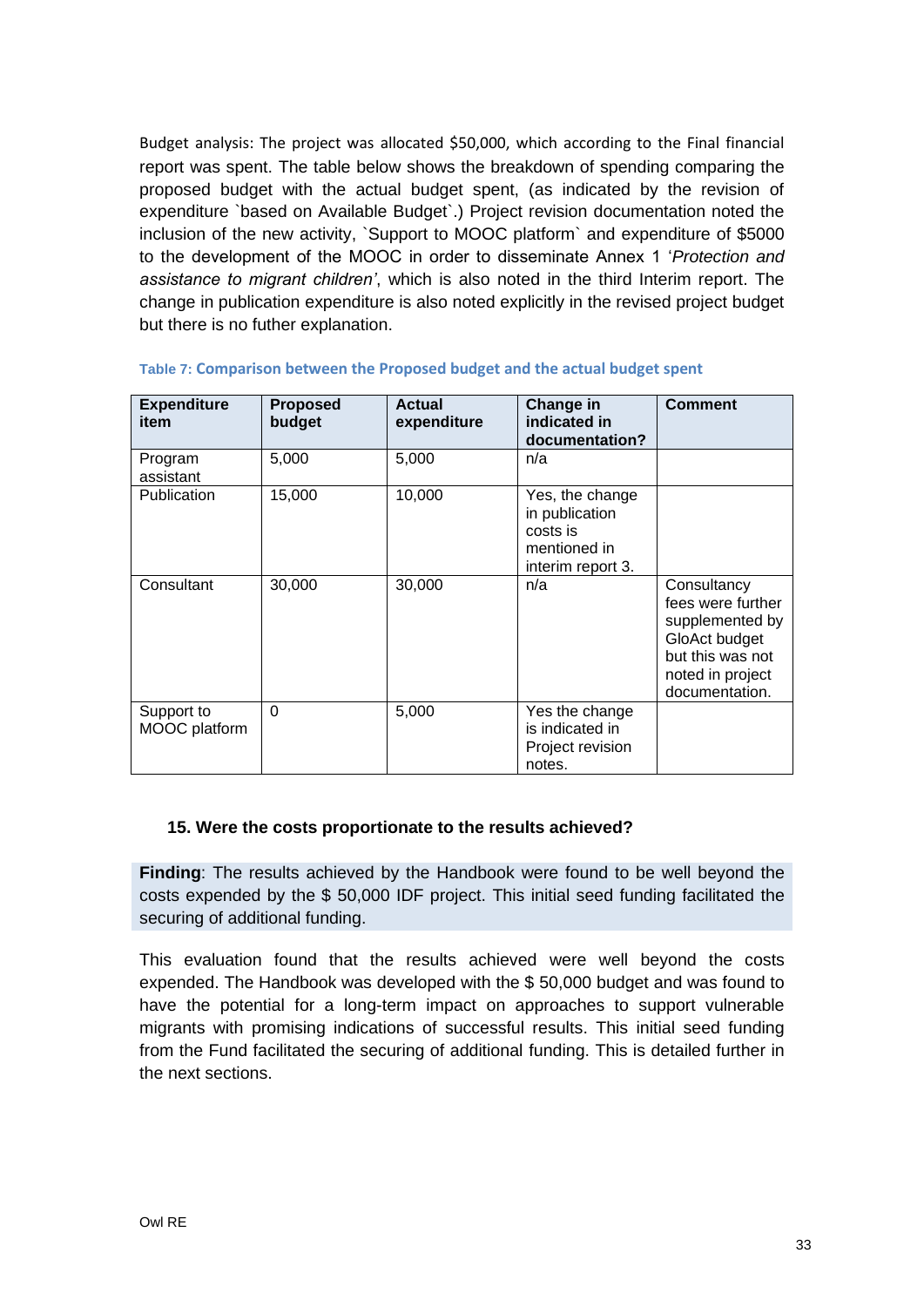### <span id="page-33-0"></span>*5.4. Outcomes and impact*

### **Rating – Not possible to rate but potential very high**

The outcomes and impact of the Handbook could not be fully measured as it has not yet been published or implemented. Initial findings on impact were very positive and *potential* impact and outcomes promising given the strength of interest and demand from beneficiaries, stakeholders and the academic community, as described above and according to interviewees. This potential impact was confirmed by the final independent evaluation of the overall GLO.ACT project:

*'It is important to highlight that possibly GLO.ACT work will continue to influence the agenda in the future through for example the IOM Handbook on Assistance and Protection to Migrants Vulnerable to Violence, which some respondents believed will shape future approaches to vulnerable migrants.'<sup>16</sup>*

# **16. Which positive/negative and intended/unintended effects/changes are visible (short and long-term changes)?**

**17. Can those changes/outcomes/expected impact be attributed to the project's activities? Are there any contribution from external factors?** 

**Finding**: Although the Handbook has not yet been published, some short term changes were visible. These could be attributed to the project and may result in potentially long-term positive implications. They include: changing the practice of some IOM field staff with regard to identification, protection and assistance of vulnerable migrants; supporting coordination efforts with the EU; and influencing ideas and approaches to migrant vulnerability.

Data collected showed that IOM field staff in countries such as Morocco, Kenya and Egypt were using elements of the Handbook as a result of its incorporation into training and the development of a screening tool. In particular, they were using it with regard to the identification, protection and assistance of vulnerable migrants. In Morocco, the Handbook was used to design a training module with the Ministry of Health which is also being rolled out in Algeria, Egypt and Sudan.

Further evidence indicated that the Handbook was already helping accelerate a systematic approach to the treatment of vulnerable migrants globally across the IOM. For example, a new module was created to enter migrant vulnerability data on MIMOSA (an IOM case management system) on migrant vulnerability. Screening forms have also been developed to identify migrants vulnerable to violence, exploitation and abuse based on the Handbook.

The development of the Handbook was seen as effective in raising the profile of IOM and helping the organization support coordination efforts on migrant protection. For

<sup>&</sup>lt;sup>16</sup> UNODC, (2019) Final in-depth evaluation - Global Action against Trafficking in Persons and Smuggling of Migrants (GLO.ACT) (Draft), p. 8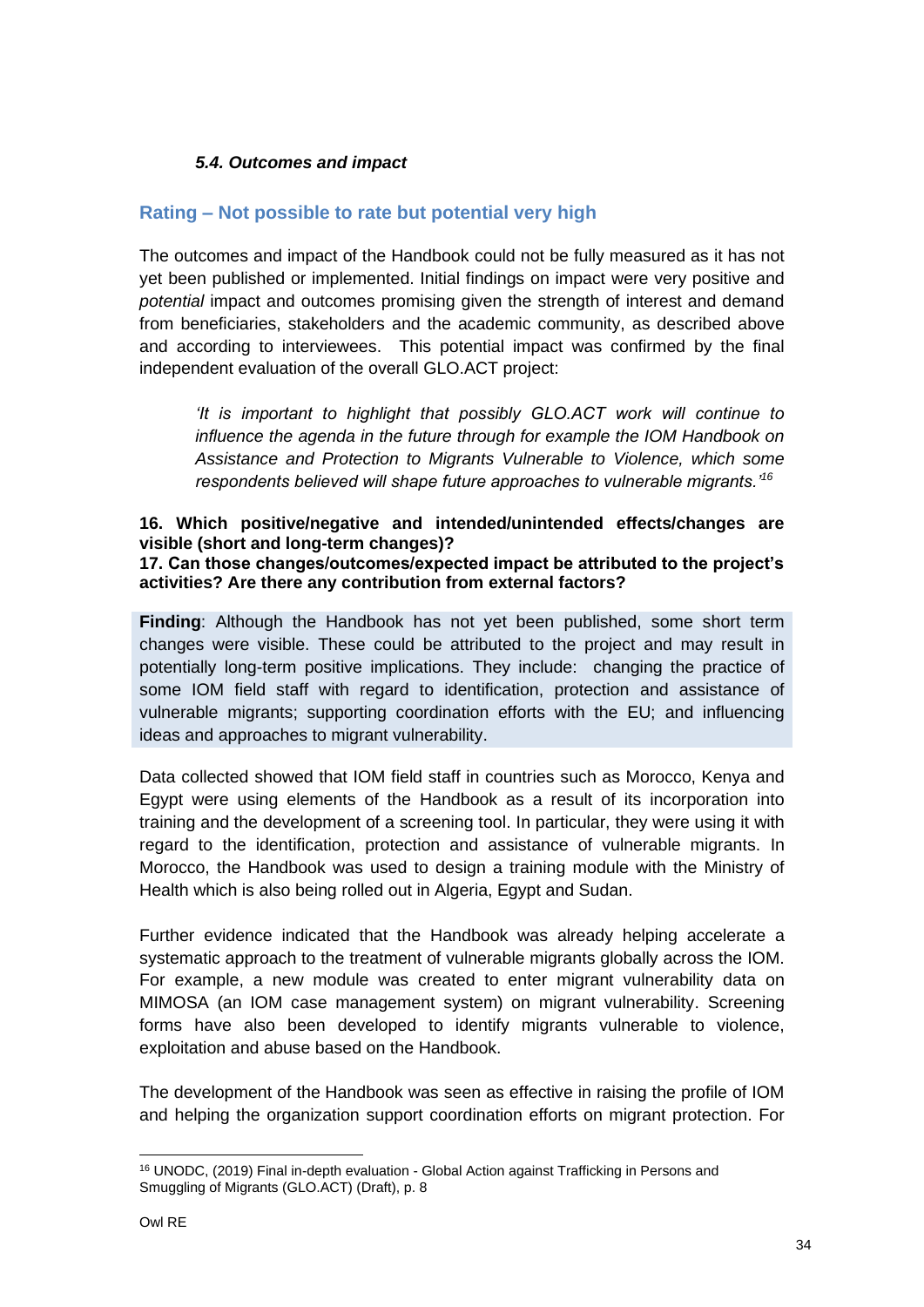example, the project's work informed meetings such as EU - IOM Strategic Cooperation, Expert Meeting on Protection in Mixed Migration Contexts with a followup meeting planned.

The Handbook's influence was also demonstrated through the number of articles produced internally and externally for panels and conferences. For example, a paper was developed for input to the process of developing the Global Compact on Migration, another presented at IOM's Standing Committee on Programmes and Finances, 'Understanding migrant vulnerabilities and capacities: A framework for analysis and programming' (June 2017) as well as at the international conference 'Beyond Crisis: Rethinking Refugee Studies' at Oxford University (March 2017).

### <span id="page-34-0"></span>*5.5. Sustainability*

### **Rating – 4 – Very good**

The overall consensus from interviewees, substantiated by the research, was that the general principals and *modus operandi* of the Handbook produced a dynamic universal model capable of being used for many years. While there were no explicit sustainability measures built into the project or a documented roll-out plan, some training and roll out was partly covered by the larger GLO.ACT project and additional funding had been secured.

### **18. Did the project take specific measures to guarantee sustainability?**

**Finding**: The project did not have any specific sustainability measures built into it. There was no documented action plan to guide its roll-out, dissemination and implementation. At the same time, the Handbook and model has been designed to be sustainable for the years ahead.

The benefits generated by the project have not yet been fully realized but research indicated that once finalised, it could be a sustainable resource. Additional funding secured included: EU via GLO.ACT project in East Africa<sup>17</sup> and the Trust Fund in West Africa. DFID has provided funding for IOM to develop in–person and online training curricula to support the roll-out of the Handbook. The challenge seen for sustainability was the lack of a documented action plan to guide the roll-out, dissemination and implementation of the Handbook and its model.

As a dynamic model, the Handbook was designed to have resonance at four levels as described above. It was not seen as tied to particular policies or legislation which could become outdated. The universality of the model was also verified in the research conducted (see above).

**19. Have the benefits generated by the project and its integration in national/local structures continued once external support ceased? Finding**: As the Handbook was not yet widely available, it was too early to assess

<sup>17</sup> See:<https://www.giz.de/en/worldwide/40602.html>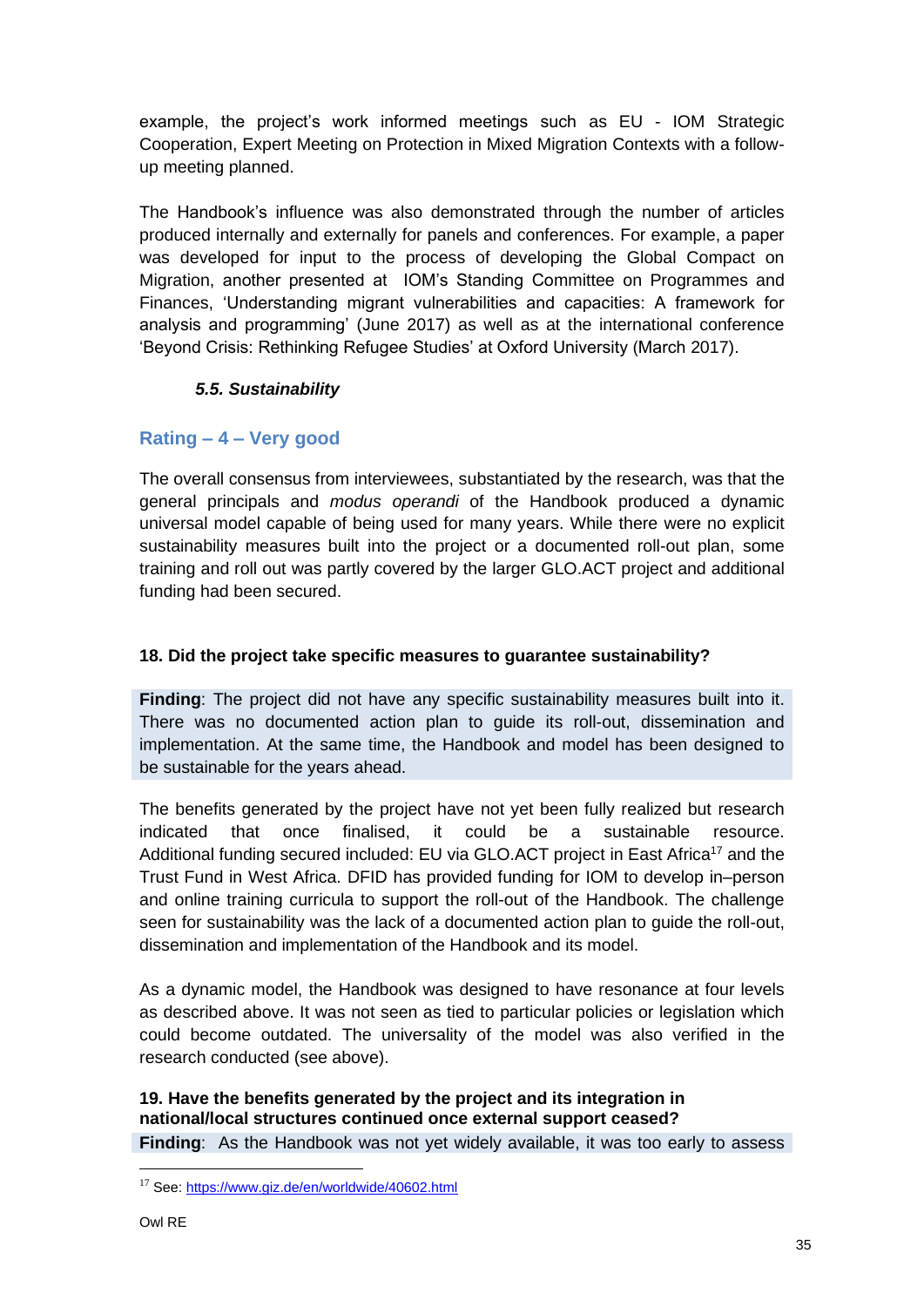the benefits generated and its integration into national/local structures. Use of the Handbook by select IOM offices has shown positive initial results in this direction.

Benefits generated by the project were limited due to the fact that the main output was not yet integrated into national/local structures. Examples of countries using elements of the Handbook as described above illustrated the potential for integration although it is not yet widespread.

# <span id="page-35-0"></span>**6. Conclusions and recommendations**

The project being evaluated focused on producing one main output, the IOM Handbook on Assistance and Protection of Vulnerable Migrants, which was a small part of the larger GLO.ACT project. The scope of the Handbook changed significantly during the project's timeframe delaying its publication. However, the expanded Handbook was regarded as a universal and comprehensive resource, better matching the needs of beneficiaries, according to interviewees. It was seen as having the potential to both change the way governments identify vulnerability in the migrant population and provide more effective operational and programmatic responses, as well as to strengthen the overall position and standing of IOM as an international actor on migration. A second phase of GLO.ACT has been funded for the next four years, and envisages using the Handbook's content. Given the small expenditure, \$50,000, if this potential is met, value for money would be considerable. Successful implementation will depend largely on the follow-up and roll-out of the Handbook with national governments, CSOs and within the IOM, a point emphasized in the following conclusions and recommendations (with intended users indicated).

**A. Project design:** The RM required the project to make unrealistic 'leaps' in terms of what the output could contribute to the outcome within the timeframe. The absence of a theory or change / intervention logic meant that the steps from the outputs to what it could achieve were not set out clearly and were challenging to trace within the project timeframe.

#### **Recommendations**

For all IOM units implementing IDF projects**:** 

- Ensure that the RM realistically matches what can be achieved from the output(s) to the outcome(s); implying a longer timeframe if necessary.
- Where the timeframe is limited, introduce outcomes that could be realistically achieved and measured<sup>18</sup>.
- A theory of change should be developed prior to each IDF project to 'test' the intervention limits and set accurate parameters for what can be achieved.

<sup>18</sup> As an example, for this project, appropriate interim outcomes could include: (1) select IOM offices have used the Handbook in the identification, assistance and protection of migrants in vulnerable situations; (2) EG and/or benefiting countries reference the DoMV model/Handbook as a comprehensive framework for analyzing the vulnerability of migrants in policy making and practice with regard to protection frameworks for migration.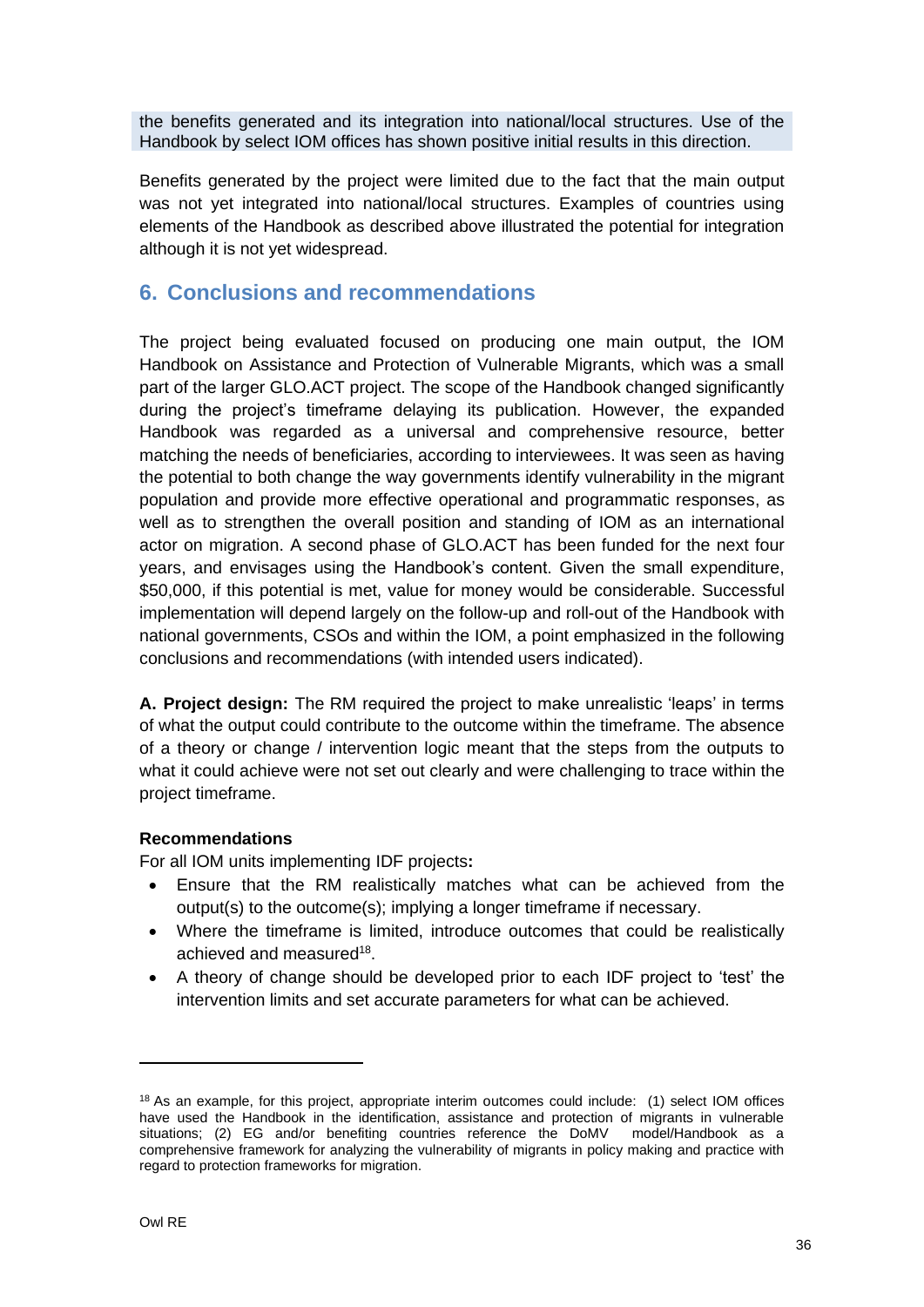• Ensure that any changes to the RM (such as seen for the main output in this project) are coordinated with the Fund, submitted through a revision process on PRIMA, and reported accordingly.

**B. Roll-out and implementation**: The project focused on the design and creation of the Handbook and was carried out in a collaborative and inclusive manner, which is regarded as key to its success. The evaluation did not see a comprehensive plan describing the intended roll-out and implementation. While the project was accepted as part of a larger GLO.ACT strategy, it would have benefited from a separate roll-out plan and implementation strategy.

### **Recommendations**

For all IOM units implementing IDF projects:

 $\bullet$  IDF projects should have a sustainability plan as part of the final report<sup>19</sup>, particularly where this aspect is key to the project's success and falls outside of its timeline (as was the case for this project).

For the implementation of this project, the following actions are suggested (for MPA):

- Create a detailed action plan supported by resources for implementation/roll-out.
- In order to ensure relevance to national contexts, consider using national coordination mechanisms on migration as an entry point for the Handbook and training, using local technical experts to decide how it can be rolled out, based on country priorities.
- Consider the ongoing role of donors and key stakeholders in the dissemination, promotion and support of the Handbook, associated guidelines and training.
- Carry out an internal study on how the Handbook and DoMV model can be institutionalized across IOM policies and practices.
- Consider mandatory training on the DoMV model for all IOM staff dealing with migrant protection and assistance in order to strengthen institutional approach.

**C. Sustainability:** Although it was too early for the project to focus on sustainability, it was found to be key to the project's continued success. Several recommendations are made to foster sustainability, for this and other future projects.

### **Recommendations:**

For the Fund and all IOM units implementing IDF projects:

- Consider the possibility of a second phase of projects through donor funding to secure progress made in the initial period and build on the momentum and interest generated; this would require donor outreach during the project. For MPA:
- Ensure that the Handbook, and related tools, are updated regularly and create an online repository consisting of tools, guidance and related policies and good practices 'inspired' by the Handbook and model.

 $19$  The current final report template has a section on follow-up but for this project describes more the potential impact of the project rather than setting out follow-up actions.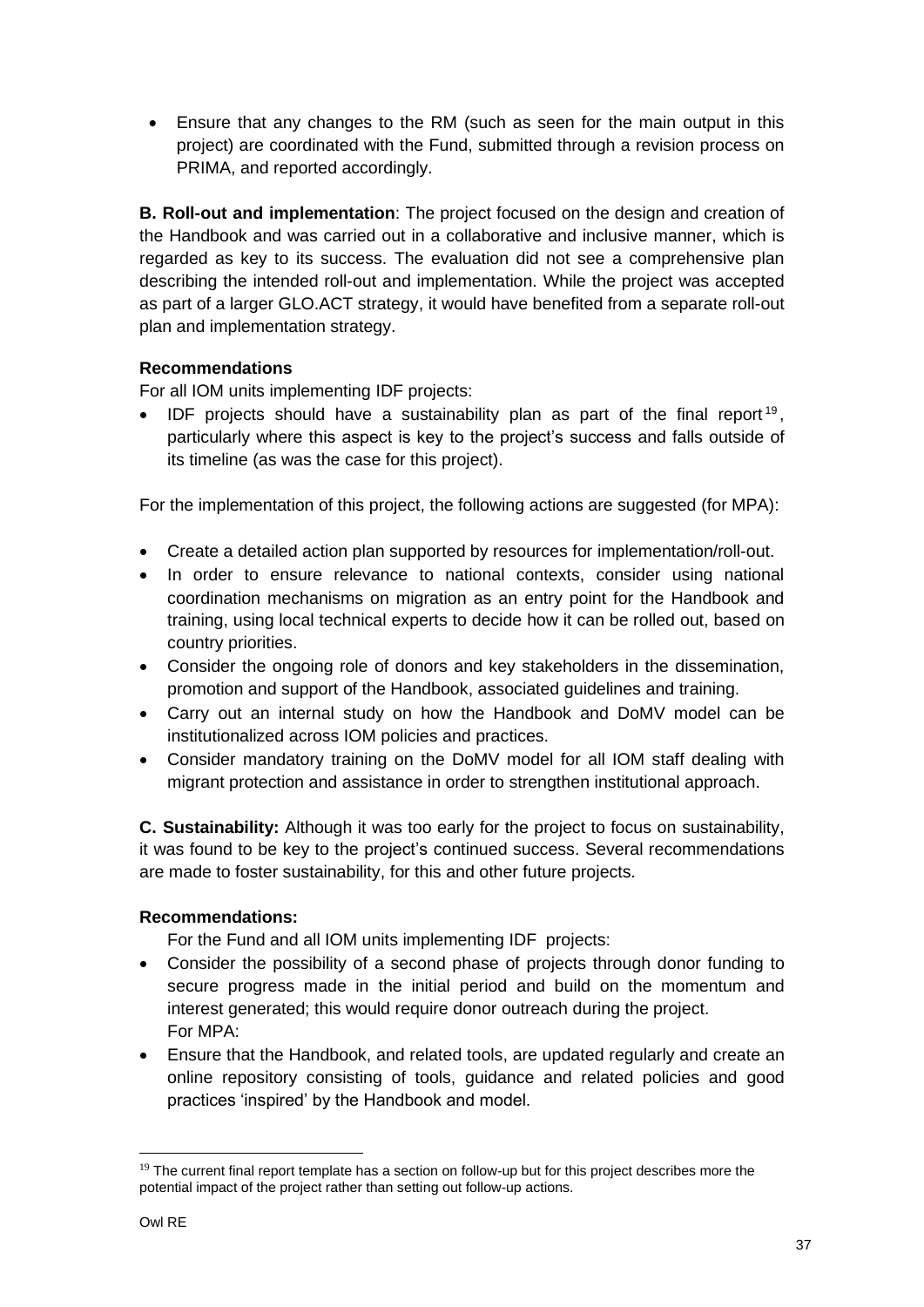**D. Evaluating outcomes:** As stated in the findings, this evaluation found that reaching the set objective and outcomes for this project within the timeframe was only partially possible. However, the final project output was seen to likely contribute to the set outcome but only over an extended period of time (i.e. two-three years). Given this potential, it would be important to track its progress towards outcome through systematic monitoring and evaluation.

### **Recommendations:**

For MPA:

- Introduce regular monitoring of use and impact of the Handbook and model both at the country level, (with governments, CSOs, and IOM offices), and within IOM itself.
- For the Fund:
- Consider carrying out another evaluation in two-three years to focus on measuring the contribution of the Handbook to the set objective and outcome, i.e. to ascertain to what extent has it been adopted, used, integrated within migration services, policies and practices and how have migrants ultimately benefited.

### <span id="page-37-0"></span>*6.1. Lessons Identified*

The following lessons were identified that could be of use for future IDF-funded and/or similar projects:

- The dissemination of the concept of the Handbook, the DoMV model began before the Handbook was finished, which helped to accelerate the project and create interest.
- The Handbook benefited considerably from the field experience of the project manager and the secondment of an experienced staff member who also had many years of field experience to support the project. In addition it also received input from regional specialists, which was regarded as key to the relevance and usability of the Handbook.
- The collaborative and inclusive management process to develop the Handbook was key to the relevance and potential usefulness of the Handbook.
- The integration of the IDF project within the larger GLO.ACT project allowed it to capitalise on potential synergies in promotion, visibility and funding.
- The GoE was productive through setting clear expectations and commitments for members in a terms of reference.
- Where difficulties arose regarding potential conflicts between organisations with overlapping mandates, extra efforts were made by the project manager to ensure that these issues were mitigated accordingly so that they did not impede the participation or input of any organisation in the process.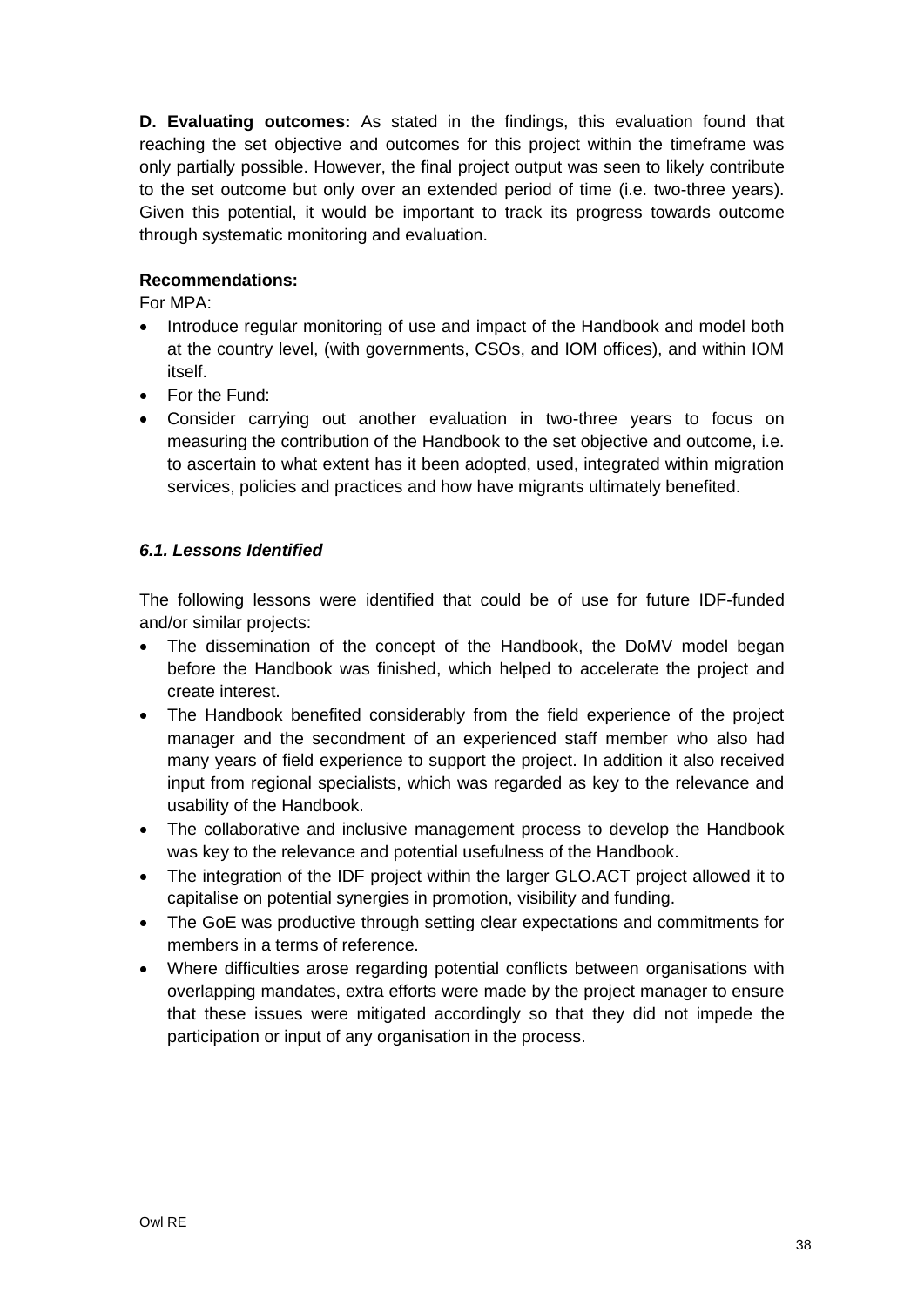# <span id="page-38-0"></span>**Annex One: Evaluation terms of reference**

### **EX -POST EVALUATION OF: Setting Standards on Protection and Assistance to Vulnerable Migrants in Support of the Global Action to Prevent and Address Trafficking in Persons and the Smuggling of Migrants. [CT 0985]**

#### **I. Evaluation context**

This IDF-funded project complemented IOM's partnerships with the United Nations Office on Drugs and Crime (UNODC) in the context of the Global Action to Prevent and Address Trafficking in Human Beings and the Smuggling of Migrants (GLO.ACT). The GLO.ACT is a four-year joint initiative by the European Union and UNODC being implemented in partnership with the International Organization for Migration (IOM) and the United Nations Children's Fund (UNICEF).

The objective of the GLO.ACT was to prevent and address trafficking in human beings and the smuggling of migrants by assisting 13 strategically selected countries across Africa, Asia, Eastern Europe and Latin America in developing and implementing comprehensive national counter-trafficking and smuggling responses and strengthening their capacities to efficiently address these issues and the interlinkages between them, including at transnational level and in cooperation with the civil society. GLO.ACT has a six-pronged intervention strategy as follows:

i) To assist beneficiary countries to develop and/or strengthen national strategies and policies to prevent and address human trafficking and migrant smuggling.

ii) To assist beneficiary countries to bring national legal frameworks in line with international standards and other good practices.

iii) To assist beneficiary countries to strengthen their criminal justice response to trafficking in persons and migrant smuggling.

iv) To assist beneficiary countries to strengthen regional and trans-regional cooperation in criminal matters related to trafficking in human beings and migrant smuggling.

v) To assist beneficiary countries to develop assistance and support programmes for victims of trafficking and protect the rights of vulnerable migrants, such as smuggled migrants.

vi) To assist beneficiary countries to develop frameworks for protection and assistance of children among trafficked victims and smuggled migrants within child protection systems.

IOM was responsible for the implementation of the fifth component on assisting beneficiary countries to develop assistance and support programmes for victims of trafficking and to protect the rights of vulnerable migrants such as smuggled migrants, and for contributing to the development of frameworks for protection and assistance of children amongst trafficked victims and smuggled migrants within child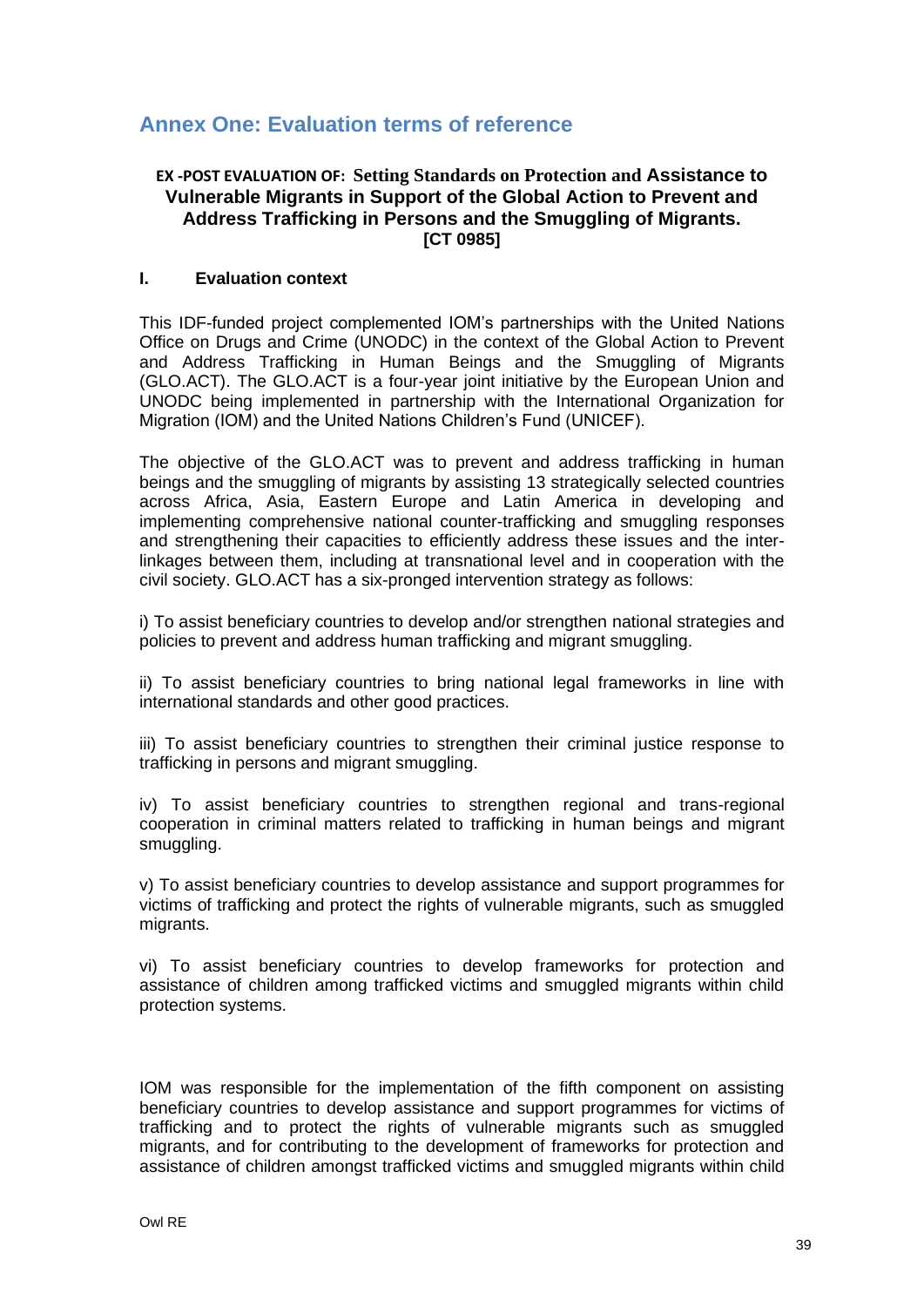protection systems. More precisely, this IDF-funded project contributed to the development of the IOM Handbook on the Protection and Assistance of Migrants in Situations of Vulnerability and related technical guidance on migrant assistance and protection.

### **II. Evaluation purpose**

This evaluation will generate findings, conclusions and recommendations, which will serve as valuable inputs for the IOM Development Fund ("the Fund" or IDF), the relevant IOM country office(s) and for involved stakeholders to improve their future programming and strengthen their ability to deliver high results. It will be carried out in line with the Fund's guidelines, which recommend an evaluation between 6 months to 12 months after the project completion.

This external independent evaluation will be conducted by Glenn O`Neill, Patricia Goldschmid and Sharon McClenaghan of the evaluation consultancy, Owl RE, Geneva, Switzerland. Owl RE has not been involved in the project formulation, planning and implementation and will provide an independent analysis, findings and recommendations.

### **III. Evaluation Scope**

The scope of this evaluation will encompass the **outcome and objective level** of the results and cover the project implementation from the beginning until the time of the evaluation. Outputs will not be examined explicitly, but implicitly with the review of the achievements of the project's outcomes and objectives. Stakeholders will be consulted for the evaluation, including IOM staff managing the project, partners and beneficiaries.

The evaluation will cover both globally and the geographic targeted counties of the project: Belarus, Brazil, Laos PDR, Mali, Morocco, and South Africa. The evaluation will cover the time period of the project's duration from 01-10-2016 – 30-09.2018.

#### **IV. Evaluation Criteria**

In response to the evaluation purpose as stated above, the evaluation will look into the five OECD/DAC main evaluation criteria (relevance, effectiveness, efficiency, impacts/outcomes and sustainability), in addition to the cross-cutting themes of human rights and gender equality.

#### **V. Evaluation questions**

Based on the evaluation criteria, a set of evaluation questions are proposed that will be used across all Fund project evaluations. These questions will be matched to indicators, tools and sources in an evaluation matrix that will be detailed in the Inception Report.

| <b>Criteria</b> | <b>Key Evaluation Questions</b>                                                                                 |
|-----------------|-----------------------------------------------------------------------------------------------------------------|
| Relevance       | 1. To what extent were the needs of stakeholders and beneficiaries taken into account<br>during project design? |
|                 | 2. To what extent do the expected outcomes and outputs remain valid and pertinent as<br>originally intended?    |
|                 | 3.Is the project aligned with, and supportive of, relevant national priorities?                                 |
|                 | 4. Are the project's tools relevant to those needs and priorities?                                              |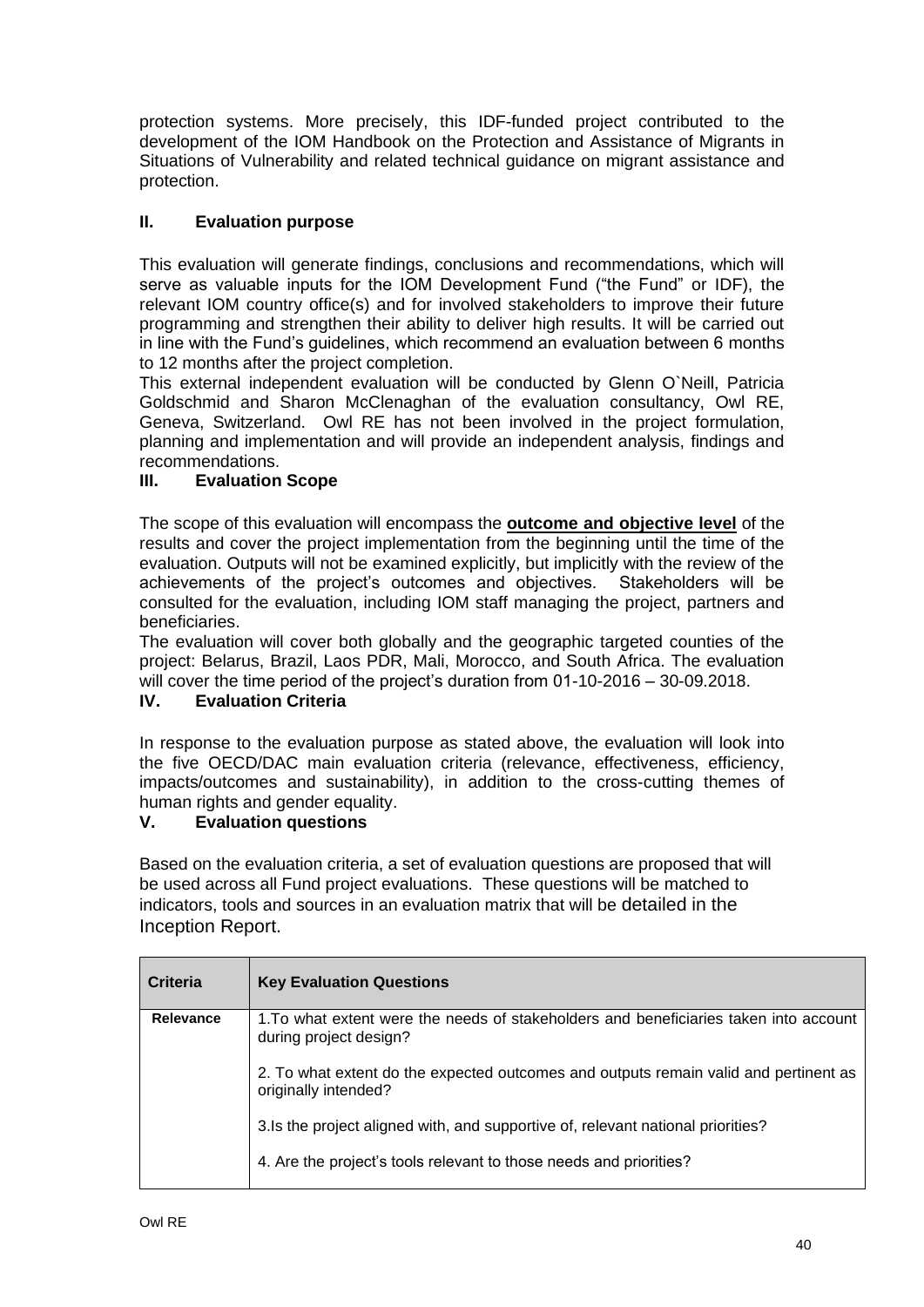|                                                | 5. Were the management practices appropriate for achieving the expected outcomes?                                                                                                                                      |  |  |
|------------------------------------------------|------------------------------------------------------------------------------------------------------------------------------------------------------------------------------------------------------------------------|--|--|
|                                                | 6. Is the project in line with the IOM/IOM Development Fund priorities and criteria?                                                                                                                                   |  |  |
| <b>Effectiveness</b>                           | 7. Have the project's outputs and outcomes been achieved in accordance with the<br>stated plans and results matrix?                                                                                                    |  |  |
|                                                | 8. Was the collaboration and coordination with partners (including project implementing<br>partners) and stakeholders effective, and to what extent have the target beneficiaries<br>been involved in the processes?   |  |  |
|                                                | 9. What major internal and external factors have influenced (positively or negatively) the<br>achievement of the project's objectives and how have they been managed?                                                  |  |  |
|                                                | 10. Are there any factors that prevent(ed) beneficiaries and project partners from<br>accessing the results/services/products?                                                                                         |  |  |
| <b>Efficiency</b><br>and Cost<br>effectiveness | 11. How cost-effective was the project? Could the activities have been implemented<br>with fewer resources without reducing the quality and quantity of the results?                                                   |  |  |
|                                                | 12. How efficient was the overall management of the project? To what degree were<br>inputs provided/available on time to/from all parties involved to implement activities?                                            |  |  |
|                                                | 13. Were project resources monitored regularly and managed in a transparent and<br>accountable manner to guarantee efficient implementation of activities? Did the project<br>require a no-cost extension? If so, why? |  |  |
|                                                | 14. Were the costs proportionate to the results achieved?                                                                                                                                                              |  |  |
| Outcome and<br><b>Impacts</b>                  | 15. Which positive/negative and intended /unintended effects/changes are visible (short<br>and long-term changes)?                                                                                                     |  |  |
|                                                | 16. Were results achieved in adherence to equity, gender equality and other human<br>rights? And how sustainable are these likely to be?                                                                               |  |  |
|                                                | 17. Can those changes/outcomes/expected impact be attributed to the project's<br>activities? Are there any contribution from external factors?                                                                         |  |  |
| <b>Sustainability</b>                          | 18. Did the project take specific measures to guarantee sustainability?<br>19. Have the benefits generated by the project continued once external support<br>ceased?                                                   |  |  |
|                                                | 20. Was the project supported by national/local institutions and well-integrated into<br>national/local social and cultural structures?                                                                                |  |  |
|                                                | 21. Did the project's partners have financial capacity, and continued to maintain the<br>benefits of the project in the long run?                                                                                      |  |  |
|                                                | 22. How far was the project embedded in institutional structures and thus sustained<br>beyond the life of the project?                                                                                                 |  |  |
|                                                | 23. Have adequate levels of suitable qualified human resources been available to<br>continue to deliver the project' stream of benefits?                                                                               |  |  |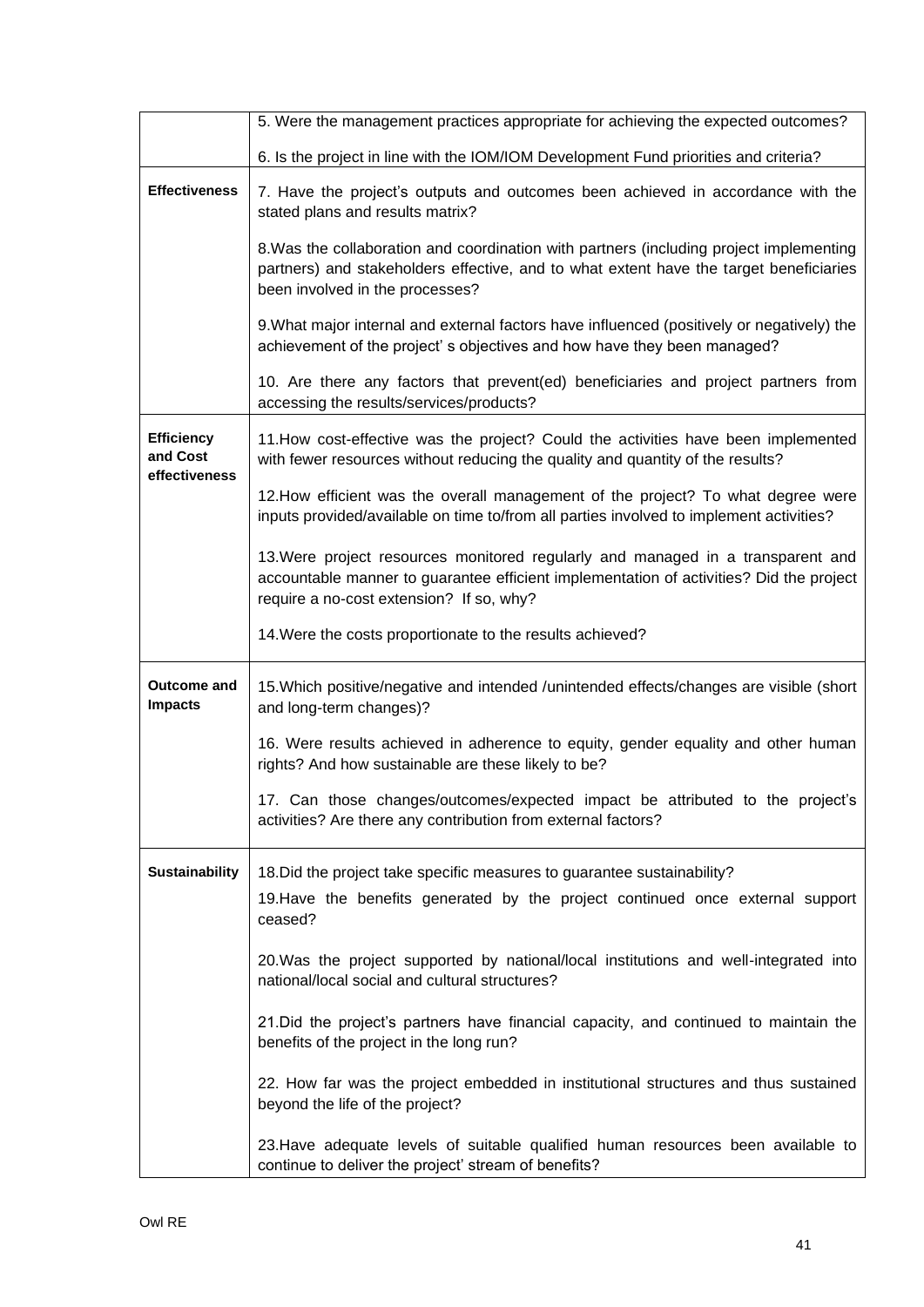| <b>Cross-cutting</b><br>themes | 24. To what extent has the project followed MA/59: Guidelines on Implementing the<br>IOM Programme Policy on Migrants and Gender Issues and MA/62: Guide on Gender<br>Indicators for Project Development?   |  |  |
|--------------------------------|-------------------------------------------------------------------------------------------------------------------------------------------------------------------------------------------------------------|--|--|
|                                | 25. Was the project designed and planned, taking into consideration a gender analysis<br>and needs assessment?                                                                                              |  |  |
|                                | 26. During data collection (if carried out during implementation), were the persons<br>interviewed or surveyed diverse and representative of all concerned project's partners<br>and beneficiaries?         |  |  |
|                                | 27. If personal data was collected or otherwise processed during implementation of the<br>projects, has this been done in accordance with IOM's Data Protection Principles?                                 |  |  |
|                                | 28. If greater gender equality was created through the project, has there been<br>increased gender equality beyond project completion?                                                                      |  |  |
|                                | 29. Has the data collected (during implementation) been appropriately disaggregated<br>(e.g. by age, disability, displacement, ethnicity, gender, nationality, migration status)?                           |  |  |
|                                | 30. How were the various stakeholders (including rights holders and duty bearers, local<br>civil society groups or nongovernmental organizations) involved in designing and/or<br>implementing the project? |  |  |

### **VI. Evaluation methodology**

For the purpose of this evaluation, it is expected that the evaluator will apply the following methods for data collection and analysis:

### **Data Collection:**

- Desk review of relevant project documents, project reports, meeting minutes, publications and other materials identified;
- Key informant interviews with the project stakeholders to document both qualitative and quantitative information;

### **Data analysis:**

• The evaluator is expected to analyse the data with both qualitative and quantitative methods appropriate to the data collected.

### The methodology will be further described in the Inception Report.

**Selection of persons for key informant interviews and discussions** At this stage, the following stakeholders are proposed for KIIs and/or discussions:

| <b>Institution type</b>       | <b>Stakeholder</b>    | <b>Number</b> | <b>Location</b>          |
|-------------------------------|-----------------------|---------------|--------------------------|
| <b>UN Agency</b>              | UNICEF staff that     | TBD           | Geneva, Switzerland or   |
|                               | worked on project     |               | other location           |
|                               |                       |               |                          |
| <b>UN Agency</b>              | UNODC staff that      | TBD           | Vienna, Austria or other |
|                               | worked on project     |               | locations                |
| <b>IOM</b>                    | offices<br>Country    | TBD           | East Africa and<br>other |
|                               | draft<br>that<br>used |               | locations                |
|                               | guidance              |               |                          |
| Academics/practitioners/Civil | Selection<br>that     | $4-6$         | Various locations        |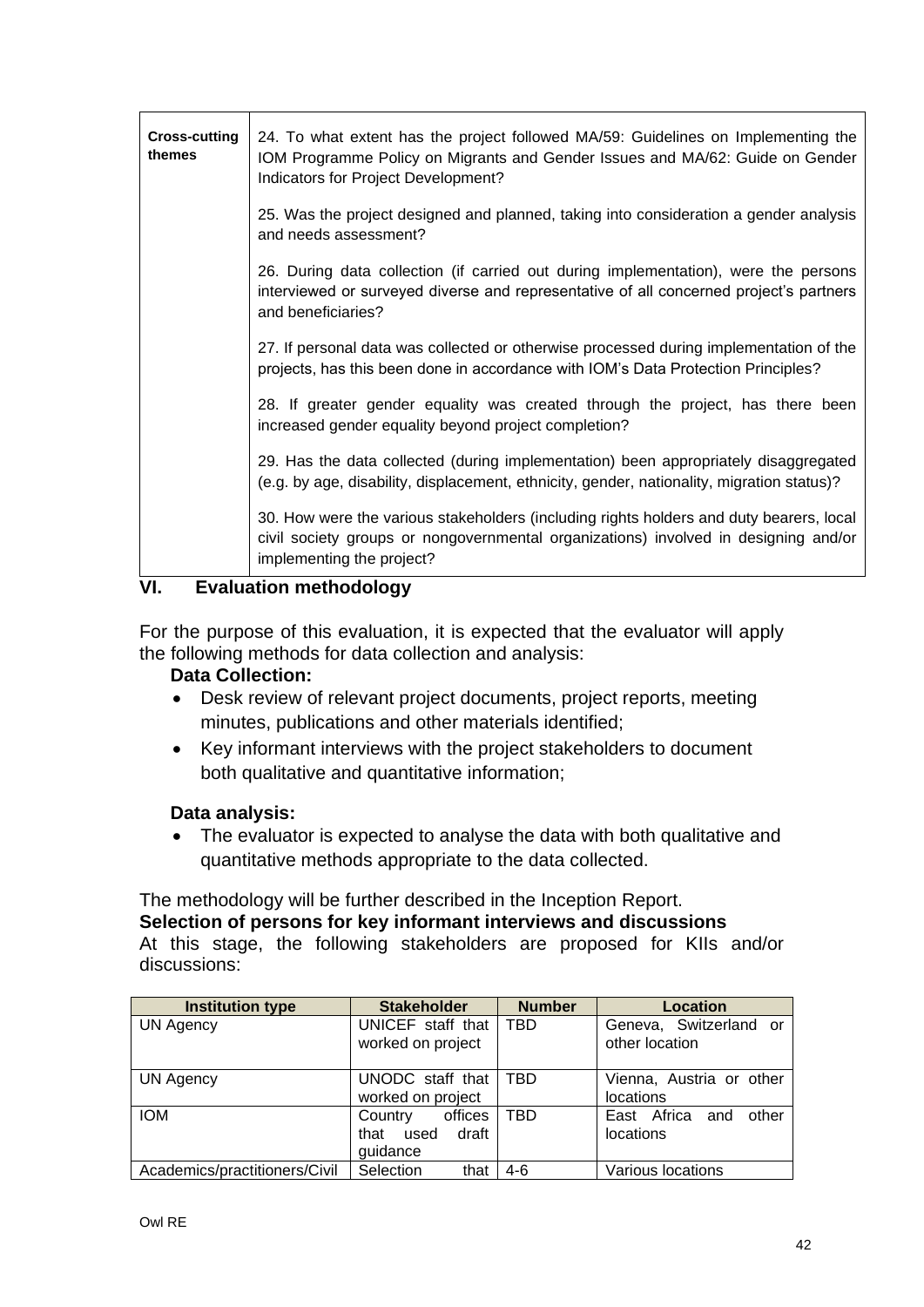| society    | contributed<br>to<br>guidance<br>(members<br>οf<br>group of experts) |     |                                                                               |
|------------|----------------------------------------------------------------------|-----|-------------------------------------------------------------------------------|
| Government | Representatives of<br>target<br>governments                          | TBD | Belarus, Brazil, Laos<br>PDR, Mali, Morocco,<br>and South Africa or<br>other. |
| Other      | Consultants who<br>drafted guidance                                  | 2   | Various locations                                                             |

# **VII. Evaluation deliverables**

| <b>Deliverables</b>                                           | <b>Schedule of delivery (week</b><br>beginning) |
|---------------------------------------------------------------|-------------------------------------------------|
| Inception Report finalized                                    | 17.6.2019                                       |
| 2. Completed field data collection                            | 01.7.2019                                       |
| 3. De-briefing session with project manager delivered         | 01.7.2019                                       |
| 4. Draft Evaluation Report and brief power point presentation | 08.7.2019                                       |
| 5. Final Evaluation Report                                    | 15.7.2019                                       |

# **VIII. Evaluation workplan**

|                                                                                           | June $-$ July 2019 |                |       |                |       |       |
|-------------------------------------------------------------------------------------------|--------------------|----------------|-------|----------------|-------|-------|
| <b>Week beginning</b>                                                                     | 10.06.             | 17.06          | 24.06 | 01.07          | 08.07 | 15.07 |
| <b>Key tasks</b>                                                                          | 1                  | $\overline{2}$ | 3     | $\overline{4}$ | 5     | 6     |
| Kick off meeting with project manager; document<br>review; briefing from Fund team        |                    |                |       |                |       |       |
| Drafting and delivery of inception report                                                 |                    |                |       |                |       |       |
| Field data collection (remote interviews)                                                 |                    |                |       |                |       |       |
| Data analysis and report writing                                                          |                    |                |       |                |       |       |
| Delivery of draft report                                                                  |                    |                |       |                |       |       |
| Validation of the report by the project manager and Fund staff;<br>finalisation of report |                    |                |       |                |       |       |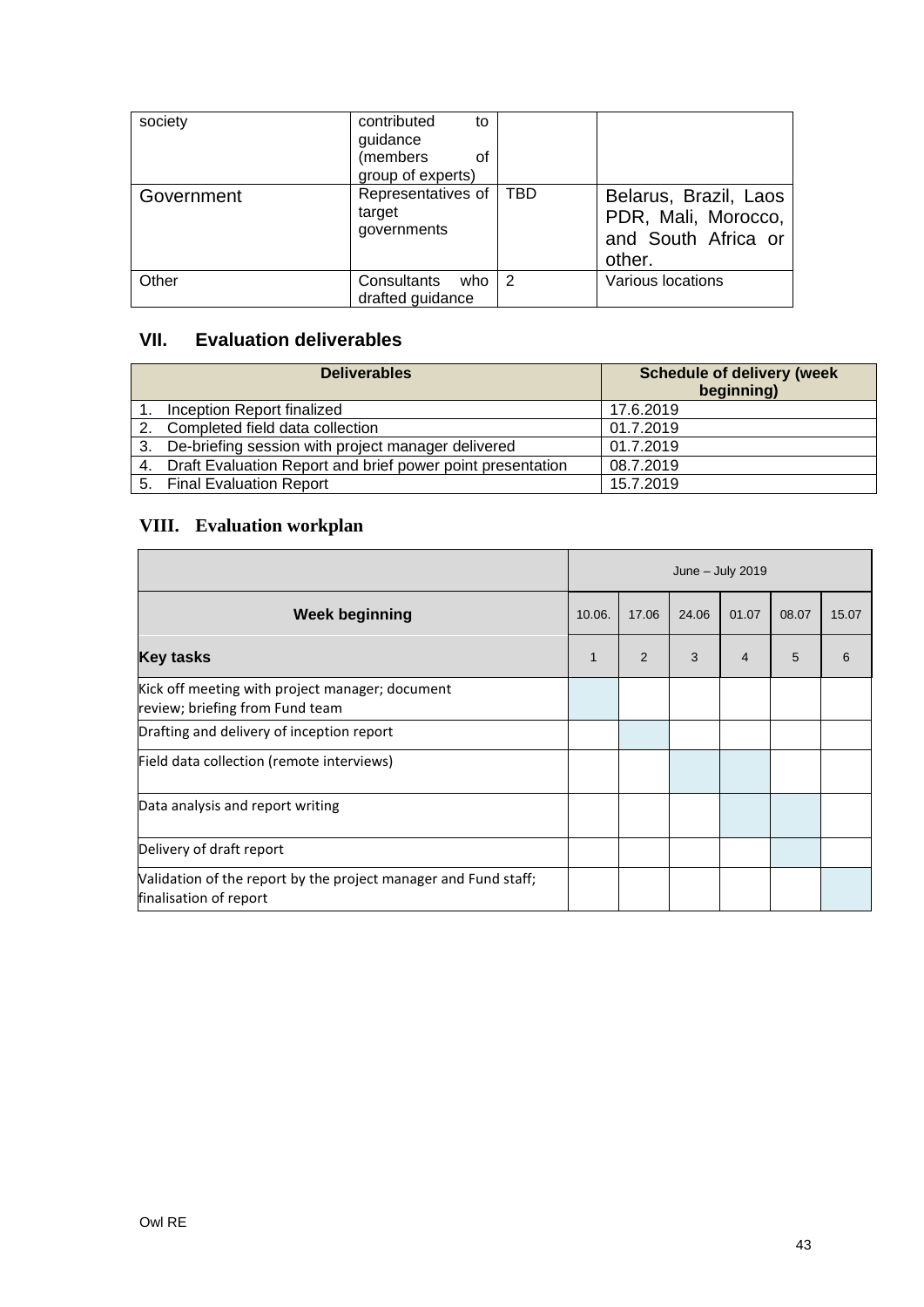# <span id="page-43-0"></span>**Annex Two: Evaluation inception report**

| <b>Project for Ex-Post Evaluation</b>                                | CT.0985: Setting Standards on protection<br>and assistance to vulnerable migrants in<br>support of the Global Action to Prevent<br>and Address Trafficking in Persons and<br>the Smuggling of Migrants |
|----------------------------------------------------------------------|--------------------------------------------------------------------------------------------------------------------------------------------------------------------------------------------------------|
| <b>Duration of the Project</b>                                       | 24 months                                                                                                                                                                                              |
| <b>Budget (USD)</b>                                                  | \$50,000                                                                                                                                                                                               |
| <b>Donor</b>                                                         | IOM Development Fund (the Fund)                                                                                                                                                                        |
| Belarus, Brazil, Lao People's Democratic<br><b>Countries covered</b> |                                                                                                                                                                                                        |
|                                                                      | Republic, Morocco, Mali, South Africa                                                                                                                                                                  |
| <b>Evaluation</b>                                                    | <b>External Independent Evaluation</b>                                                                                                                                                                 |
| <b>Evaluation Team</b>                                               | Owl RE Research and Evaluation                                                                                                                                                                         |
| <b>Evaluation Period</b>                                             | $01-10-2016-30-09.2018$                                                                                                                                                                                |

# *1. Introduction and Context*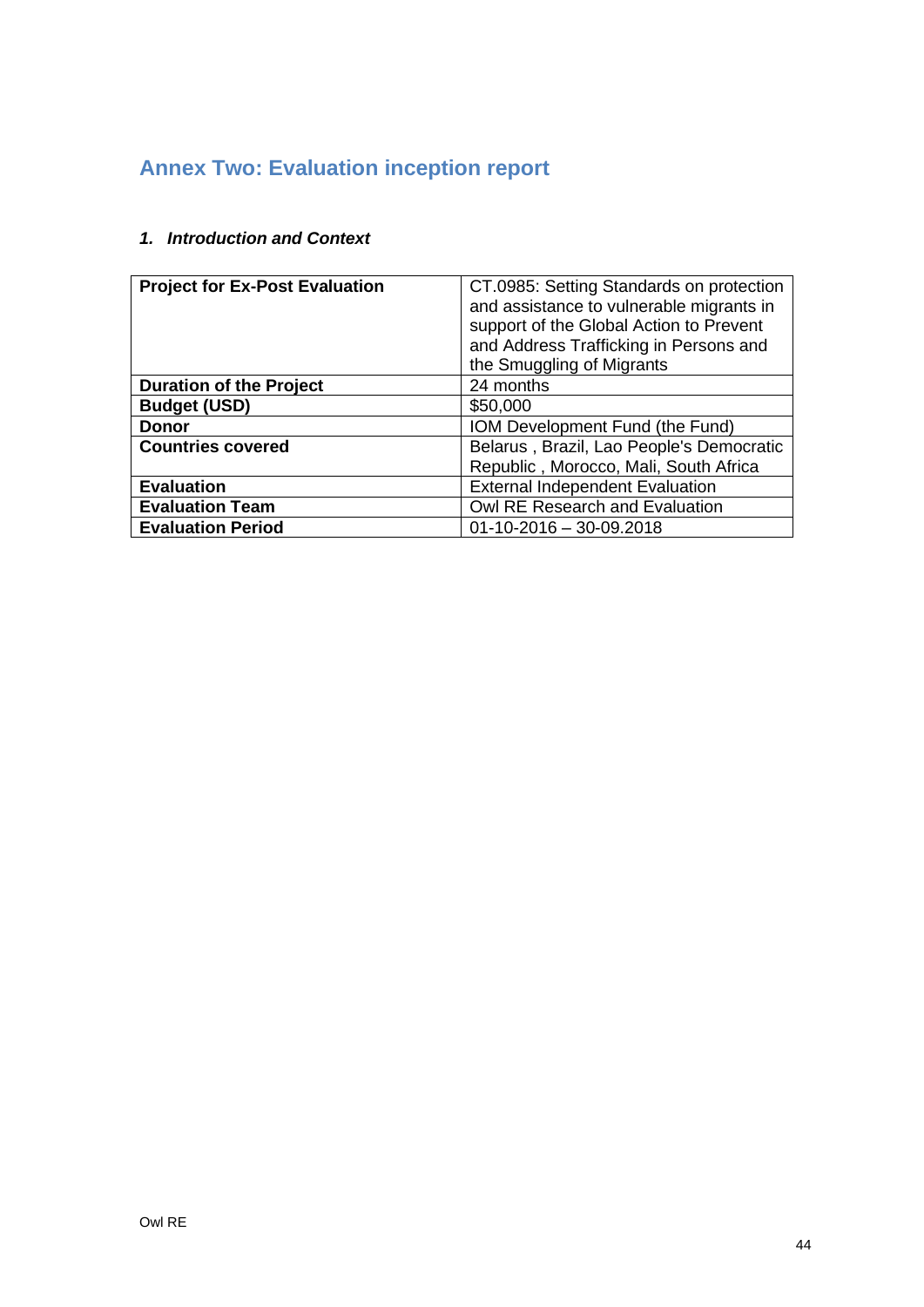This document is an inception report produced for the International Development Fund of (the Fund) International Organization for Migration (IOM) in the ex-post evaluation of CT.0985: *Setting Standards on protection and assistance to vulnerable migrants in support of the Global Action to Prevent and Address Trafficking in persons and the Smuggling of Migrants*. This report outlines the purpose, objectives, methodology, questions, tools and workplan of the consultancy.

Financed by the Fund, this project complemented IOM's partnerships with the United Nations Office on Drugs and Crime (UNODC) in the context of the Global Action to Prevent and Address Trafficking in Human Beings and the Smuggling of Migrants (GLO.ACT). The GLO.ACT is a four-year joint initiative by the European Union and UNODC being implemented in partnership with the International Organization for Migration (IOM) and the United Nations Children's Fund (UNICEF).

The objective of the GLO.ACT was to prevent and address trafficking in human beings and the smuggling of migrants by assisting 13 strategically selected countries across Africa, Asia, Eastern Europe and Latin America in developing and implementing comprehensive national counter-trafficking and smuggling responses and strengthening their capacities to efficiently address these issues and the inter-linkages between them, including at transnational level and in cooperation with the civil society. GLO.ACT has a six-pronged intervention strategy as follows:

i) To assist beneficiary countries to develop and/or strengthen national strategies and policies to prevent and address human trafficking and migrant smuggling.

ii) To assist beneficiary countries to bring national legal frameworks in line with international standards and other good practices.

iii) To assist beneficiary countries to strengthen their criminal justice response to trafficking in persons and migrant smuggling.

iv) To assist beneficiary countries to strengthen regional and trans-regional cooperation in criminal matters related to trafficking in human beings and migrant smuggling.

v) To assist beneficiary countries to develop assistance and support programmes for victims of trafficking and protect the rights of vulnerable migrants, such as smuggled migrants.

vi) To assist beneficiary countries to develop frameworks for protection and assistance of children among trafficked victims and smuggled migrants within child protection systems.

IOM was responsible for the implementation of the fifth component on assisting beneficiary countries to develop assistance and support programmes for victims of trafficking and to protect the rights of vulnerable migrants such as smuggled migrants, and for contributing to the development of frameworks for protection and assistance of children amongst trafficked victims and smuggled migrants within child protection systems. More precisely, the project financed by the Fund contributed to the development of the IOM Handbook on the Protection and Assistance of Migrants in Situations of Vulnerability and related technical guidance on migrant assistance and protection.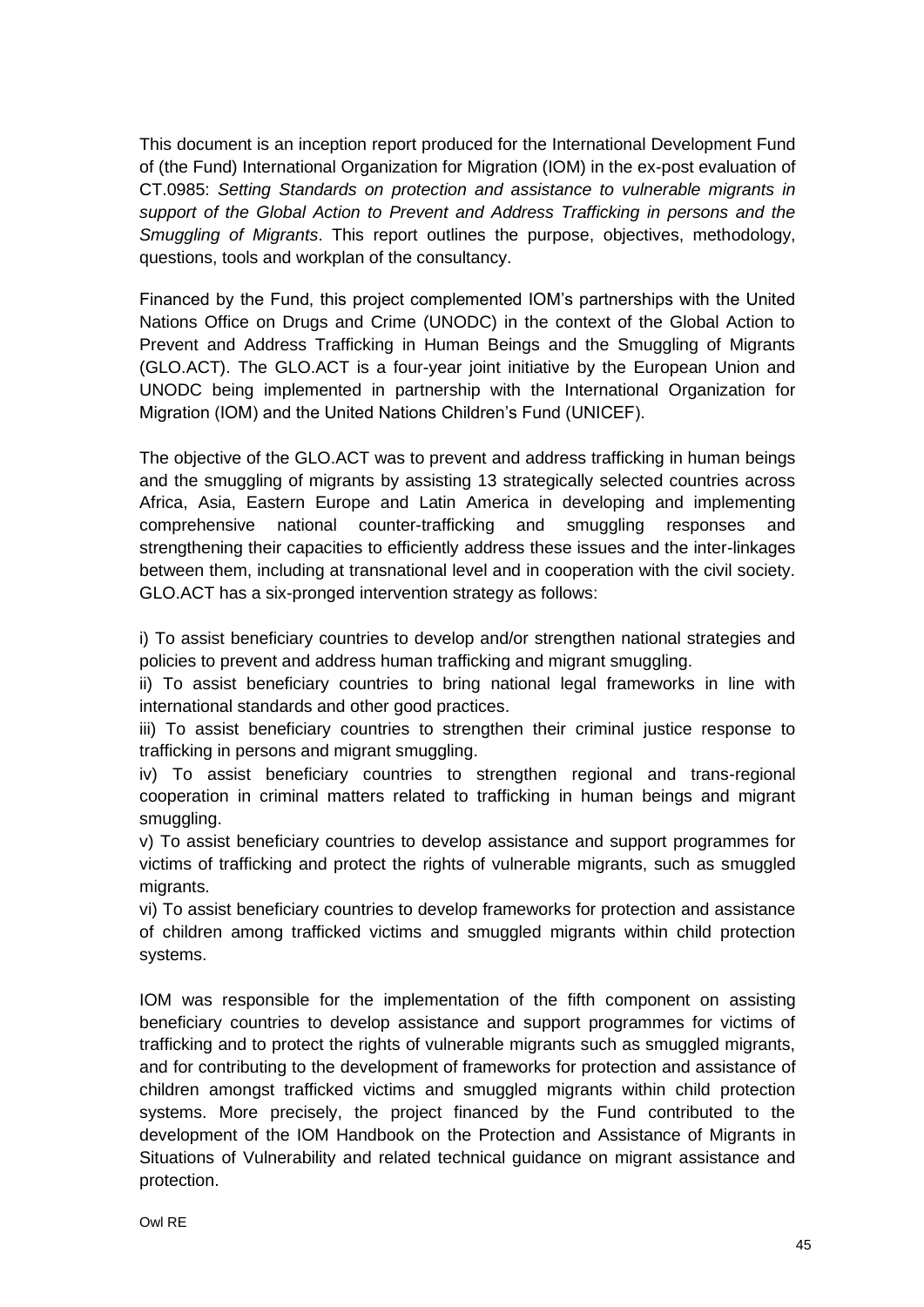### *2. Purpose and Objectives*

The purpose of conducting this ex-post evaluation is to assess the relevance of the projects to its stakeholders and beneficiaries, the effectiveness and efficiency of project management and implementation, the expected impact, how well were crosscutting themes of human rights and gender mainstreamed in the projects, and if the desired effects are sustainable, and/or have the prospects of sustainability, (following the DAC evaluation criteria<sup>20</sup>).

The evaluation aims to promote transparency and accountability which will, in turn, assist the Fund in its decision-making and to better equip staff to make judgments about the project and to improve effectiveness where possible and with regard to future project funding. Concerning the expected use of findings, the ex-post evaluation aims to also identify lessons learned, good practices, and provide a learning opportunity for the Fund and its implementing partners with regard to the project formulation process. The findings will also help make evidence-based strategic decisions in relation to specific projects, while also demonstrating the Fund's on-going commitment to results based management.

The primary objectives of the evaluation are to:

<sup>20</sup> Organisation for Economic Co-operation and Development – Development Assistance Committee, 'Evaluation of development programmes, DAC Criteria for Evaluating Development Assistance', web page, OECD. See http://www.oecd.org/dac/evaluation/daccriteriaforevaluatingdevelopmentassistance.htm.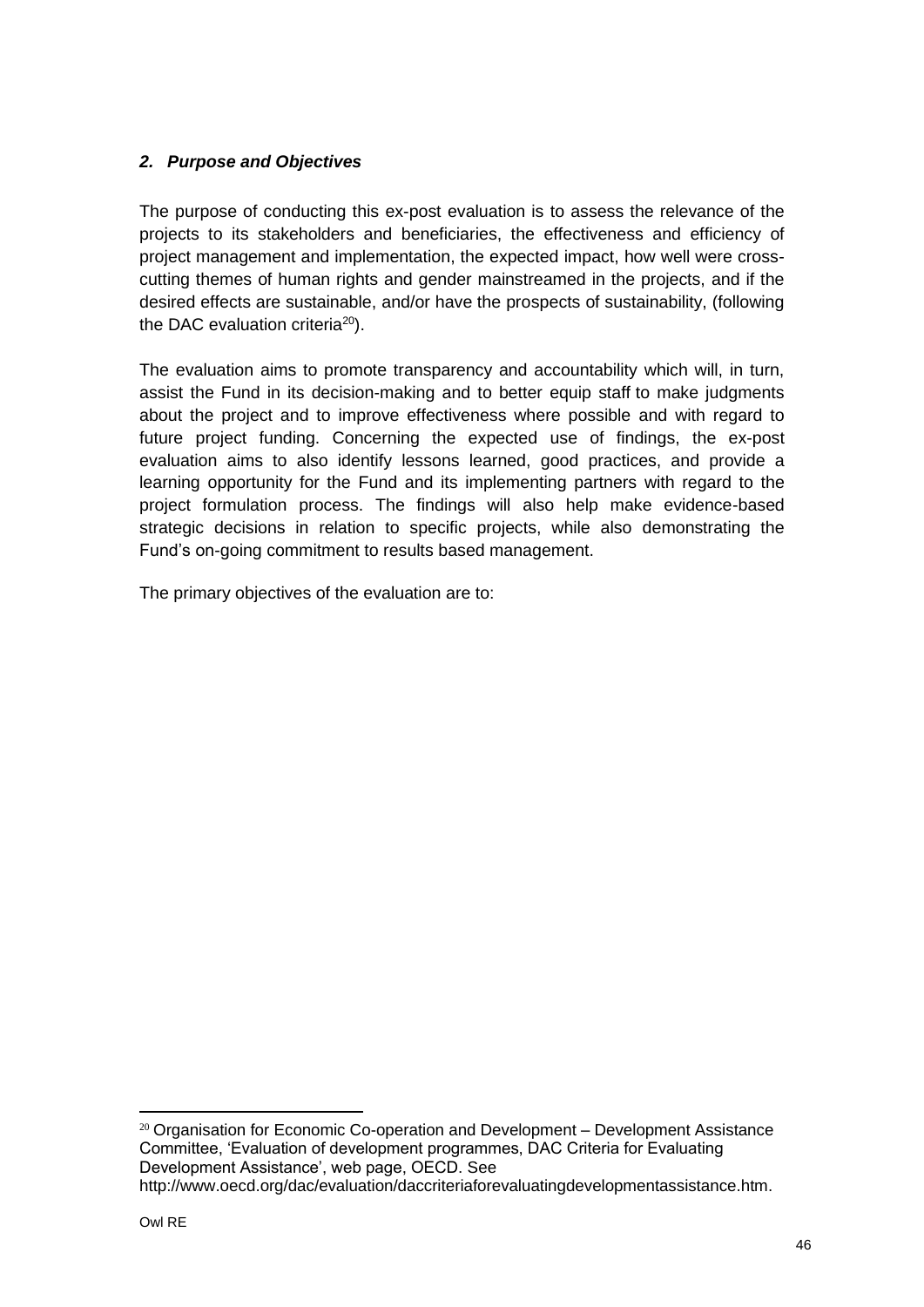- (i) Assess the relevance of the project's intended results;
- (j) Assess the Theory of Change:
- (k) Assess the effectiveness of the project in reaching their stated objectives and results, as well as in addressing cross-cutting issues such as gender, humanrights based approach, etc.;
- (l) Assess the efficiency and cost-effectiveness of project implementation;
- (m)Assess the impact prospects and outcomes to determine the entire range of effects of the project (or potential effects) and assess the extent to which the project have been successful in producing expected change;
- (n) Assess the sustainability of the project's results and benefits (or measures taken to guarantee it) or prospects for sustainability;
- (o) Assess how effectively issues of gender equality and human rights protection were mainstreamed in the process of project design and during project implementation;
- (p) Identify lessons learned and best practices in order to make recommendations for future similar projects and help the Fund in its decisionmaking about future project funding.

These objectives are operationalised in a series of evaluation questions and indicators (see annex 1: Evaluation matrix).

### *3. Methodology*

The evaluation framework will focus on the standard DAC criteria and cross-cutting themes criteria, supported by standard tools (i.e. evaluation checklist and interview guide – see annexes 3 and 4) and will take place over a period of six weeks. The evaluation will take a participatory approach involving and consulting with the relevant stakeholders in the different steps of the evaluation and integrating this approach into the methodology as far as is feasible. It will use a mixed methods approach and cross validate evaluation findings through the triangulation process, where possible.

### *3.1. Research methods/tools*

Research tools will be both quantitative and qualitative and will be used across the different themes and questions. The following table provides further information on these tools and how they will be deployed.

| Tool                | <b>Description</b>                                                | <b>Information Source</b>                                                                                                                     |
|---------------------|-------------------------------------------------------------------|-----------------------------------------------------------------------------------------------------------------------------------------------|
| Document review     | Review of main<br>documentation                                   | IOM documentation on<br>PRIMA, including<br>internal/external reports,<br>feedback reports on<br>workshops, publications,<br>guidelines, etc. |
| Interviews internal | Some 10 semi-structured<br>interviews using an<br>interview guide | In person or by telephone<br>Fund staff<br>IOM programme<br>staff, and country<br>office programme                                            |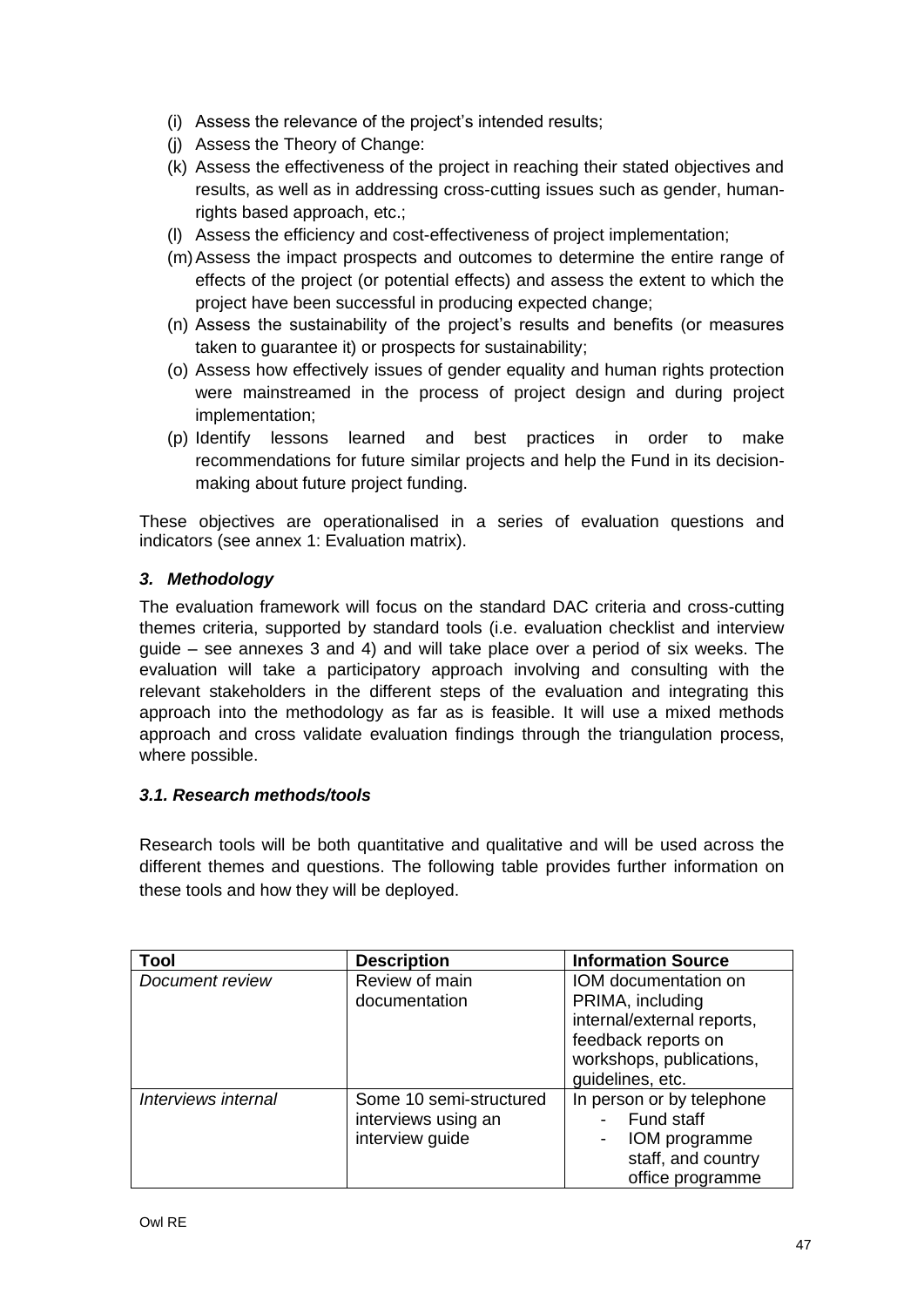|                                                                                 |                                                                    | staff                                                                                                                                                                                                                 |
|---------------------------------------------------------------------------------|--------------------------------------------------------------------|-----------------------------------------------------------------------------------------------------------------------------------------------------------------------------------------------------------------------|
| Interviews external                                                             | Some 20 semi-structured<br>interviews using an<br>interview guide  | By telephone:<br><b>UNICEF</b><br><b>UNODC</b><br>Government officials<br>involved in the<br>project<br>Civil society grant<br>partners in Brazil<br>Mali and Morocco<br>Members of expert<br>groups<br>2 consultants |
| Survey / Questionnaire<br>(feasibility to be discussed<br>with project manager) | Survey of target country<br>staff that participated in<br>training | <b>Beneficiaries</b><br>(Government and<br>civil society) in<br>countries trained on<br>tools and guidance                                                                                                            |

### *3.2. Sampling*

Overall sampling will be purposeful in that the stakeholders will be selected for the evaluation based on their involvement as staff, consultants, experts, partners or beneficiaries of the project. If a survey is carried out, the approach will be to aim for a maximum number of responses (and not a random sampling) given the relatively small number of potential survey respondents. The selection of participating stakeholders will also be representative, to ensure that a balance is found in terms of gender, race/ethnicity, age range and other project-specific criteria.

### *3.3. Analysis*

The findings from the desk review, key informant interviews and survey will be collated and analysed using appropriate quantitative and qualitative techniques and the evaluation criteria used will be rated by the evaluators based on the scale in the table below, with supporting evidence described. Where the evidence is weak or limited, it will be stated.

Findings will be used to assess the achievements of results as articulated in the Results Matrix, both numeric and descriptive results and used to rate the project as a whole according to the assessing evaluation criteria.

| <b>Scaling</b> | <b>Criteria</b><br><b>Evaluation</b> | <b>Explanation</b>                                                                                                          | <b>Supporting evidence</b>                                     |
|----------------|--------------------------------------|-----------------------------------------------------------------------------------------------------------------------------|----------------------------------------------------------------|
| 5              | Excellent<br>(Always)                | There is an evidence of strong<br>contribution and/or contributions<br>exceeding the level expected by<br>the intervention. | Supporting evidence will be<br>detailed for each rating given. |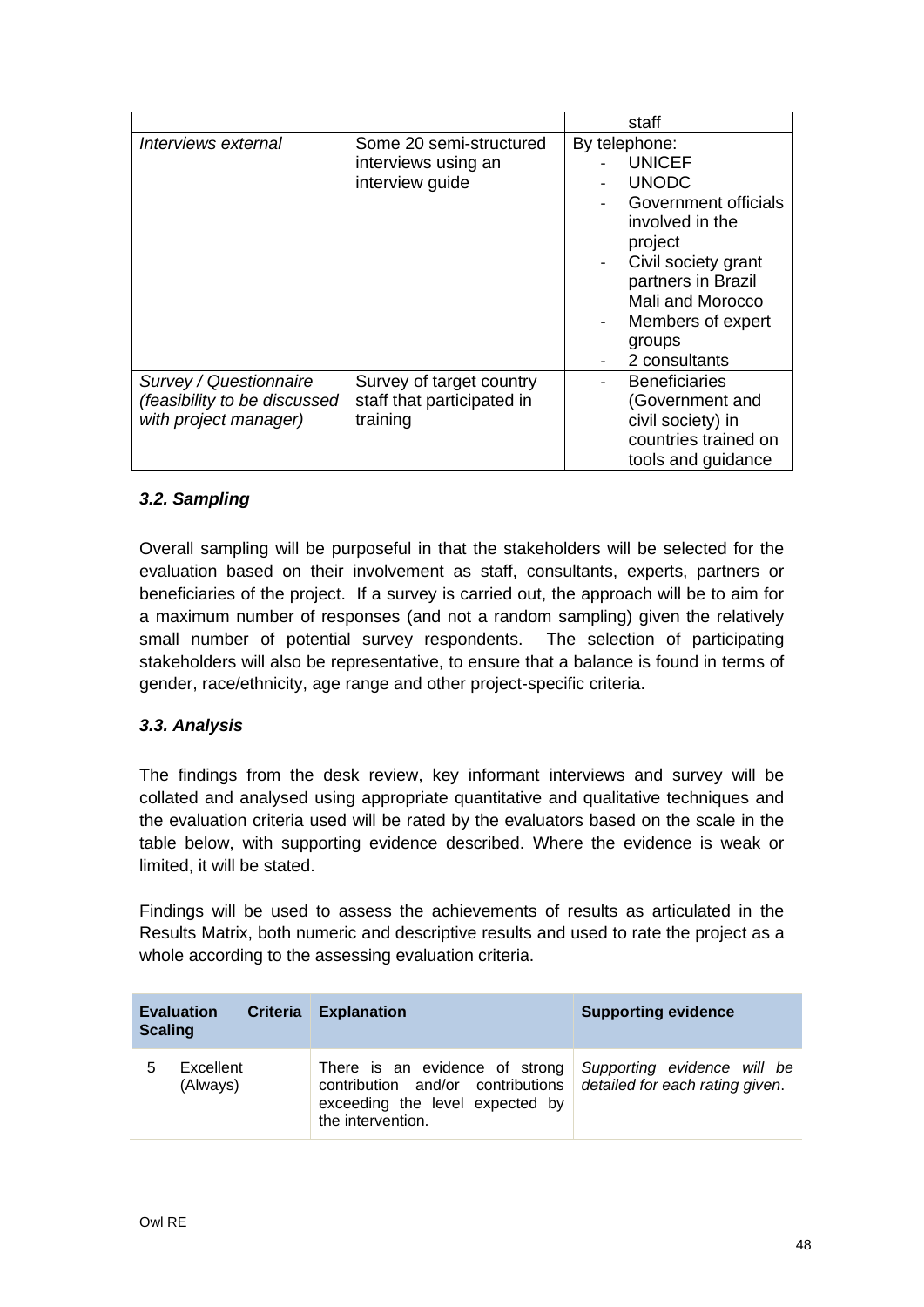| 4 | Very good<br>(Almost always)                                | There is an evidence of good<br>contribution but with some areas<br>for improvement remaining.     |  |
|---|-------------------------------------------------------------|----------------------------------------------------------------------------------------------------|--|
| 3 | Good (Mostly,<br>with some<br>exceptions)                   | There is an evidence of satisfactory<br>contribution but requirement for<br>continued improvement. |  |
| 2 | Adequate<br>(Sometimes, with<br>many exceptions)            | There is an evidence of some<br>contribution<br>significant<br>but<br>improvement required.        |  |
|   | Poor (Never or<br>occasionally with<br>clear<br>weaknesses) | There is low or no observable<br>contribution.                                                     |  |

### *3.4. Limitations and proposed mitigation strategies*

The following limitations have been identified with accompanying mitigation strategies to minimise the impact described where possible. If it is not possible to fully rectify the limitations identified, findings will have to be reached based on partial information. Where this occurs the evaluation will seek to be transparent about the limitations of the evaluation and to describe how these may have affected the overall findings, conclusions and recommendations.

(a) Timing: IOM staff / stakeholders and beneficiaries might not be available at all times to provide inputs

*Mitigation strategy:* Early and close involvement of the project manager to help coordinate meetings and ensure availability of key stakeholders.

(b) General problem of insufficient data or insufficient representative data collected, owing to poor response rate from interviewees.

*Mitigation strategy:* Triangulation with other data gathering tools from different sources will help address data gaps.

(c) Objective feedback from interviewees – they may be reticent to reveal the factors that motivate them or any problems they are experiencing or being transparent about their motivation or about internal processes.

*Mitigation strategy:* Anonymizing sources if necessary.

(d) General bias in the application of causality analysis

*Mitigation strategy:* Judgements will be informed by the team and all findings will be reviewed jointly; main evidence for ratings will be described.

#### *4. Workplan*

The workplan is divided into three phases, covering a six-week period:

**Phase 1 – Inception:** An initial meeting with the project manager and IOM Development Fund staff to discuss the evaluation framework, identify stakeholders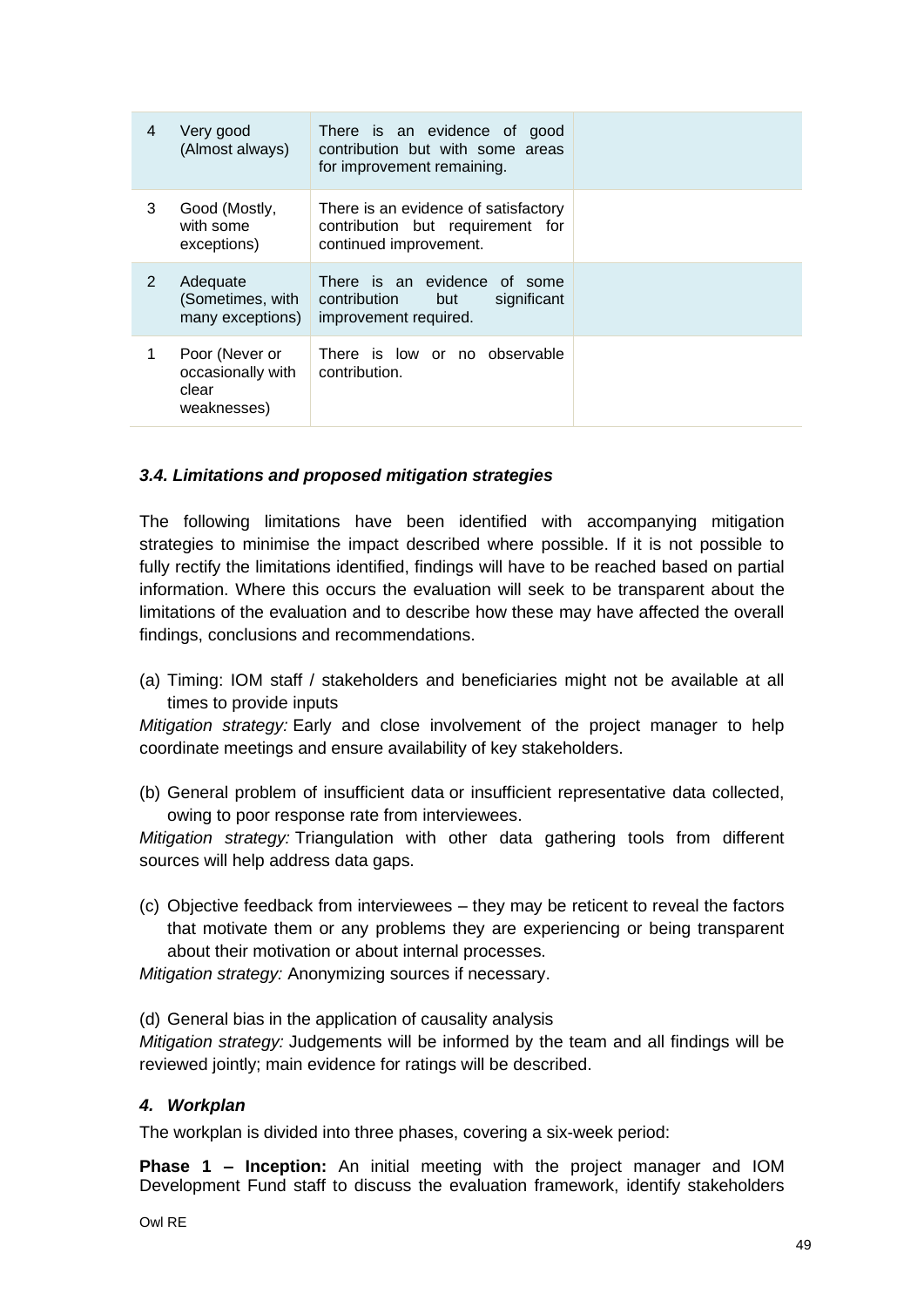and to ensure involvement and ownership from the start. From this, a methodology, timeline, standard tools and evaluation approach are developed and detailed in the inception report (this document).

**Phase 2 –** Data collection: During the second phase of the evaluation all relevant project data will be collected and reviewed. Interviews will be undertaken (Geneva based and remote), and a questionnaire/ survey will be carried with a sample of identified beneficiaries (target countries).

**Phase 3 -** Reporting writing and presentation: During the final phase collected data will be analysed and a report drafted for validation. The results of the evaluation will be disseminated by means of a report and a presentation made to the evaluation users.

The key tasks and timing are described in the following table:

|                                                                                           | June $-$ July 2019 |       |       |       |       |       |
|-------------------------------------------------------------------------------------------|--------------------|-------|-------|-------|-------|-------|
| <b>Week beginning</b>                                                                     | 10.06.             | 17.06 | 24.06 | 01.07 | 08.07 | 15.07 |
| <b>Key tasks</b>                                                                          | 1                  | 2     | 3     | 4     | 5     | 6     |
| Kick off meeting with Fund staff and project<br>manager; document review                  |                    |       |       |       |       |       |
| Drafting and delivery of inception report                                                 |                    |       |       |       |       |       |
| Data collection                                                                           |                    |       |       |       |       |       |
| Data analysis and report writing                                                          |                    |       |       |       |       |       |
| Delivery of draft report                                                                  |                    |       |       |       |       |       |
| Validation of the report by the project manager<br>and Fund staff; finalisation of report |                    |       |       |       |       |       |

#### **4.1. Team management**

The Owl RE team will be led by Glenn O'Neil with all three members of the team (Glenn O'Neil, Patricia Goldschmid, and Sharon McClenaghan) carrying out the expost evaluation.

#### *5. Deliverables*

The following deliverables (draft and final), are foreseen for the consultancy: Inception report (this document), Executive summary, (2 pages) and Evaluation report.

|                                                   | <b>Deliverables</b>                                                        | <b>Schedule of delivery (week</b><br>beginning) |
|---------------------------------------------------|----------------------------------------------------------------------------|-------------------------------------------------|
|                                                   | 6. Inception Report finalized                                              | 17.6.2019                                       |
|                                                   | 7. Completed field data collection                                         | 01.7.2019                                       |
|                                                   | 8. De-briefing session with project manager delivered                      | 01.7.2019                                       |
|                                                   | 9. Draft Evaluation Report and brief power point 08.7.2019<br>presentation |                                                 |
| 10. Executive Summary and Final Evaluation Report |                                                                            | 15.7.2019                                       |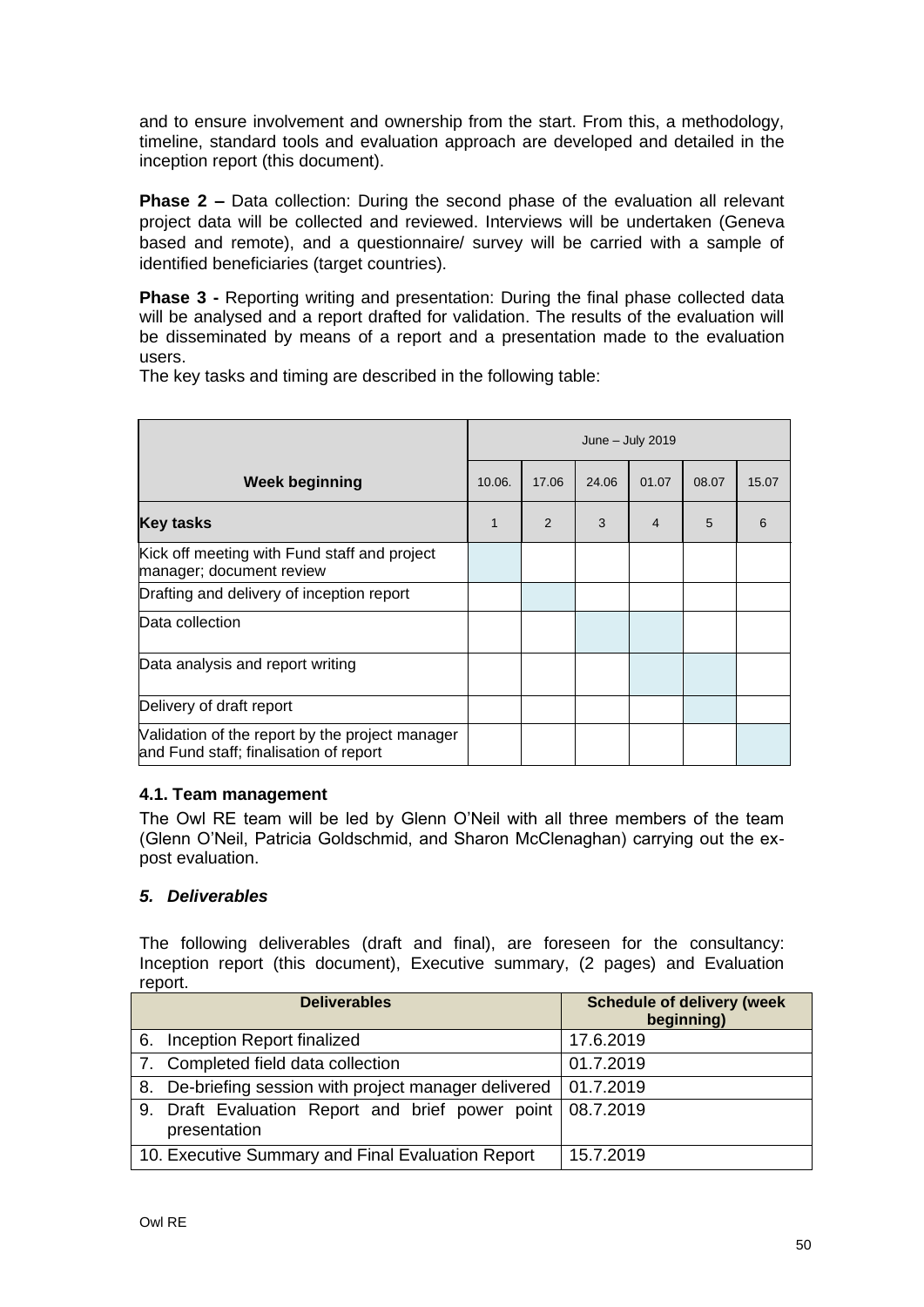#### *Annex One: Evaluation Matrix*

The following evaluation questions/indicators will guide the evaluation. Those marked in **colour** will be given priority for this evaluation. Sub-questions are for this evaluation only.

| <b>Key Evaluation Questions</b>                                                                                                                                                                                                   | <b>Indicators</b>                                                                                                                                                                                                                              | <b>Data</b><br><b>Collection</b><br><b>Tools</b> | <b>Sources of</b><br><b>Information</b>                                                                                   |
|-----------------------------------------------------------------------------------------------------------------------------------------------------------------------------------------------------------------------------------|------------------------------------------------------------------------------------------------------------------------------------------------------------------------------------------------------------------------------------------------|--------------------------------------------------|---------------------------------------------------------------------------------------------------------------------------|
|                                                                                                                                                                                                                                   | <b>RELEVANCE</b>                                                                                                                                                                                                                               |                                                  |                                                                                                                           |
| 1. To what extent were the<br>of<br>stakeholders<br>needs<br>and<br>beneficiaries taken into account<br>during project design?                                                                                                    | Needs of stakeholders and<br>beneficiaries reflected in<br>project design (as seen in<br>project documentation).                                                                                                                               | Document<br>review<br><b>Interviews</b>          | Project documentation<br>(PRIMA)<br>Group of experts<br><b>Beneficiaries</b>                                              |
| 1.2. To what extent do the<br>expected outcomes and outputs<br>remain valid and pertinent as<br>originally intended?                                                                                                              | Outcomes and outputs<br>compared to those<br>originally planned.                                                                                                                                                                               | <b>Document</b><br>review<br><b>Interviews</b>   | Project documentation<br>IOM project manger<br>Interviews external<br>(UNICEF UNODCO)                                     |
| 1.3.ls the project aligned with,<br>supportive<br>of, relevant<br>and<br>national priorities?                                                                                                                                     | Alignment of project<br>outputs and outcomes with<br>national priorities identified.                                                                                                                                                           | Document<br>review<br><b>Interviews</b>          | Documentation at<br>national level<br>IOM country<br>programme staff<br>Representatives of<br><b>National Governments</b> |
| Are<br>the<br>project's tools<br>1.4.<br>relevant to those needs and<br>priorities?                                                                                                                                               | Level of relevance of<br>project tools to identified<br>needs and priorities.                                                                                                                                                                  | Document<br>review<br>Interviews                 |                                                                                                                           |
| 1.5.<br>Were<br>the<br>management<br>practices<br>appropriate<br>for<br>achieving<br>the<br>expected<br>outcomes?                                                                                                                 | Extent to which project<br>management practices are<br>appropriate for achieving<br>expected outcomes.                                                                                                                                         | Document<br>review<br>Interviews                 |                                                                                                                           |
| 1.6. Is the project in line with<br><b>IOM/IOM Development Fund</b><br>priorities and criteria?                                                                                                                                   | Adherence to IOM's/ IOM<br>Development fund<br>mandates and strategic<br>goals.                                                                                                                                                                | Document<br>review<br><b>Interviews</b>          | Fund eligibility criteria<br>Fund staff<br>Project manager                                                                |
|                                                                                                                                                                                                                                   | <b>EFFECTIVENESS</b>                                                                                                                                                                                                                           |                                                  |                                                                                                                           |
| 2.1. Have the project's outputs<br>and outcomes been achieved in<br>accordance with the<br>stated<br>plans and results matrix?                                                                                                    | Extent to which project<br>outputs and outcomes have<br>been achieved.<br>Level of effectiveness of<br>projects<br>the<br>outcomes<br>rated by the stakeholders<br>and beneficiaries.                                                          | Document<br>review<br>Interviews<br>Survey       | Project documentation<br>including results based<br>matrix<br>Project beneficiaries                                       |
| 2.2 Was the collaboration and<br>coordination with partners<br>(including project implementing<br>partners) and stakeholders<br>effective, and to what extent<br>have the target beneficiaries<br>been involved in the processes? | Extent of effectiveness of Interviews<br>process of collaboration<br>and<br>coordination<br>with<br>partners and stakeholders.<br>Level of Involvement of<br>target<br>beneficiaries<br>in.<br>collaboration<br>and<br>coordination processes. | Survey                                           | Project partners<br>(UNICEF<br>UNODOC)<br>Expert groups<br>Consultants                                                    |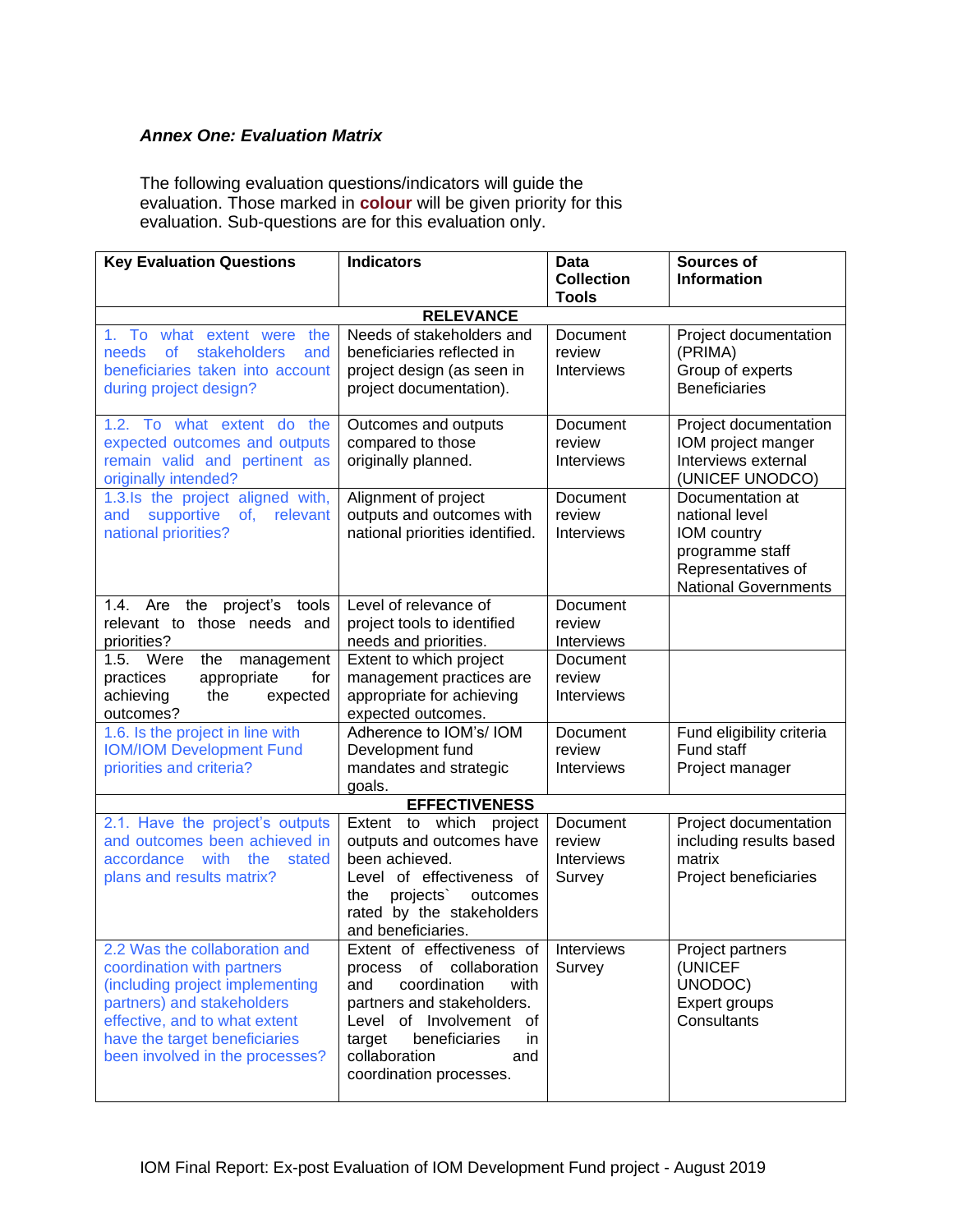|                                                                                                                                                                                                                                                             |                                                                                                                                                                                                                                                        |                                            | Wise research & evaluation                                                   |
|-------------------------------------------------------------------------------------------------------------------------------------------------------------------------------------------------------------------------------------------------------------|--------------------------------------------------------------------------------------------------------------------------------------------------------------------------------------------------------------------------------------------------------|--------------------------------------------|------------------------------------------------------------------------------|
| 2.3 What major internal and<br>external factors have influenced<br>(positively or negatively) the<br>achievement of the project's<br>objectives and how have they<br>been managed?                                                                          | .Identification of influential<br>a) internal factors (positive<br>and negative) and b)<br>external factors (positive<br>and negative).                                                                                                                | Interviews                                 | Project manager<br>Project partners                                          |
| 2,4. Are there any factors that<br>prevent(ed) beneficiaries and<br>project partners from accessing<br>the results/services/products?                                                                                                                       | Identification of factors<br>which prevented/impacted<br>beneficiaries and partners<br>from accessing<br>results/services/ products.                                                                                                                   | Interviews                                 | Project partners                                                             |
|                                                                                                                                                                                                                                                             | <b>Efficiency and Cost effectiveness</b>                                                                                                                                                                                                               |                                            |                                                                              |
| 3.1. How cost-effective was the<br>project? Could the<br>activities<br>have been implemented with<br>without<br>fewer<br>resources<br>reducing the quality and quantity<br>of the results?                                                                  | Extent<br>which<br>to<br>the<br>required<br>for<br>resources<br>project activities could have<br>achieved the same results<br>with less inputs/funds, on a<br>sustainable basis.<br>Level of budget variance:<br>actual budget vs projected<br>budget. | Document<br>review<br><b>Interviews</b>    | Project documentation<br>-budget<br>Project manager                          |
| 3.2. How efficient was the overall<br>management of the project? To<br>what<br>degree<br>inputs<br>were<br>provided/available<br>time<br><b>on</b><br>to/from all parties involved to<br>implement activities?                                              | Degree of timeliness<br>of<br>project inputs provided by<br>stakeholders /beneficiaries<br>needed<br>implement<br>to<br>activities.<br>Level of efficiency of<br>project management rated<br>by the stakeholders and<br>beneficiaries                  | Document<br>review<br><b>Interviews</b>    | Project documentation<br>Project partners<br>Project manager                 |
| 3.3. Were<br>project<br>resources<br>monitored<br>regularly<br>and<br>managed in a transparent and<br>accountable<br>to<br>manner<br>efficient<br>guarantee<br>implementation of activities? Did<br>the project require a no-cost<br>extension? If so, why? | quality<br>Level<br>and<br>οf<br>monitoring<br>project<br>οf<br>resources.<br>Incidence of no<br>cost/<br>costed extension allocated                                                                                                                   | Document<br>review<br>Interview            | Project documentation<br>Project manager and<br>Fund                         |
| 3.4. Were the costs proportionate<br>to the results achieved?                                                                                                                                                                                               | Comparison of costs with<br>identified results.                                                                                                                                                                                                        | Document<br>review<br>Interviews           | Project documentation<br>Project manager<br>Project partners                 |
|                                                                                                                                                                                                                                                             | <b>Outcome and Impacts</b>                                                                                                                                                                                                                             |                                            |                                                                              |
| 4.1 Which positive/negative and<br>intended<br>/unintended<br>effects/changes are visible (short<br>and long-term changes)? from<br>external factors?                                                                                                       | Incidence of positive and<br>negative effects / changes<br>long-term,<br>(short<br>and<br>intended and unintended).                                                                                                                                    | Document<br>review<br>Interviews<br>Survey | Project related<br>documentation<br>Project partners<br><b>Beneficiaries</b> |
| 4.2 Were results achieved in<br>adherence to equity,<br>gender<br>equality and other human rights?<br>And how sustainable are these<br>likely to be?                                                                                                        | Extent to results achieved<br>adherence<br>to<br>equity,<br>gender equality and other<br>human rights and their<br>sustainability.                                                                                                                     | Document<br>review<br><b>Interviews</b>    | Project documentation<br>Group of experts                                    |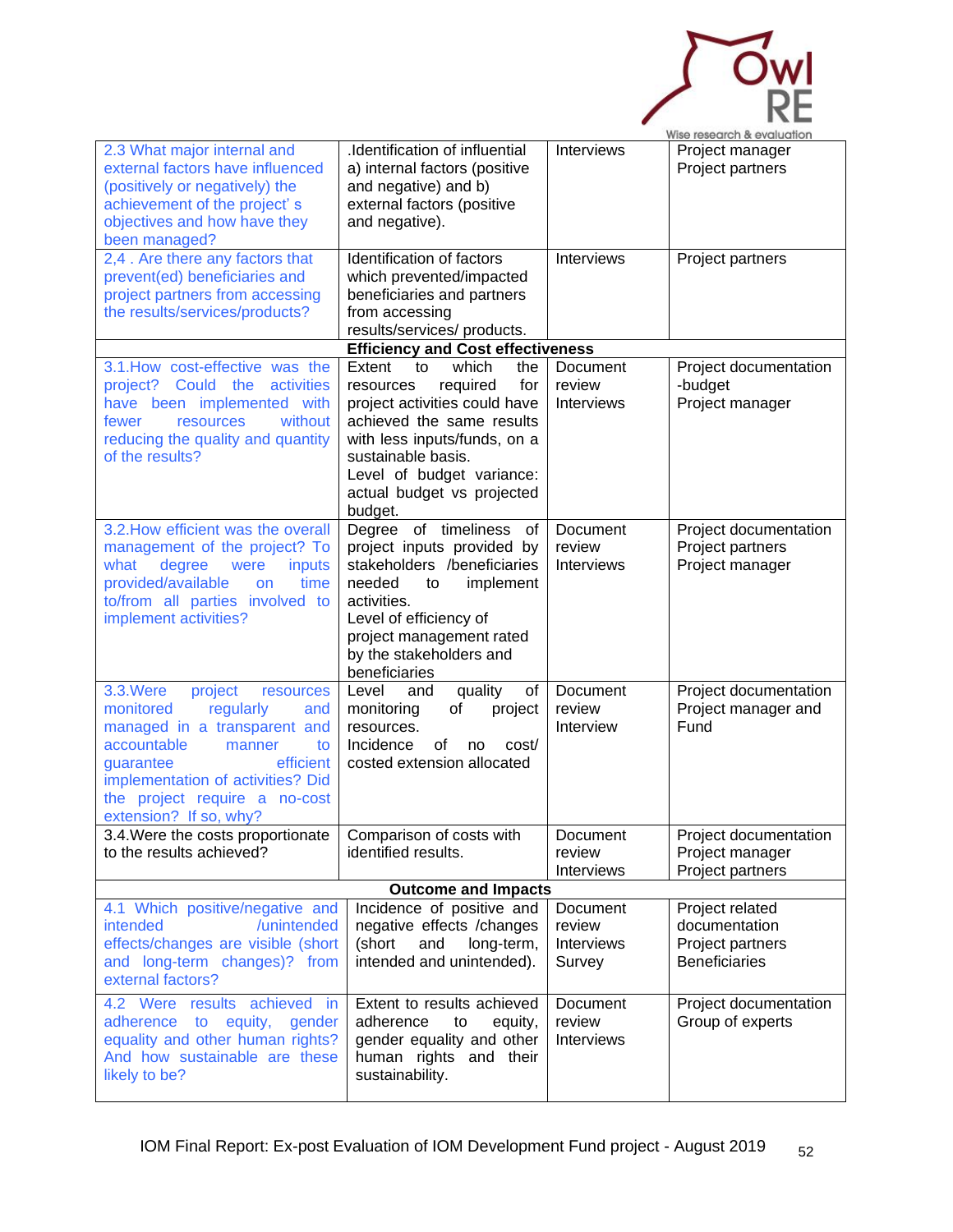| 4.3 Can those changes                                                     | Estimation of contribution                              | <b>Interviews</b>           | Wise research & evaluation<br>Project manager |
|---------------------------------------------------------------------------|---------------------------------------------------------|-----------------------------|-----------------------------------------------|
| /outcomes/ expected impact be                                             | of project and identified                               |                             | Project partners                              |
| attributed to the project's                                               | external factors.                                       |                             | <b>Beneficiaries</b>                          |
| activities? Are there any                                                 |                                                         |                             |                                               |
| contribution                                                              |                                                         |                             |                                               |
| 5.1 Did the project take specific                                         | <b>Sustainability</b><br>Number of documented           | Document                    | Project documentation                         |
| measures<br>guarantee<br>to                                               | specific measures taken                                 | review                      | Project manager                               |
| sustainability?                                                           | to ensure sustainability.                               | <b>Interviews</b>           | Project partners                              |
|                                                                           |                                                         |                             | Consultants                                   |
| 5.2. Have the benefits generated                                          | Extent to which the                                     | <b>Interviews</b>           | <b>Beneficiaries</b>                          |
| by the project continued once<br>external support ceased?                 | benefits generated by the<br>project have continued     |                             |                                               |
|                                                                           | post external support.                                  |                             |                                               |
| 5.3 Was the project supported by                                          | Extent of support by                                    | Interviews                  | <b>Beneficiaries</b>                          |
| national/local institutions and                                           | national /local institutions                            |                             |                                               |
| well-integrated into national/local<br>social and cultural structures?    | and degree of integration.                              |                             |                                               |
| 5.4 Did the project's partners                                            | Extent of level of financial                            | Interviews                  | <b>Beneficiaries</b>                          |
| have financial capacity, and                                              | capacity of partners and                                |                             |                                               |
| continued to maintain the benefits                                        | ability to maintain project                             |                             |                                               |
| of the project in the long run?                                           | in the future                                           |                             |                                               |
| 5.5 How far was the project<br>embedded in institutional                  | Degree of embeddedness<br>of project into institutional | Interviews<br>Documentation | <b>Beneficiaries</b><br>Project related       |
| structures and thus sustained                                             | structures and likelihood                               |                             | documentation                                 |
| beyond the life of the project?                                           | of sustainability.                                      |                             |                                               |
| 5.6 Have adequate levels of                                               | Numbers of qualified                                    | Interviews                  |                                               |
| suitable qualified human<br>resources been available to                   | human resources<br>sufficient to continue               | Documentation               |                                               |
| continue to deliver the project'                                          | delivering project benefits.                            |                             |                                               |
| stream of benefits?                                                       |                                                         |                             |                                               |
|                                                                           | <b>Cross Cutting Criteria</b>                           |                             |                                               |
| 6.1 To what extent has the project Extent to which project Document       | has followed MA/59 and                                  | review                      | MA/59: Guidelines on                          |
| followed MA/59: Guidelines on<br><b>IOM</b><br><b>Implementing</b><br>the | MA/62.                                                  |                             | Implementing the IOM<br>Programme Policy on   |
| Programme Policy on Migrants                                              |                                                         |                             | <b>Migrants and Gender</b>                    |
| and Gender Issues and MA/62:                                              |                                                         |                             | Issues and MA/62:                             |
| Guide on Gender Indicators for                                            |                                                         |                             | Guide on Gender                               |
| <b>Project Development?</b>                                               |                                                         |                             | <b>Indicators for Project</b><br>Development  |
| 6.2 Was the project designed and                                          | Identification and use of a                             | Document                    | IOM Guidance for                              |
| planned, taking into consideration                                        | gender analysis and                                     | review                      | Addressing Gender in                          |
| a gender analysis and needs                                               | needs assessment                                        |                             | Evaluations                                   |
| assessment?                                                               |                                                         |                             |                                               |
| 6.3 During data collection (if                                            | Extent to which persons                                 |                             |                                               |
| carried<br>out<br>during<br>implementation),<br>the<br>were               | interviewed during data<br>collection were              |                             |                                               |
| persons interviewed or surveyed                                           | representative of all                                   |                             |                                               |
| diverse and representative of all                                         | project partners and                                    |                             |                                               |
| concerned project's partners and                                          | beneficiaries                                           |                             |                                               |
| beneficiaries?                                                            |                                                         |                             |                                               |
| 6.4 If personal data was collected                                        | Extent to which data                                    | Document                    | Data Protection                               |
| or otherwise processed during                                             | collection adhered to                                   | review                      | Principles                                    |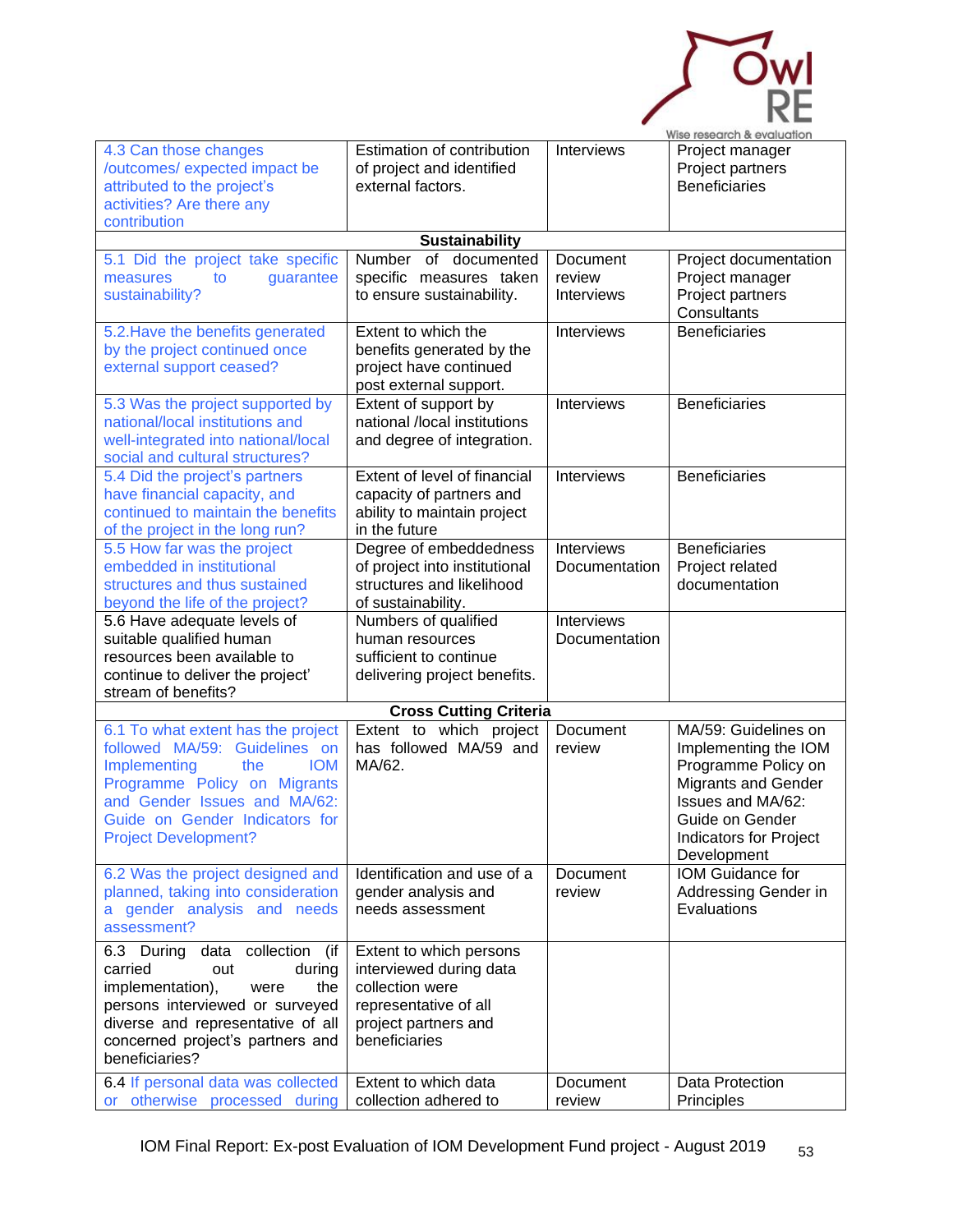

|                                                                                                                                                                                                                         |                                                                                                                                  |            | Wise research & evaluation                        |
|-------------------------------------------------------------------------------------------------------------------------------------------------------------------------------------------------------------------------|----------------------------------------------------------------------------------------------------------------------------------|------------|---------------------------------------------------|
| implementation of the projects,<br>has this been done in accordance<br>IOM's<br>Protection<br>Data<br>with<br>Principles?                                                                                               | <b>IOM's Data Protection</b><br>Principles                                                                                       |            |                                                   |
| 6.5 If greater gender equality was<br>created through the project, has<br>there been increased gender<br>equality<br>beyond<br>project<br>completion?                                                                   | Extent to which gender<br>equality created being<br>sustained beyond the<br>project.                                             |            |                                                   |
| .6 Has the data collected (during<br>implementation) been<br>appropriately disaggregated (e.g.<br>by age, disability, displacement,<br>ethnicity, gender, nationality,<br>migration status)?                            | Extent of data<br>disaggregation by age,<br>disability, gender,<br>displacement, ethnicity,<br>nationality, migration<br>status. |            |                                                   |
| 6.7 How were the various<br>stakeholders (including rights<br>holders and duty bearers, local<br>civil society groups or<br>nongovernmental organizations)<br>involved in designing and/or<br>implementing the project? | Level and quality of<br>involvement of<br>stakeholders in designing<br>and/or implementing the<br>project.                       | Interviews | Project manager<br>Consultant<br>Group of Experts |
|                                                                                                                                                                                                                         |                                                                                                                                  |            |                                                   |

### *Annex Two: Draft structure for evaluation report*

- 1. Executive summary
- 2. List of acronyms
- 3. Introduction
- 4. Context and purpose of the evaluation
	- context
	- evaluation purpose
	- evaluation scope
	- evaluation criteria
- 5. Evaluation framework and methodology
	- Data sources and collection
	- Data analysis
	- Sampling
	- Limitations and proposed mitigation strategies
- 6. Findings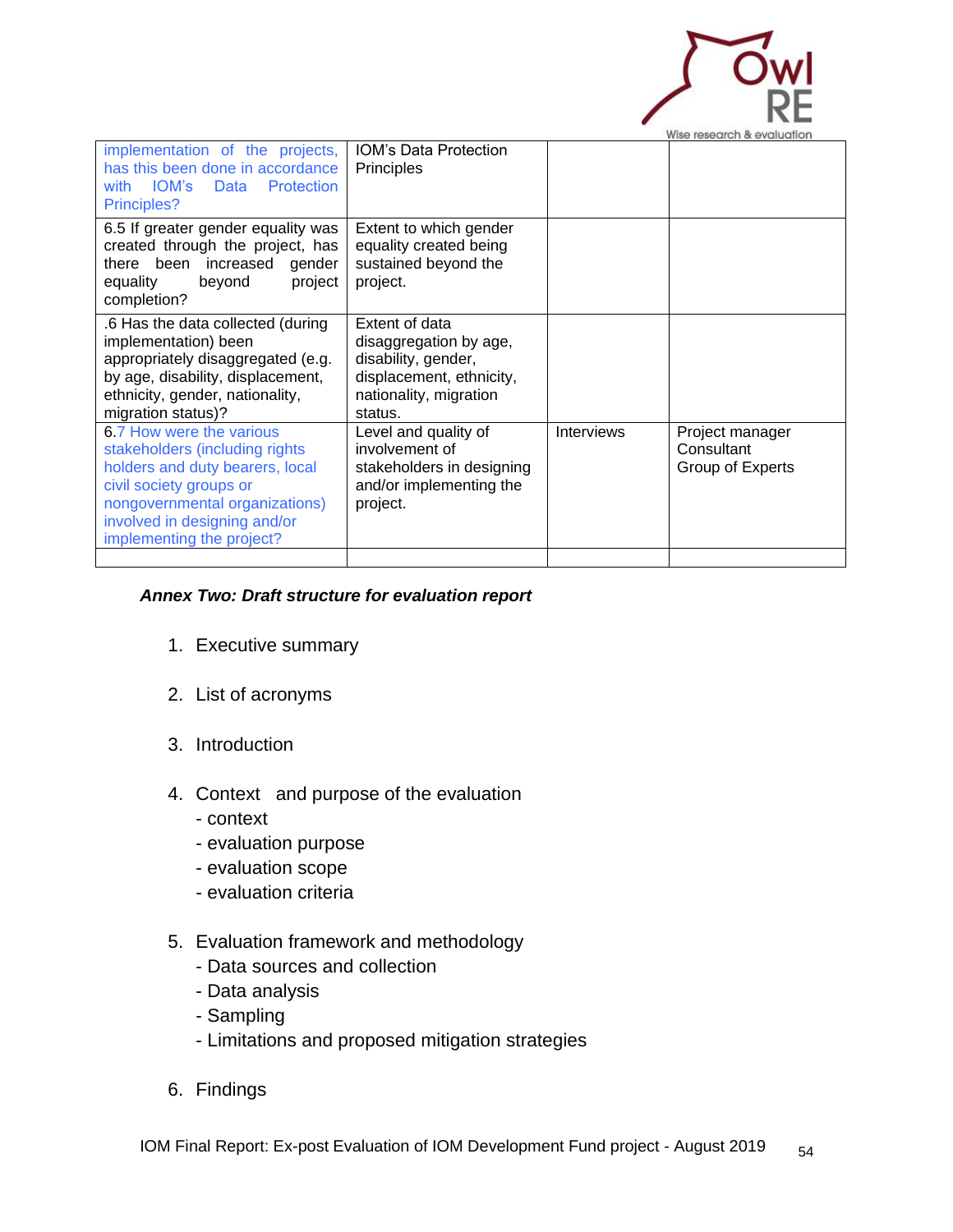

- 7. Conclusions and recommendations
- 8. Annexes:
	- Evaluation terms of reference;
	- Evaluation inception report;
- Evaluation matrix;
- List of persons interviewed or consulted;
- List of documents/publications consulted;
- Research instruments used (interview guidelines, survey, etc).

#### *Annex Three: Interview guide*

This guide is intended for interviews with internal and external stakeholders. The questions will be adapted on the basis of the persons being interviewed and the project being evaluated.

Text in [square brackets] are instructions to the interviewer (team member carrying out interview).

Text in [square brackets] are instructions to the interviewer (team member carrying out interview)

#### **General**

- 1. Please briefly explain your work at IOM/external organisation (and how long have you been in this position?).
- 2. What has been your role and involvement in the project being evaluated?

#### **Effectiveness**

- 3. Did the project produce the intended results? If so, for whom, and to what extent? [If necessary prompt the interviewee with anticipated results from results matrix/plan]
- 4. What role did collaboration and coordination play in the project's achievements? [With regard to partners, target beneficiaries, other stakeholders]
- 5. What would you describe as the factors that facilitated the project's achievements? [Classify by internal or external]
- 6. What would you describe as the factors that hindered the project's achievements?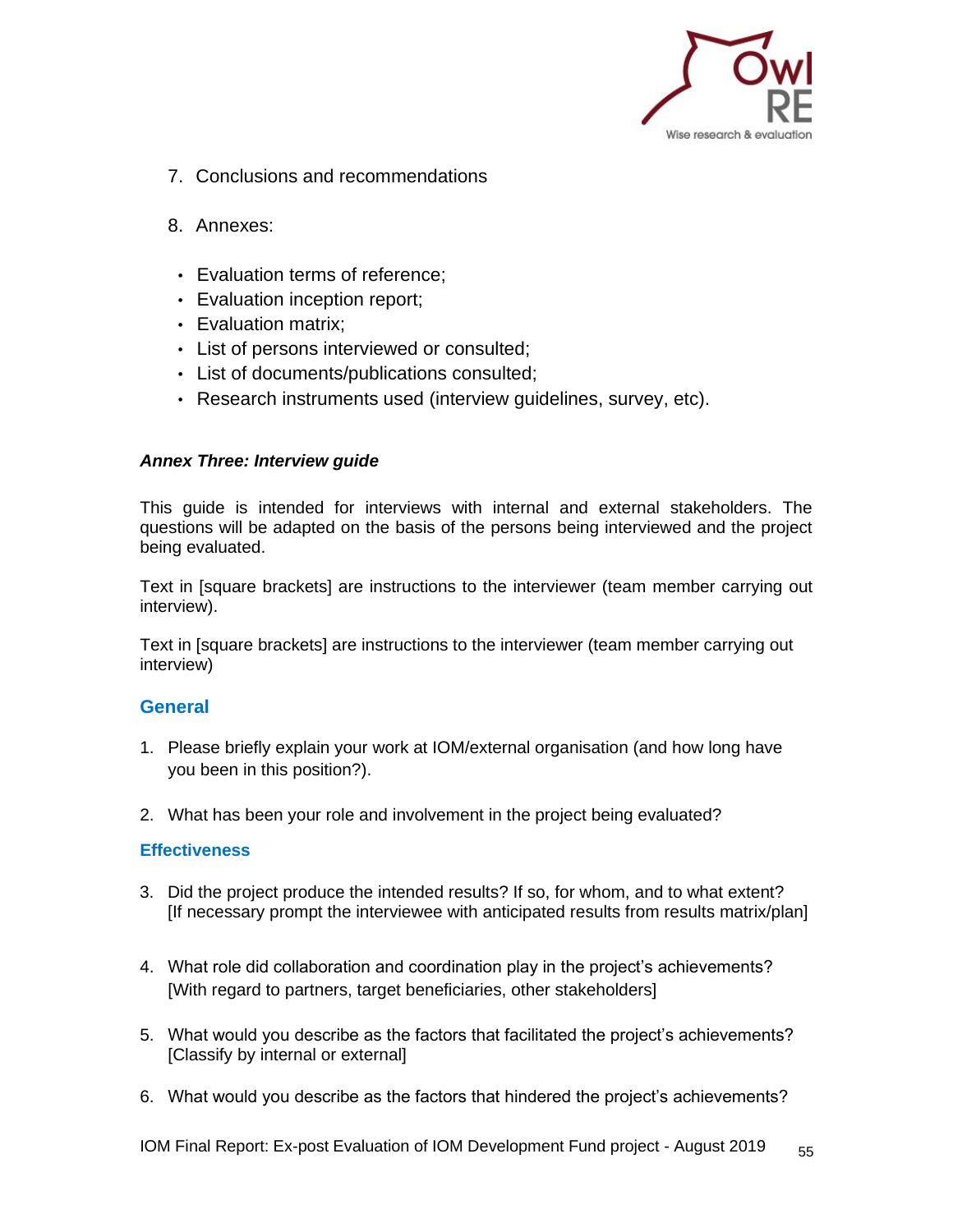

7. How adequate were consideration of the human rights and gender equality made during project implementation?

[Classify by internal or external]

#### **Relevance**

8. How relevant was the project to the needs and priorities of stakeholders and beneficiaries?

9. How relevant was the project to national priorities?

10. How adequate were consideration of the human rights and gender equality made during the project design?

11. To what extent is the project still valid?

### **Efficiency and Cost Efficiency**

12. To what extent did the project represent the best possible use of available resources to achieve results of the greatest possible value to stakeholders and beneficiaries involved?

13. How well was the project implemented; were all inputs delivered on time?

14. Has been your role and involvement in the project being evaluated?

#### **Outcomes and Impacts**

15. What would you describe as the positive changes resulting from the project in the short term and longer term? [Classify by intended or unintended]

16. What would you describe as the negative impacts of the project in the short term and longer term? [Classify by intended or unintended]

### **Sustainability**

17. How likely are the benefits of the project to continue and what are the main factors that influence the achievement or non-achievement of project sustainability?

18. How well has the project been supported by national/local institutions and how well is it integrated?

19. To what extent have the partners and beneficiaries been able to 'own' the outcomes of the project post funding?

### **Other**

IOM Final Report: Ex-post Evaluation of IOM Development Fund project - August 2019  $\frac{56}{56}$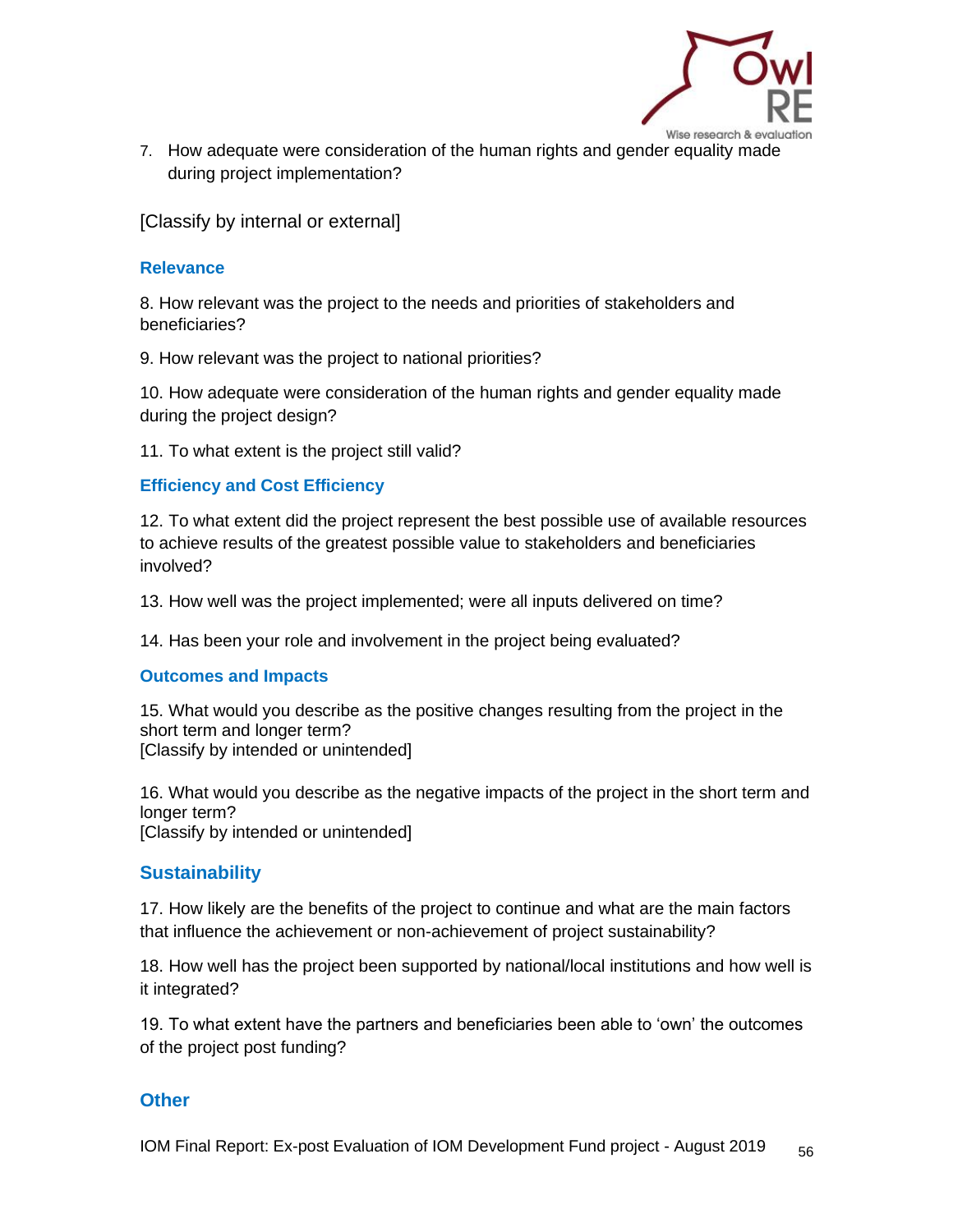

20. What would you recommend for the continued success for this project's results (and other similar)?

21. What would you say are the main lessons learnt from this project? 1) for the management of the project and 2) the results achieved?

Any other comments.

### *Annex Four: Checklist for evaluation*

Following is a checklist that will be followed by the evaluation team for the evaluation.

| #   | <b>Step</b>                                                                               | Yes / No<br><b>Partially</b><br>(specify | <b>Explanation /</b><br>comment |
|-----|-------------------------------------------------------------------------------------------|------------------------------------------|---------------------------------|
|     |                                                                                           | date)                                    |                                 |
|     | Inception and preparatory phase                                                           |                                          |                                 |
| 1.  | Initial briefing from Fund team                                                           |                                          |                                 |
| 2.  | Document review by Owl RE team                                                            |                                          |                                 |
| 3.  | Kick-off meeting with project manager                                                     |                                          |                                 |
| 4.  | Creation of inception report                                                              |                                          |                                 |
| 5.  | Validation of inception report by project<br>manager                                      |                                          |                                 |
| 6.  | Validation of inception report by Fund team                                               |                                          |                                 |
| 7.  | Creation of country visit schedule by project<br>manager                                  |                                          |                                 |
| 8.  | Reception and comment on visit schedule by<br>the evaluation team                         |                                          |                                 |
|     | Data collection phase - country visit                                                     |                                          |                                 |
| 9.  | Initial briefing with IOM manager/staff                                                   |                                          |                                 |
| 10. | Data collection conducted with main stakeholder<br>groups                                 |                                          |                                 |
| 11. | Feedback presentation/discussion with IOM<br>manager/staff at conclusion of country visit |                                          |                                 |
|     | <b>Analysis and reporting phase</b>                                                       |                                          |                                 |
|     | 12. Compilation and analysis of data /information.                                        |                                          |                                 |
| 13. | Quality control check of evidence by evaluation                                           |                                          |                                 |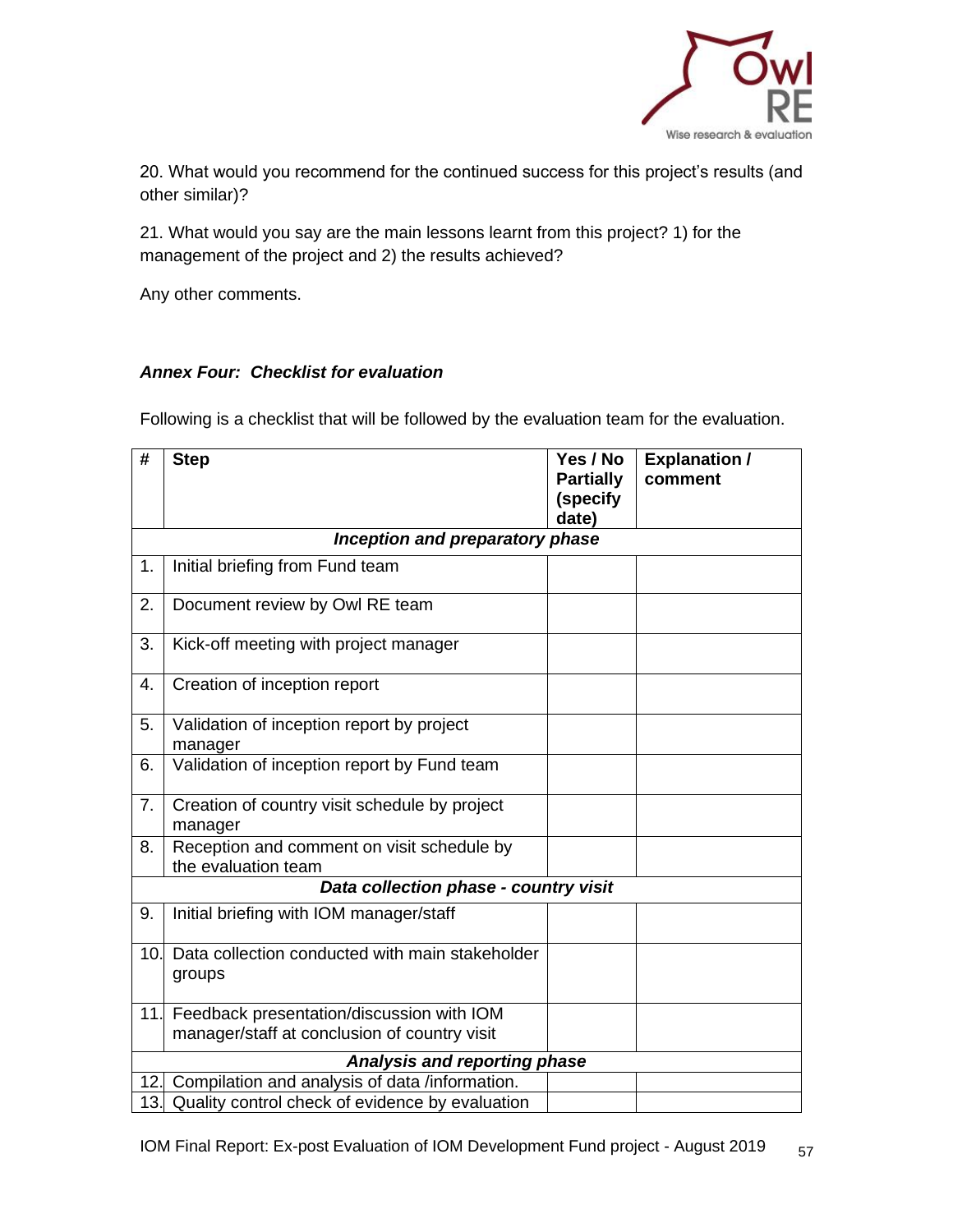

|                                                   | <u>Wise research a evaluation</u> |
|---------------------------------------------------|-----------------------------------|
| team leader                                       |                                   |
| 14. Submission of draft report to project manager |                                   |
| and Fund team                                     |                                   |
| 15. Reception of comments from project manager    |                                   |
| and Fund team                                     |                                   |
| 16. Consideration of comments received and        |                                   |
| evaluation report adjusted                        |                                   |
| 17. Validation of final report by project manager |                                   |
| 18. Validation of final report by Fund team       |                                   |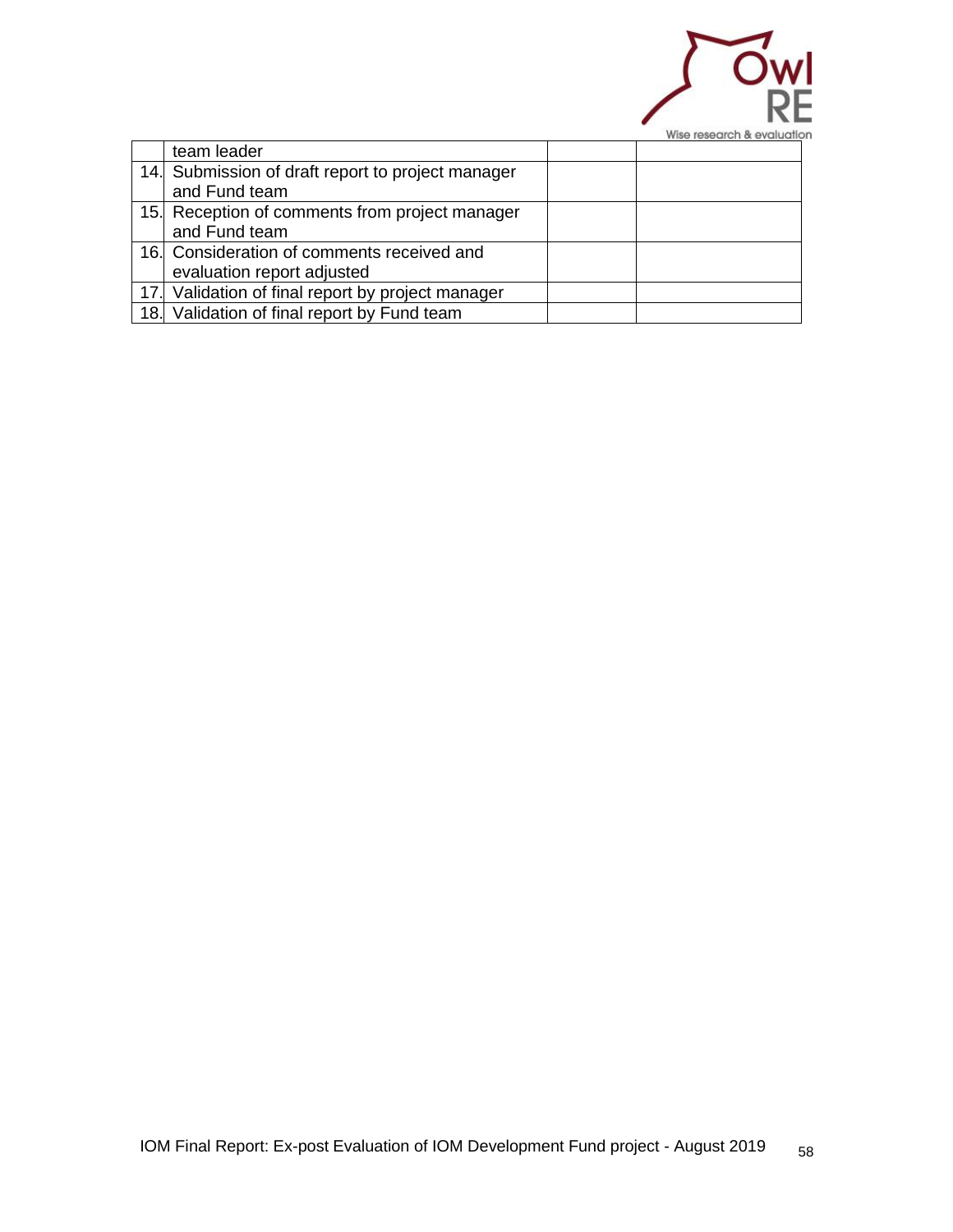

# **Annex Three: Project timeline**

#### *Re-constructed timeline by the evaluation team*

### <span id="page-58-0"></span>*2016* **1st October IDF Project initiated**

#### *2017*

- February: Group of Experts selected
- February: Consultant employed to write first part of Handbook
- 28 29 March: first GoE meeting, Morocco
- 18 19 July: International Dialogue on Migration, Understanding migrant vulnerabilities: A solution-based approach towards a global compact that reduces vulnerabilities and empowers migrants, Geneva.
- 23 -24 November: Second GoE meeting, Brussels. Annotated Table of Contents for the Handbook and Annotated Outline of Appendices validated by the GoE.
- September 2017: Patrick Burland joins IOM and begins a joint research project with the University of Bedfordshire testing the relevance of the MoDV model.

### *2018*

- March: Regional technical workshop on improving identification and referral of migrants in vulnerable situations in the Horn of Africa, Nairobi in which the theoretical framework discussed and training of trainers
- June: Protocol on Assistance for Migrants in Vulnerable Situations signed in Brazil. The protocol was based on the draft Handbook
- June: The first parts of the Handbook were sent to editing September: Text finalized and sent for layout
- **30th September 2018 IDF funded project formally ends**
- November: Merits Partnership are commissioned to develop the remaining chapters of the IOM Handbook
- 8 December: Soft Launch of Section 1 of the Handbook, Part i and part ii in Marrakesh, Morocco. A limited print of an advance copy was prepared to facilitate the launch.

#### *2019*

- 11 April: EU IOM Strategic Cooperation Expert Meeting on Protection in Mixed Migration Contexts, Brussels
- July: Handbook, 90% finished, in the final stage of publishing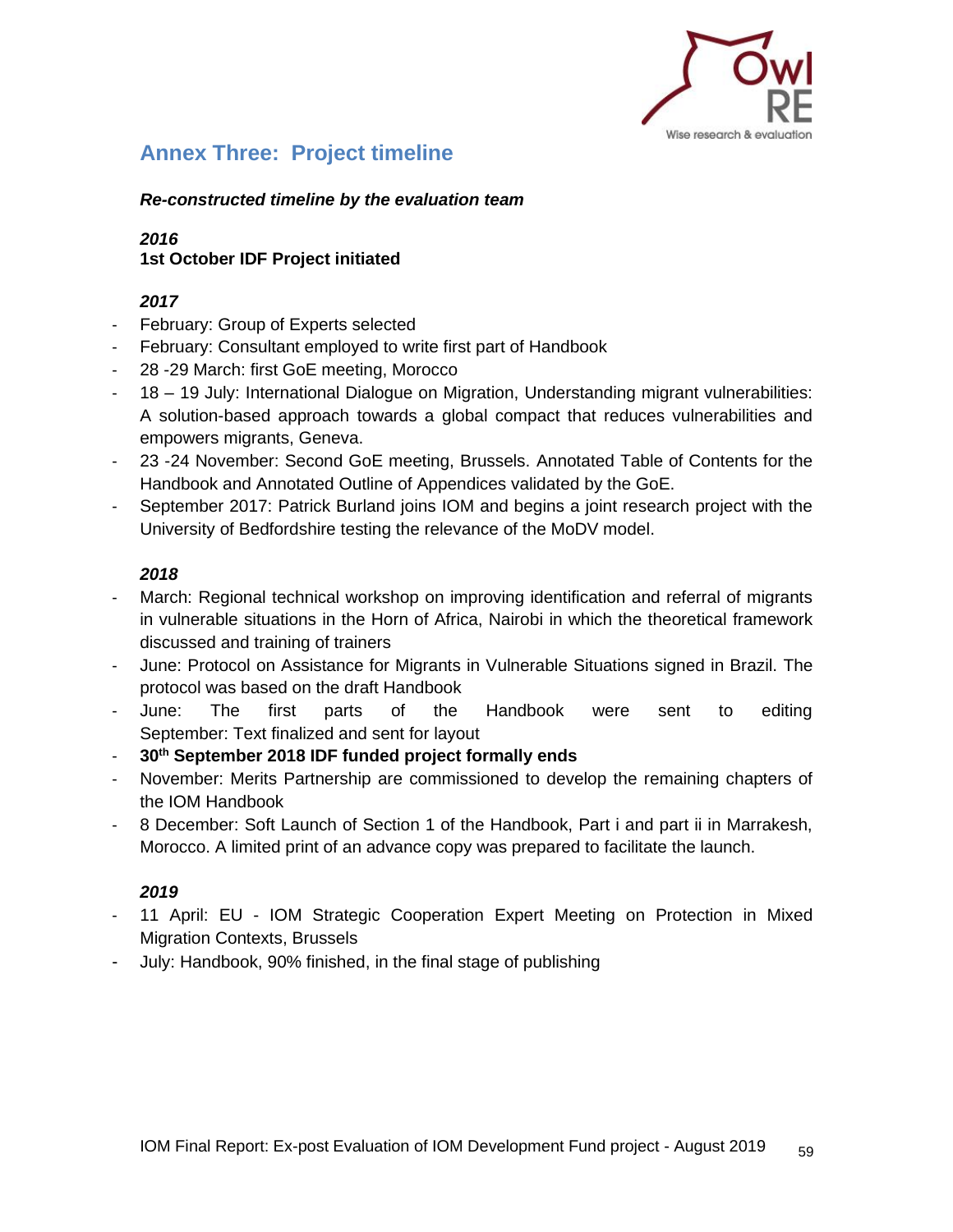

# **Annex Four: List of persons interviewed or consulted**

### <span id="page-59-0"></span>**IOM staff**

- Zahra Atbi, Programme Assistant, IOM, Morocco
- Patrick Burland, Senior Project officer, IOM, UK
- Mariela Guajardo, Programme coordinator, Nairobi, currently seconded GloAct **Consultant**
- Sarah Hayes, Egypt Migrant Protection coordinator, IOM, Cairo
- Jennifer Hollings, EU and Regional Programme Development Officer, IOM, Brussels
- Tim Howe, Senior Regional Thematic specialist, IOM Regional Office for East and Horn of Africa, Nairobi
- Erica Kaefer, Project Coordinator, IOM, Brazil
- Junaid Khan, Programme officer, IOM, Cairo
- Heather Komenda, Migrant Protection and Assistance Specialist, Migrant Protection and Assistance Division, IOM, Geneva (Project Manager for this project)
- Mathieu Luciano, Head of the Assistance to Vulnerable Migrants Unit, IOM, Geneva

In addition, Alessia Castelfranco and Margaux Casagrande of the Fund briefed and liaised with the evaluation team.

### **External stakeholders**

- Harold D'Souza, Survivor, United States Advisory Council on Human Trafficking
- Sarah Elliott, Legal Officer, UNHCR, UK
- Euridice Marquez, Coordinator of GLO.ACT, UNODC, Vienna
- Katy Robjant, Vivo International
- Lara Quarterman, independent consultant, UK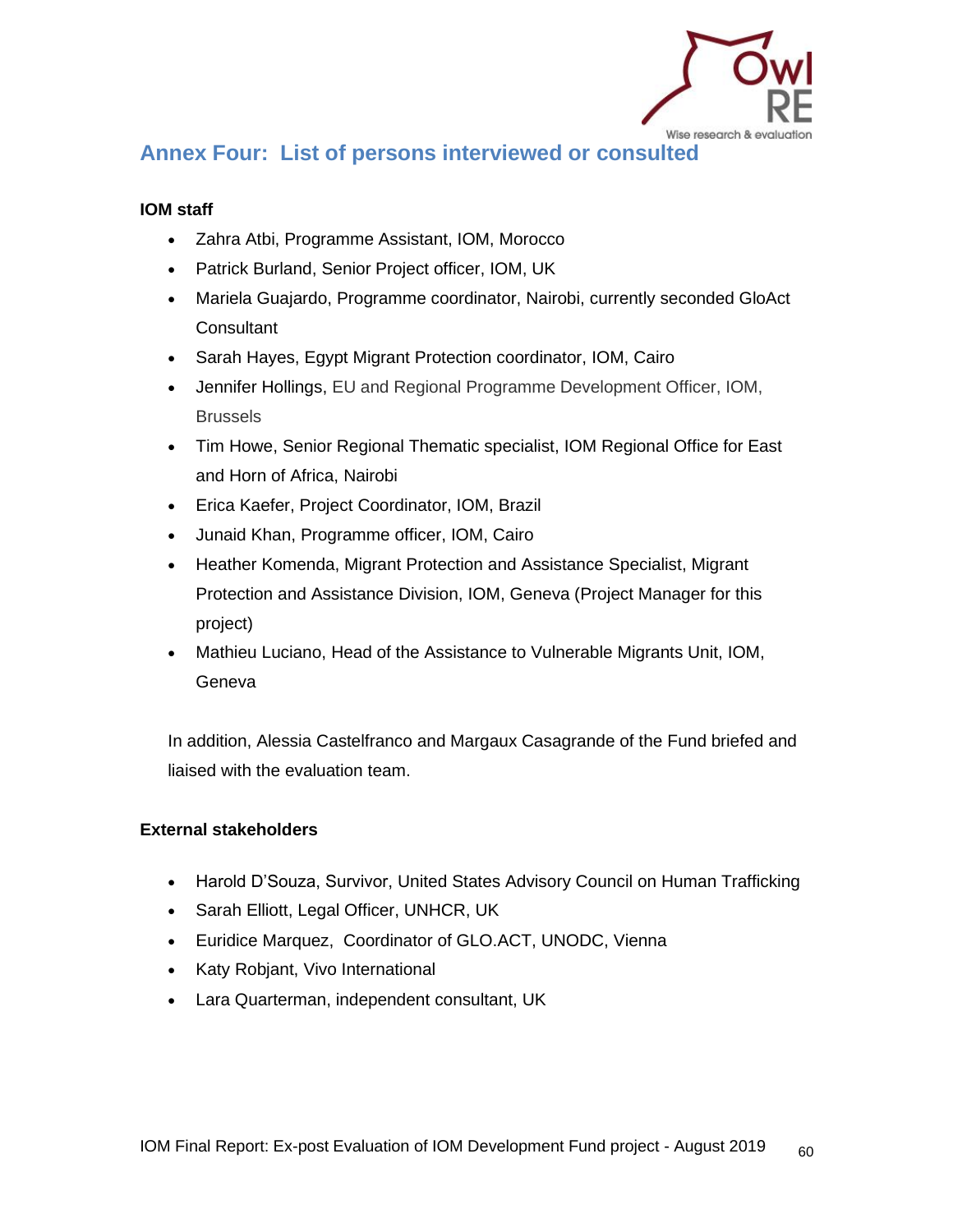

# **Annex Five: List of documents/publications consulted**

- The Global Compact for Safe, Orderly and Regular Migration, 2016
- <span id="page-60-0"></span>- IOM Fund eligibility criteria (undated)
- IOM mission and strategic focus (undated)
- IOM Handbook on Direct Assistance for Victims of Trafficking, 2007
- IOM (Heather Komenda), Understanding migrant vulnerabilities and capacities: a framework for analysis and programming, paper presented to Conference, `Beyond Crisis: Rethinking Refugee Studies' Oxford University, IOM, March 2017.
- IOM (Heather Komenda), Understanding migrant vulnerabilities and capacities`, Paper presented, Salaya Trafficking Seminar, Conference on Migrant Vulnerabilities, Bangkok, Thailand 21-22 June 2017.
- IOM, Understanding migrant vulnerabilities and capacities: A framework for analysis and programming, Standing Committee on programmes and finance, Twentieth Session, June 2017.
- IOM, International Dialogue on Migration 2017, Understanding migrant vulnerabilities: A solution-based approach towards a global compact that reduces vulnerabilities and empowers migrants, 18 – 19 July 2017, Geneva
- IOM, Operational tools to address and reduce vulnerabilities in migration, Side event to the intergovernmental conference on the global compact for migration,  $8<sup>th</sup>$  December 2018.
- IOM, reducing vulnerabilities and empowering migrants, The determinants of migrant vulnerability model as an analytical and programmatic tool for the East and Horn of Africa, 2018.
- IOM Handbook on the Protection and Assistance of Migrants in Situations of Vulnerability, (final draft), 2019
- IOM, Protection of the human rights and fundamental freedoms of migrants and the specific needs of migrants in vulnerable situations, Global Compact Thematic Paper, (undated).
- Organisation for Economic Co-operation and Development Development Assistance Committee; DAC Criteria for Evaluating Development Assistance
- University of Bedfordshire and IOM, `Between Two Fires': Understanding Vulnerabilities and the Support Needs of People from Albania, Viet Nam and Nigeria who have experienced Human Trafficking into the UK, 2019
- UN General Assembly, New York Declaration for Refugees and Migrants, 2016
- UNODC, Final in-depth evaluation Global Action against Trafficking in Persons and Smuggling of Migrants (GLO.ACT) (Draft), 2019.
- Veronika Flegar, Asiel- & Migrantenrecht, Unpacking UNHCR's and IOM's Policy Label for Being Deserving of Protection and Assistance, Who is Deemed Vulnerable in the Governance of Migration? 2018.